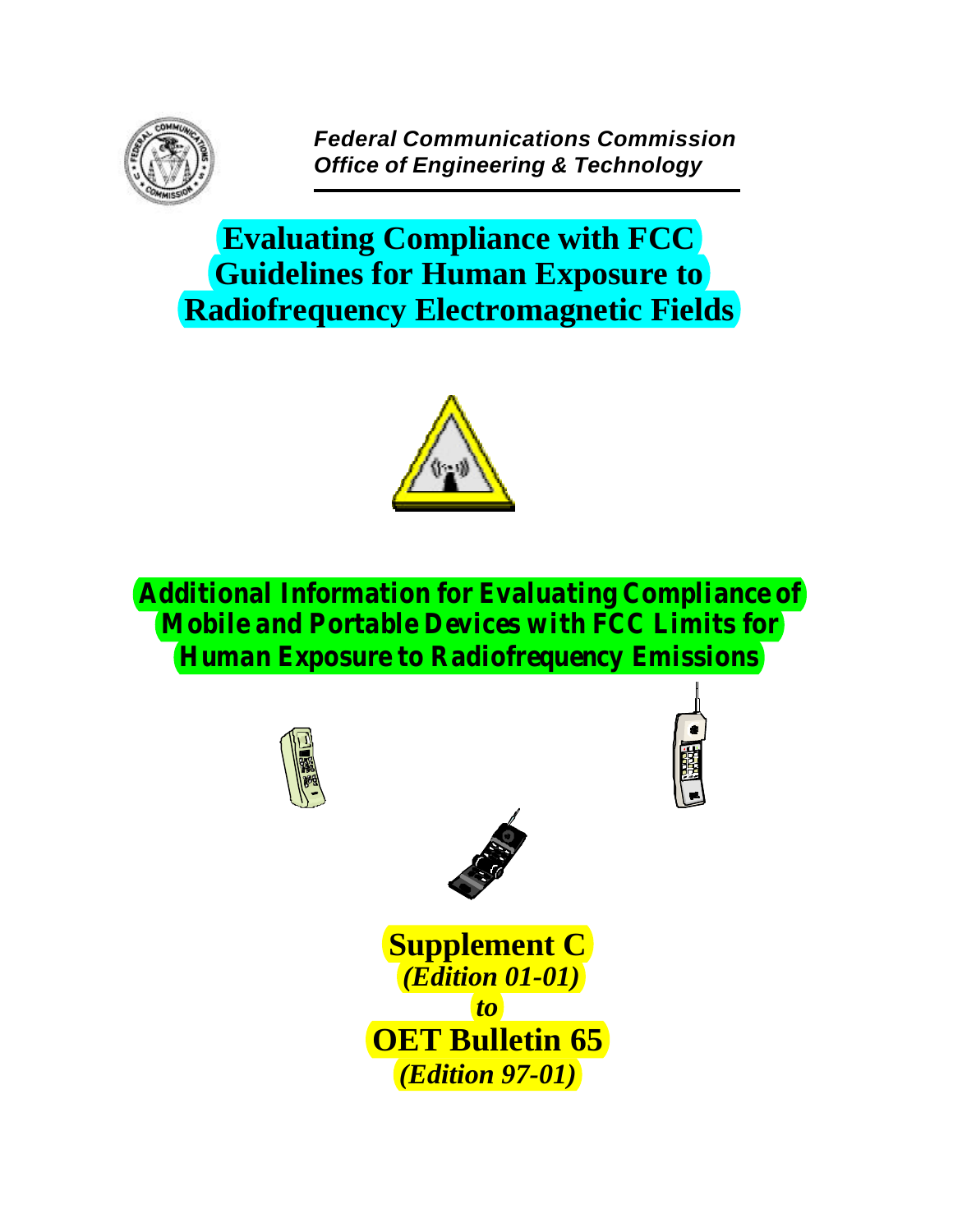# **Evaluating Compliance with FCC Guidelines for Human Exposure to Radiofrequency Electromagnetic Fields**

*Additional Information for Evaluating Compliance of Mobile and Portable Devices with FCC Limits for Human Exposure to Radiofrequency Emissions*

# **SUPPLEMENT C Edition 01-01** *to* **OET BULLETIN 65 Edition 97-01**

**June 2001**

# *AUTHORS*

**David L. Means Kwok W. Chan**

**Office of Engineering and Technology Federal Communications Commission Washington, D.C. 20554**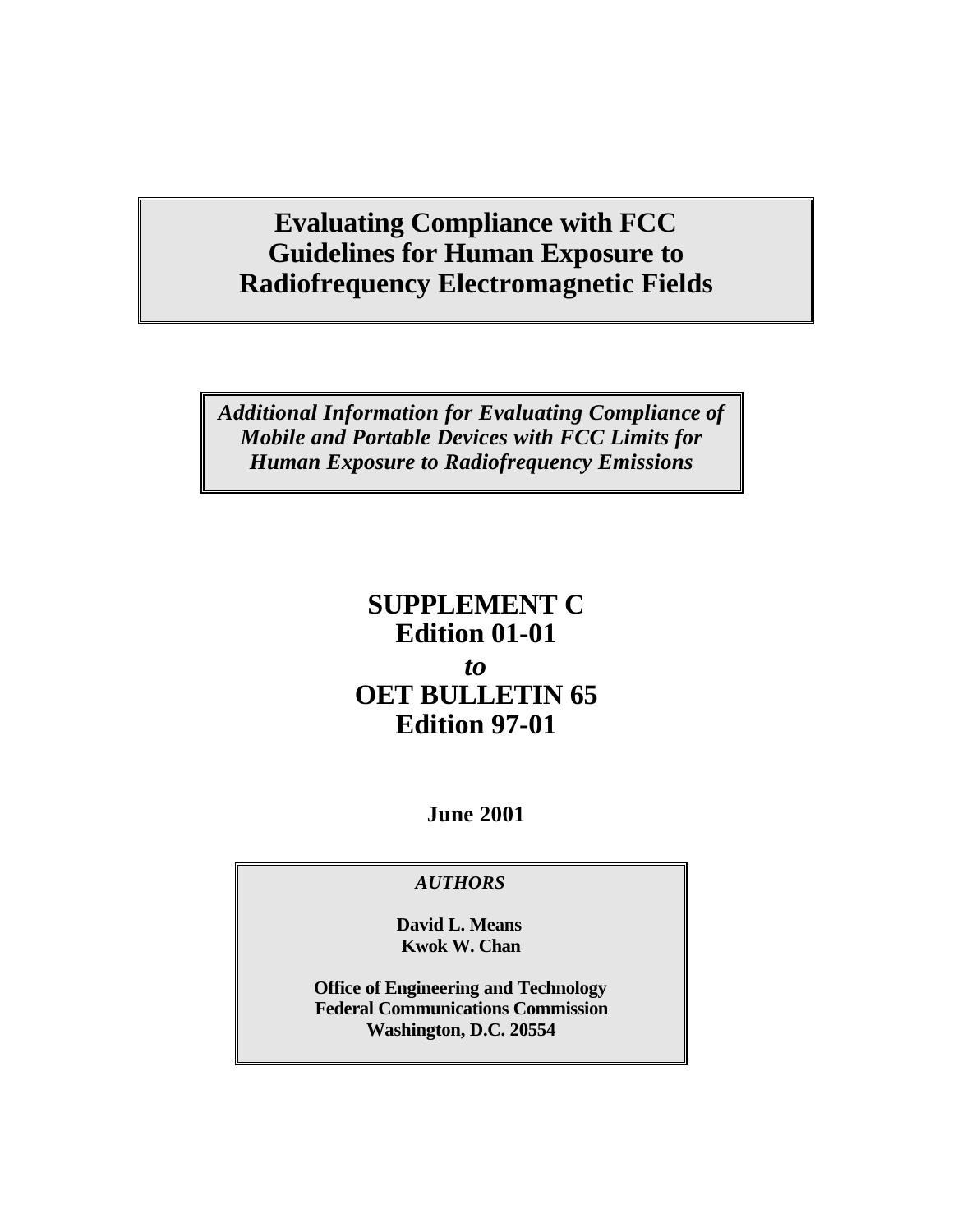# *IMPORTANT NOTE*

**This version of Supplement C supercedes the 97-01 edition and is issued in connection with the FCC's OET Bulletin 65, Version 97-01. The information in this supplement provides additional guidance for use by applicants for FCC equipment authorization in evaluating mobile and portable devices for compliance with the FCC's guidelines for human exposure to radiofrequency (RF) electromagnetic fields. Users of this supplement should also consult Bulletin 65 for complete information on FCC policies, guidelines and compliance-related issues concerning human exposure to RF fields. OET Bulletin 65 can be viewed and downloaded from the FCC's Office of Engineering and Technology's World Wide Web Internet Site: http://www.fcc.gov/oet/.**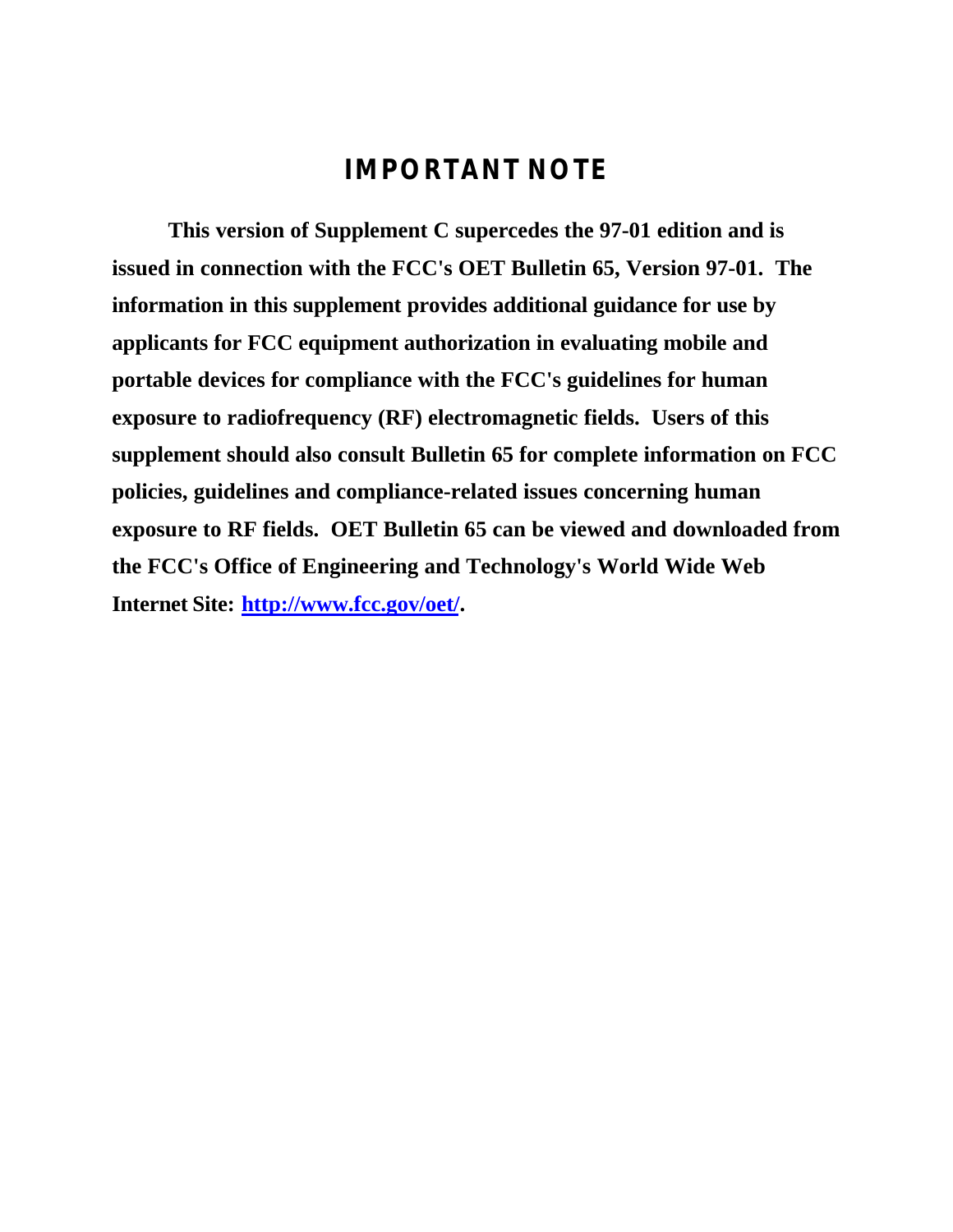### **ACKNOWLEDGEMENTS**

The SAR measurement procedures described in "*DRAFT* **Recommended Practice for Determining the Spatial-Peak Specific Absorption Rate (SAR) in the Human Body due to Wireless Communications Devices: Experimental Techniques**," under Project Number P1528 of the Standards Coordinating Committee 34, Subcommittee 2, of the Institute of Electrical and Electronics Engineers (IEEE SCC-34 / SC-2) have been considered in this edition of Supplement C.

Contributions from the following FCC staff members are also acknowledged: **Bruce Franca, Robert Cleveland and Kenneth Nichols**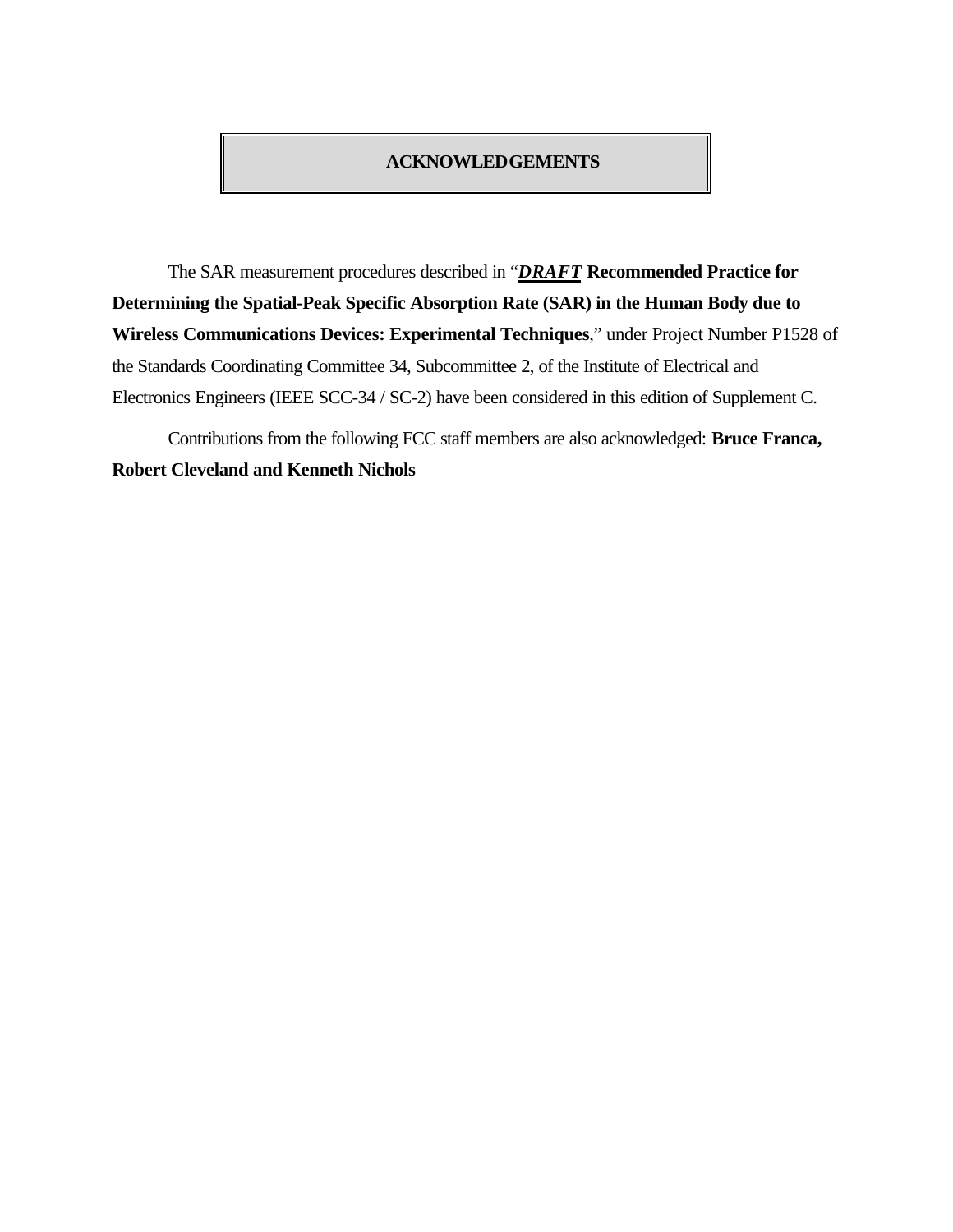# **TABLE OF CONTENTS**

| $\rm INTRODUCTION_{\dots 3}3$                                                                                                                                                                                                                                                                                                                                                                                                                                                                                                                  |  |
|------------------------------------------------------------------------------------------------------------------------------------------------------------------------------------------------------------------------------------------------------------------------------------------------------------------------------------------------------------------------------------------------------------------------------------------------------------------------------------------------------------------------------------------------|--|
|                                                                                                                                                                                                                                                                                                                                                                                                                                                                                                                                                |  |
|                                                                                                                                                                                                                                                                                                                                                                                                                                                                                                                                                |  |
|                                                                                                                                                                                                                                                                                                                                                                                                                                                                                                                                                |  |
|                                                                                                                                                                                                                                                                                                                                                                                                                                                                                                                                                |  |
| ${\bf OCCUPATIONAL\textit{ / CONTROLLED} EXPOSURE \textcolor{red}{}\textcolor{blue}{}\textcolor{blue}{}\textcolor{blue}{}\textcolor{blue}{}\textcolor{blue}{}\textcolor{blue}{}\textcolor{blue}{}\textcolor{blue}{}\textcolor{blue}{}\textcolor{blue}{}$                                                                                                                                                                                                                                                                                       |  |
|                                                                                                                                                                                                                                                                                                                                                                                                                                                                                                                                                |  |
|                                                                                                                                                                                                                                                                                                                                                                                                                                                                                                                                                |  |
|                                                                                                                                                                                                                                                                                                                                                                                                                                                                                                                                                |  |
|                                                                                                                                                                                                                                                                                                                                                                                                                                                                                                                                                |  |
|                                                                                                                                                                                                                                                                                                                                                                                                                                                                                                                                                |  |
|                                                                                                                                                                                                                                                                                                                                                                                                                                                                                                                                                |  |
|                                                                                                                                                                                                                                                                                                                                                                                                                                                                                                                                                |  |
|                                                                                                                                                                                                                                                                                                                                                                                                                                                                                                                                                |  |
| $\small \begin{tabular}{c} TISSUE MODELS \end{tabular} \begin{tabular}{l} \multicolumn{2}{c}{{\textbf{SAR MEASUREMENT SYSTEM DESCRIPTIONS AND REQUIREMENTS} \label{tab:2} \end{tabular} \begin{tabular}{l} \multicolumn{2}{c}{{\textbf{SAR MEASUREMENT SYSTEM DESCRIPTIONS AND REQUIREMENTS} \label{tab:2} \end{tabular} } \begin{tabular}{l} \multicolumn{2}{c}{{\textbf{SAR MEASUREMENT SYSTEM DESCRIPTIONS AND REQUIREMENTS} \label{tab:2} \end{tabular} } \begin{tabular}{l} \multicolumn{2}{c}{{\textbf{SAR MEASUREMENT SYSTEM} \end{tab$ |  |
|                                                                                                                                                                                                                                                                                                                                                                                                                                                                                                                                                |  |
|                                                                                                                                                                                                                                                                                                                                                                                                                                                                                                                                                |  |
|                                                                                                                                                                                                                                                                                                                                                                                                                                                                                                                                                |  |
|                                                                                                                                                                                                                                                                                                                                                                                                                                                                                                                                                |  |
|                                                                                                                                                                                                                                                                                                                                                                                                                                                                                                                                                |  |
|                                                                                                                                                                                                                                                                                                                                                                                                                                                                                                                                                |  |
|                                                                                                                                                                                                                                                                                                                                                                                                                                                                                                                                                |  |
|                                                                                                                                                                                                                                                                                                                                                                                                                                                                                                                                                |  |
|                                                                                                                                                                                                                                                                                                                                                                                                                                                                                                                                                |  |
|                                                                                                                                                                                                                                                                                                                                                                                                                                                                                                                                                |  |
|                                                                                                                                                                                                                                                                                                                                                                                                                                                                                                                                                |  |
|                                                                                                                                                                                                                                                                                                                                                                                                                                                                                                                                                |  |
| ${\small \bf APPENDIX~B: INFORMATION~FOR~DOCUMENTING~SAR~COMPLIANCE~28}$                                                                                                                                                                                                                                                                                                                                                                                                                                                                       |  |
|                                                                                                                                                                                                                                                                                                                                                                                                                                                                                                                                                |  |
|                                                                                                                                                                                                                                                                                                                                                                                                                                                                                                                                                |  |
|                                                                                                                                                                                                                                                                                                                                                                                                                                                                                                                                                |  |
|                                                                                                                                                                                                                                                                                                                                                                                                                                                                                                                                                |  |
|                                                                                                                                                                                                                                                                                                                                                                                                                                                                                                                                                |  |
|                                                                                                                                                                                                                                                                                                                                                                                                                                                                                                                                                |  |
|                                                                                                                                                                                                                                                                                                                                                                                                                                                                                                                                                |  |
|                                                                                                                                                                                                                                                                                                                                                                                                                                                                                                                                                |  |
|                                                                                                                                                                                                                                                                                                                                                                                                                                                                                                                                                |  |
|                                                                                                                                                                                                                                                                                                                                                                                                                                                                                                                                                |  |
|                                                                                                                                                                                                                                                                                                                                                                                                                                                                                                                                                |  |
| DEVICES OPERATING NEXT TO A PERSON'S EAR <b>CONSTRUCTER CONTROL</b> 39                                                                                                                                                                                                                                                                                                                                                                                                                                                                         |  |
| RECOMMENDED TEST POSITIONS FOR BODY-WORN AND OTHER SIMILAR CONFIGURATIONS 41                                                                                                                                                                                                                                                                                                                                                                                                                                                                   |  |
|                                                                                                                                                                                                                                                                                                                                                                                                                                                                                                                                                |  |
|                                                                                                                                                                                                                                                                                                                                                                                                                                                                                                                                                |  |
|                                                                                                                                                                                                                                                                                                                                                                                                                                                                                                                                                |  |
|                                                                                                                                                                                                                                                                                                                                                                                                                                                                                                                                                |  |
|                                                                                                                                                                                                                                                                                                                                                                                                                                                                                                                                                |  |
|                                                                                                                                                                                                                                                                                                                                                                                                                                                                                                                                                |  |
|                                                                                                                                                                                                                                                                                                                                                                                                                                                                                                                                                |  |
|                                                                                                                                                                                                                                                                                                                                                                                                                                                                                                                                                |  |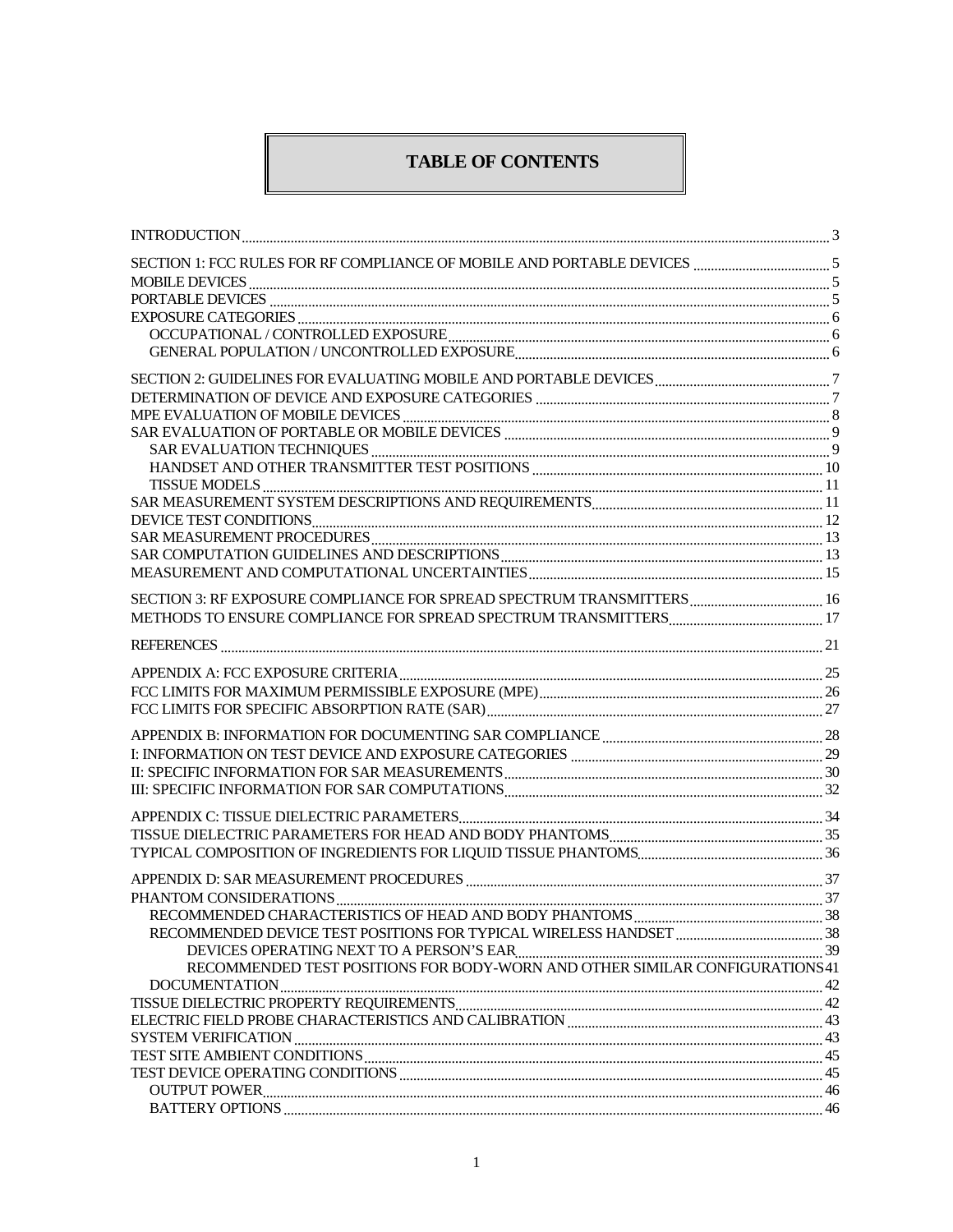| DOCUMENTING THE MEASUREMENT UNCERTAINTY FOR SAR SYSTEM VERIFICATION  52 |  |
|-------------------------------------------------------------------------|--|
|                                                                         |  |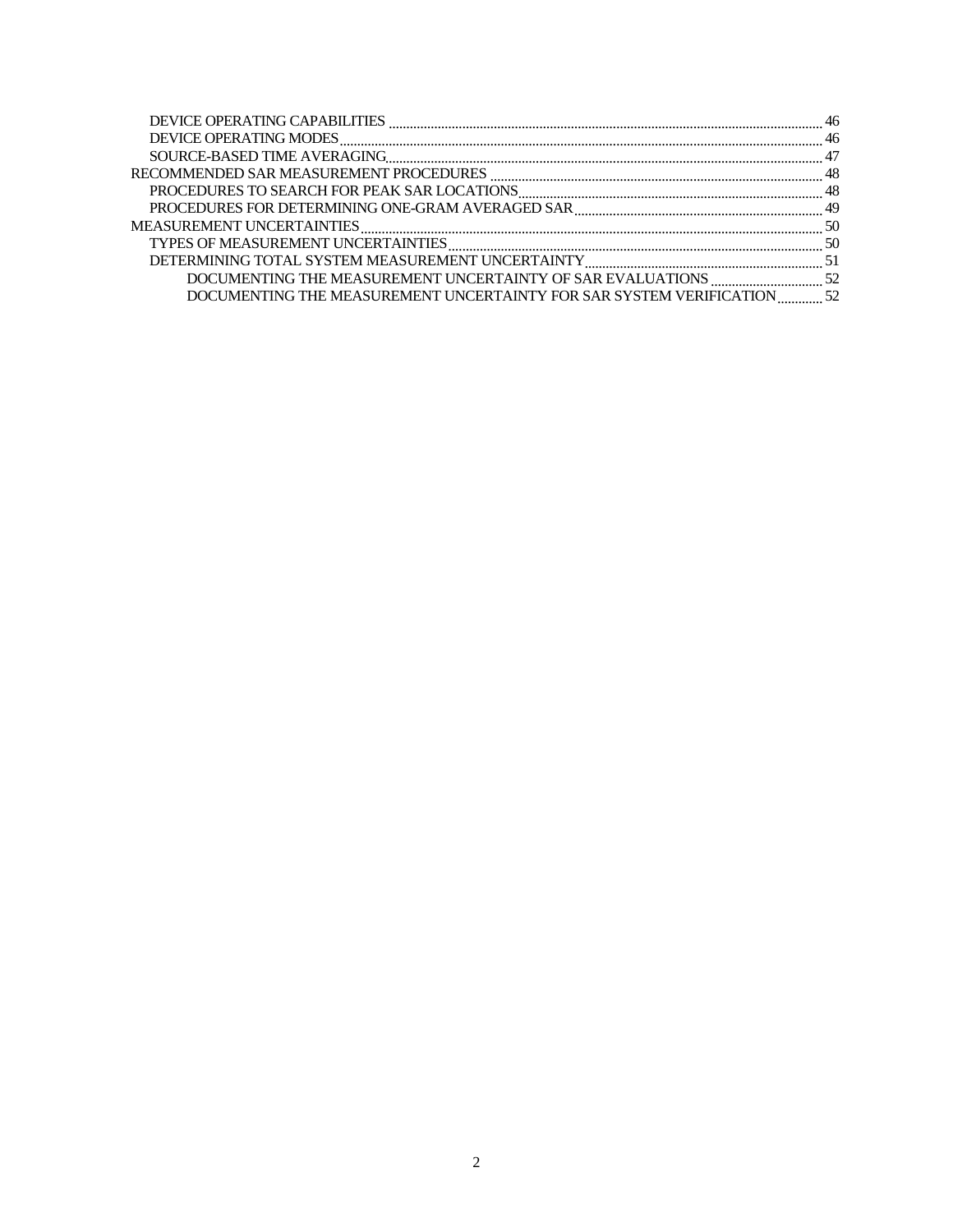### **INTRODUCTION**

In August, 1996, the Commission adopted a *Report and Order* in ET Docket 93-62 amending its rules for evaluating the environmental effects of radiofrequency (RF) electromagnetic fields. Specifically, the Commission adopted new guidelines and procedures for evaluating human exposure to RF emissions from FCC-regulated transmitters and facilities.<sup>1</sup> As a part of this proceeding, new limits were adopted for human exposure to RF emissions from certain mobile and portable devices. Two subsequent FCC Orders were issued to refine and clarify the decisions adopted in the original *Report* and Order.<sup>2</sup> A revised version of OET Bulletin 65, "Evaluating Compliance with FCC Guidelines for Human Exposure to Radiofrequency Electromagnetic Fields" was also issued.<sup>3</sup> One of the areas discussed in Bulletin 65 is compliance with the limits adopted by the Commission for safe exposure to RF emissions due to mobile and portable devices such as non-fixed wireless transmitters and hand-held cellular telephones. The first edition of Supplement C (97-01) was released in 1997. The purpose of this revised supplement is to provide parties filing applications for equipment authorization with guidance on complying with the latest requirements using up-to-date test procedures. *This supplement is not intended, however, to establish mandatory procedures, and other methods and procedures may be acceptable if based on sound engineering practice.*

The FCC guidelines differentiate between portable and mobile devices according to their proximity to exposed persons. For portable devices (47 CFR §2.1093), RF evaluation must be based on specific absorption rate (SAR) limits. Human exposure to RF emissions from mobile devices (47 CFR §2.1091) can be evaluated with respect to Maximum Permissible Exposure (MPE) limits for field strength or power density or with respect to SAR limits, whichever is most appropriate. Industry groups and other organizations have been working to develop standardized product test procedures to evaluate RF exposure compliance with SAR limits.<sup>4</sup> The appropriate procedures may be considered in future revisions of this supplement.

FCC rules require applicants for equipment authorization of certain portable and mobile devices to include an affirmative statement of compliance attesting that the devices comply with FCC limits for RF exposure. The rules also require that technical information be provided upon request for supporting

 $\overline{a}$ 

<sup>1</sup> See *Report and Order,* in ET Docket 93-62, FCC 96-326, 11 FCC Rcd. 15123 (1996). The Commission's environmental rules for RF exposure are described in 47 CFR §1.1307(b).

<sup>2</sup> See *First Memorandum Opinion and Order*, ET Docket 93-62, FCC 96-489, 11 FCC Rcd. 17512 (1997). See also *Second Memorandum Opinion and Order and Notice of Proposed Rule Making*, ET Docket 93-62, FCC 97-303, 12 FCC Rcd. 13494 (1997).

<sup>&</sup>lt;sup>3</sup> OET Bulletin 65, Edition 97-01, released August 25, 1997. This document can be downloaded from the FCC's World Wide Web Internet site: http://www.fcc.gov/oet/.

<sup>4</sup> Standards Coordinating Committee 34, Subcommittee 2, of the Institute of Electrical and Electronics Engineers, Inc. (IEEE SCC-34/SC-2) has been developing recommended procedures for evaluating portable devices for compliance with SAR limits using experimental or numerical methods. Additional information is available at the IEEE Standards Association Internet Web Site: http://standards.ieee.org/ and the SCC-34/SC-2 Web Site: http://grouper.ieee.org/groups/scc34/sc2/.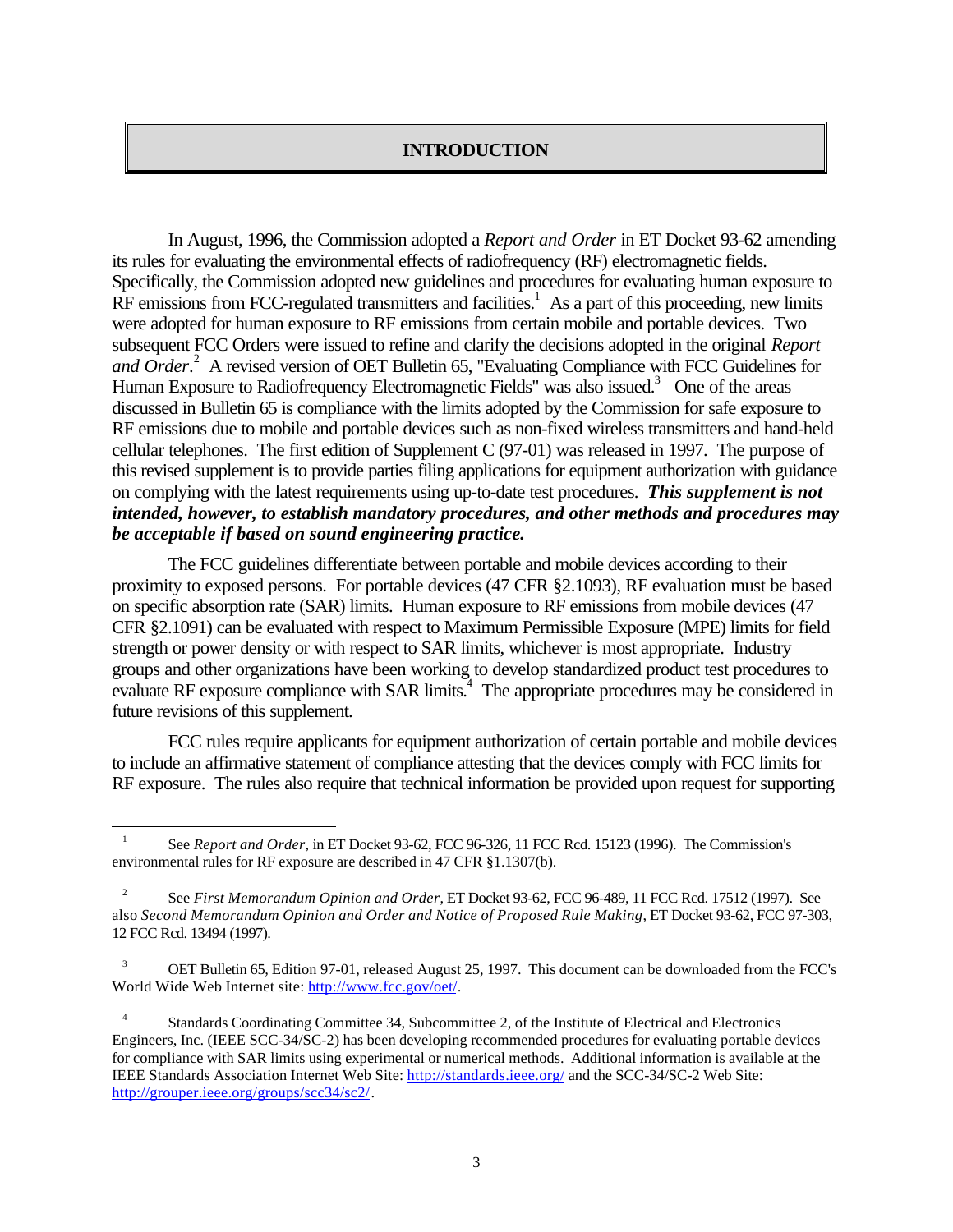compliance. The information described in Appendix B may provide applicants with additional guidance on the type of documentation that would normally be included in test reports for demonstrating compliance.

Further information concerning this supplement may be obtained by contacting the Laboratory Division of FCC's Office of Engineering and Technology at (301) 362-3000 or Kwok Chan at (301) 362-3055. Information on topics discussed in the OET Bulletin 65 or other supplements can be obtained from the FCC's RF safety group at (202) 418-2464 or e-mail to: rfsafety@fcc.gov.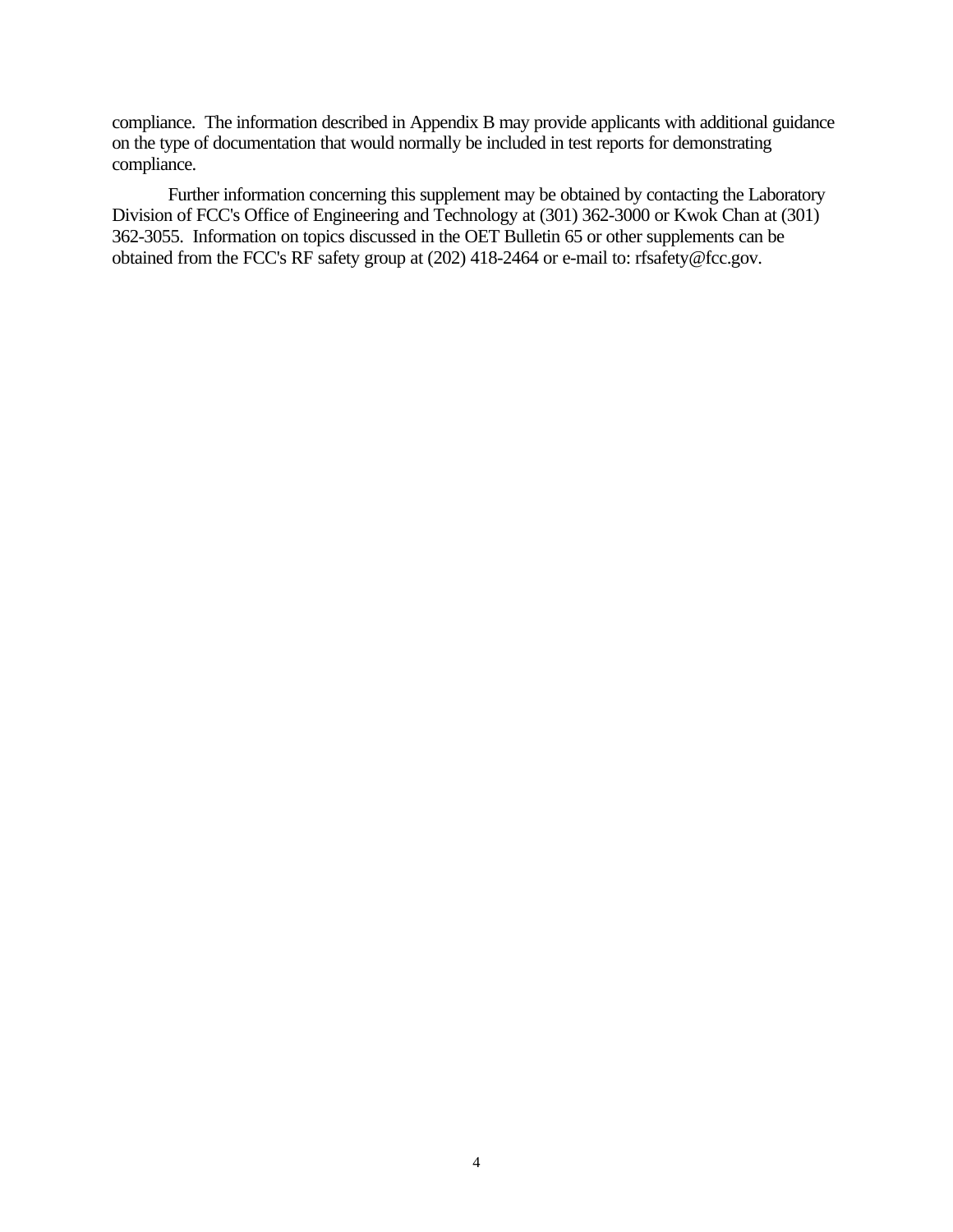# **SECTION 1: FCC RULES FOR RF COMPLIANCE OF MOBILE AND PORTABLE DEVICES**

As stated in the FCC rules, mobile and portable transmitting devices that operate in the Cellular Radiotelephone Service, the Personal Communications Services (PCS), the Satellite Communications Services, the General Wireless Communications Service, the Wireless Communications Service, the Maritime Services (ship earth stations only) and Specialized Mobile Radio Service authorized, respectively, under Part 22 (Subpart H), Part 24, Part 25, Part 26, Part 27, Part 80, and Part 90 of the FCC rules are subject to routine environmental evaluation for RF exposure prior to equipment authorization or use. Portable devices operating in the Wireless Medical Telemetry Service (WMTS) and the Medical Implant Communications Service (MICS), authorized under Subparts H and I of Part 95 are subject to routine environmental evaluation for RF exposure prior to equipment authorization or use. Unlicensed PCS, U-NII and millimeter wave devices authorized under Part 15 of FCC rules are also subject to routine environmental evaluation for RF exposure prior to equipment authorization or use. All other mobile and portable devices are categorically excluded from routine environmental evaluation for RF exposure.<sup>5</sup>

### **MOBILE DEVICES**

The FCC rules for evaluating mobile devices for RF compliance are found in 47 CFR §2.1091. For purposes of RF exposure evaluation, a mobile device is defined as a transmitting device designed to be used in other than fixed locations and to be generally used in such a way that a separation distance of at least 20 centimeters is normally maintained between the transmitter's radiating structures and the body of the user or nearby persons. In this context, the term "fixed location" means that the device, including its antenna, is physically secured at a permanent location and is not able to be easily moved to another location. Examples of mobile devices, as defined above, would include cellular and PCS mobile telephones, other radio devices that use vehicle-mounted antennas and certain other transportable transmitting devices. Transmitters designed to be used by consumers or workers that can be easily re-located, such as a wireless modem operating in a laptop computer, are considered mobile devices if they meet the 20 centimeter separation requirement. These devices are normally evaluated for exposure potential with the MPE limits given in Appendix A. Mobile devices may also be evaluated with respect to the SAR limits given in Appendix A for RF exposure compliance, but in such cases it is usually simpler and more cost-effective to evaluate compliance with respect to MPE limits based on field strength or power density.

### **PORTABLE DEVICES**

 $\overline{a}$ 

The FCC rules for evaluating portable devices for RF exposure compliance are contained in 47 CFR §2.1093. For purposes of RF exposure evaluation, a portable device is defined as a transmitting device designed to be used with any part of its radiating structure in direct contact with the user's body

<sup>5</sup> See 47 CFR §§ 1.1307(b)(1), 2.1091 and 2.1093 for details.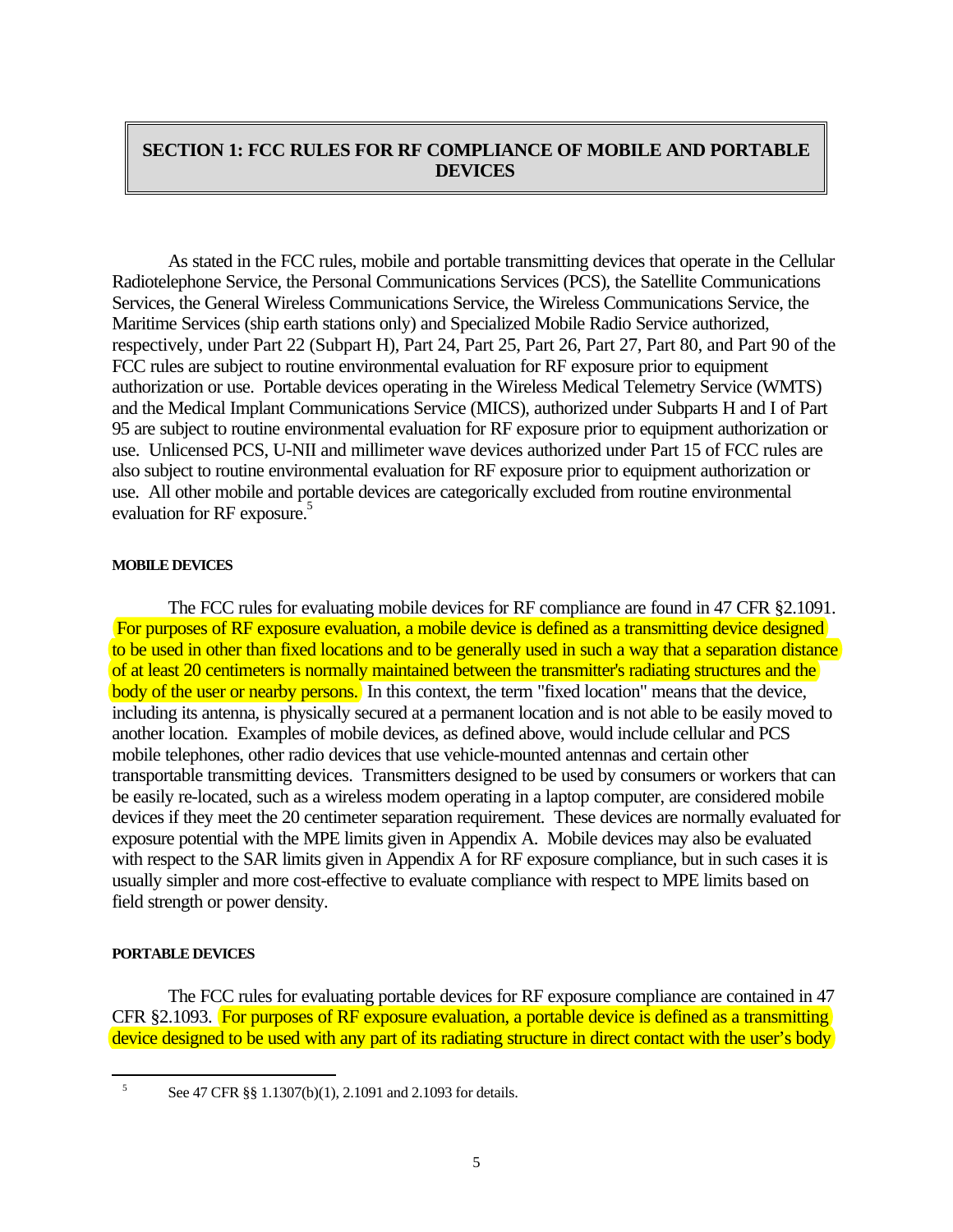or within 20 centimeters of the body of a user or bystanders under normal operating conditions. This category of devices would include hand-held cellular and PCS telephones that incorporate the radiating antenna into the hand-piece and wireless transmitters that are carried next to the body. Portable devices are evaluated with respect to SAR limits for RF exposure.<sup>6</sup> The applicable SAR limit for portable transmitters used by consumers is 1.6 watts/kg, which is averaged over any one gram of tissue defined as a tissue volume in the shape of a cube.

### **EXPOSURE CATEGORIES**

With respect to field strength, power density and SAR requirements, both the 1992 ANSI/IEEE standard and the NCRP exposure criteria (See References [1] and [30]), upon which the FCC guidelines are based, recommend limits with respect to both occupational/controlled and general population/uncontrolled exposures. The compliance requirements for each category are based on a person's awareness and ability to exercise control over his or her exposure.

### **OCCUPATIONAL / CONTROLLED EXPOSURE**

In general, occupational/controlled exposure limits are applicable to situations in which persons are exposed as a consequence of their employment, who have been made fully aware of the potential for exposure and can exercise control over their exposure. This exposure category is also applicable when the exposure is of a transient nature due to incidental passage through a location where the exposure levels may be higher than the general population/uncontrolled limits, but the exposed person is fully aware of the potential for exposure and can exercise control over his or her exposure by leaving the area or by some other appropriate means. Awareness of the potential for RF exposure in a workplace or similar environment can be provided through specific training as part of a RF safety program. If appropriate, warning signs and labels can also be used to establish such awareness by providing prominent information on the risk of potential exposure and instructions on methods to minimize such exposure risks.

### **GENERAL POPULATION / UNCONTROLLED EXPOSURE**

 $\overline{a}$ 

The general population/uncontrolled exposure limits are applicable to situations in which the general public may be exposed or in which persons who are exposed as a consequence of their employment may not be made fully aware of the potential for exposure or cannot exercise control over their exposure. Members of the general public would come under this category when exposure is not employment-related; for example, in the case of a wireless transmitter that exposes persons in its vicinity. Warning labels placed on low-power consumer devices such as cellular telephones are not considered sufficient to allow the device to be considered under the occupational/controlled category, and the general population/uncontrolled exposure limits apply to these devices.

<sup>6</sup> Both the ANSI/IEEE and NCRP exposure criteria are based on a determination that potentially harmful biological effects can occur at a SAR level of 4.0 W/kg as averaged over the whole-body. Appropriate safety factors were then added to arrive at limits for both whole-body exposure (0.4 W/kg for "controlled" or "occupational" exposure and 0.08 W/kg for "uncontrolled" or "general population" exposure, respectively) and for partial-body exposure (localized SAR), such as might occur in the head of the user of a hand-held cellular telephone.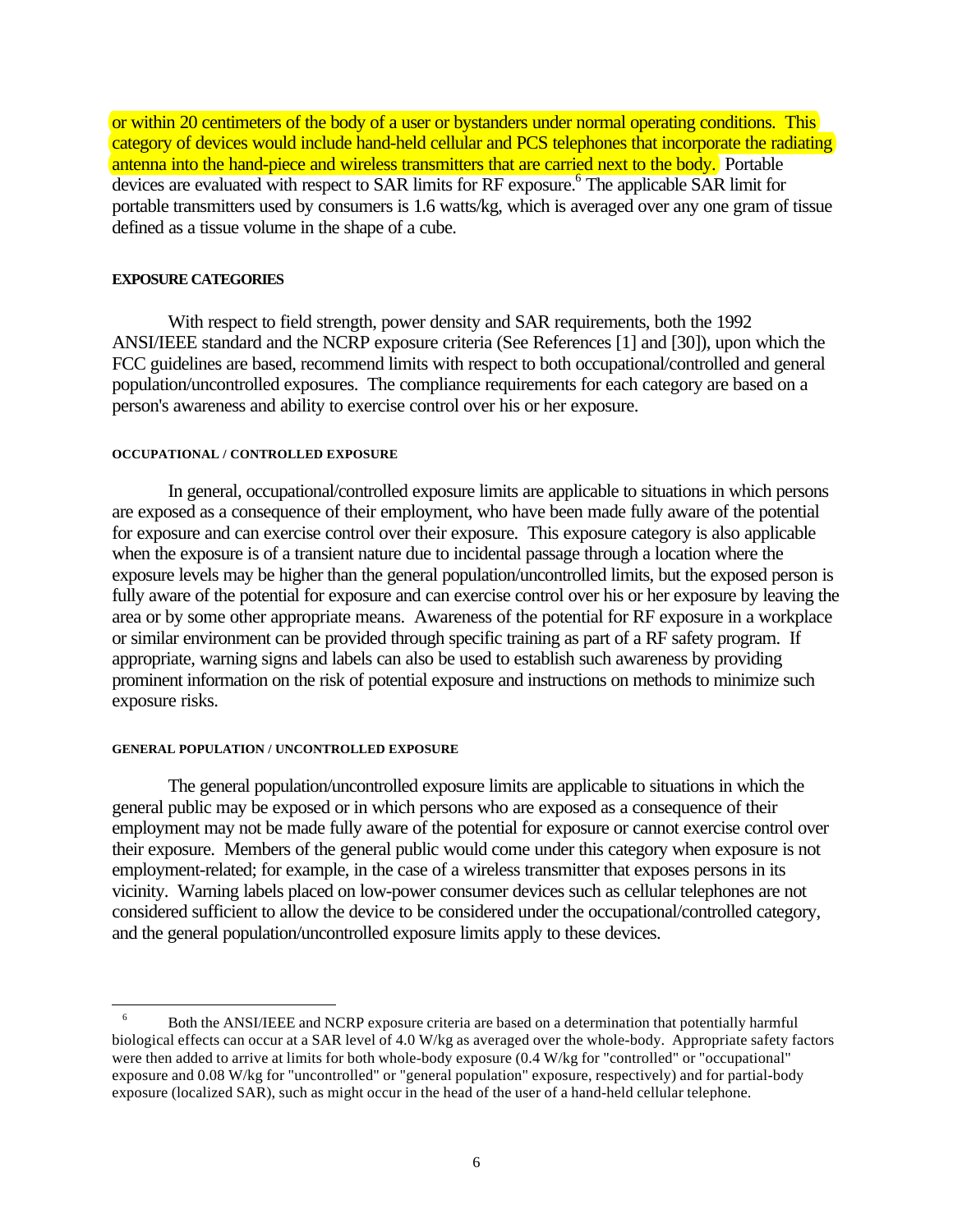# **SECTION 2: GUIDELINES FOR EVALUATING MOBILE AND PORTABLE DEVICES**

FCC rules require routine environmental evaluation of RF exposure for certain mobile and portable devices described in 47 CFR §§2.1091 and 2.1093. Applications to the FCC for equipment authorization of these transmitters must include an affirmative statement indicating that, to the best knowledge of the applicant, the device complies with the FCC-adopted limits for RF exposure. In most cases, it will also be necessary for the applicant to provide certain information to document the test procedures used to evaluate compliance. The rules also require applicants to provide technical data to substantiate compliance when it is requested.<sup>7</sup>

Mobile devices identified in 47 CFR §2.1091 that operate at 1.5 GHz or below with an effective radiated power (ERP) of 1.5 watts or more, or those that operate at frequencies above 1.5 GHz with an ERP of 3.0 watts or more are required to perform routine environmental evaluation for RF exposure prior to equipment authorization or use; otherwise, they are categorically excluded. Mobile devices may be evaluated with respect to field strength, power density or SAR limits, as appropriate. Occasionally, if it is determined that the operation of a categorically excluded mobile device has the potential of exceeding MPE limit because of its design or operating conditions, it may be necessary for the applicant to provide additional information to substantiate compliance and to determine if an RF evaluation is needed. When RF compliance of a categorically excluded device cannot be determined with the additional information, an RF evaluation may be requested as provided for in 47 CFR §1.1307 (c) and (d).

Certain portable devices identified in 47 CFR §2.1093 are required to perform routine environmental evaluation for RF exposure prior to equipment authorization or use. Such portable devices may be evaluated with respect to SAR limits using either measurement or computer modeling methods. Because of the lack of standardized test protocols, the FCC has been requesting technical information to support the evaluation procedures used to determine compliance while standardized SAR test procedures are being developed by industry groups and other organizations. The information in Appendix B identifies the type of technical descriptions that would normally be appropriate for demonstrating compliance. Appendix D describes SAR measurement procedures for handsets and similar transmitters.

### **DETERMINATION OF DEVICE AND EXPOSURE CATEGORIES**

Before routine RF evaluation can proceed, it must be determined whether a device should be considered under the "mobile" or "portable" category, and whether exposure would occur under the occupational/controlled or general population/uncontrolled conditions. These decisions will generally determine whether a device should be evaluated with respect to field strength, power density or SAR limits, and which set of exposure conditions and limits should be used to demonstrate compliance.

 $\overline{a}$ 

<sup>7</sup> See 47 CFR §2.1091 and §2.1093.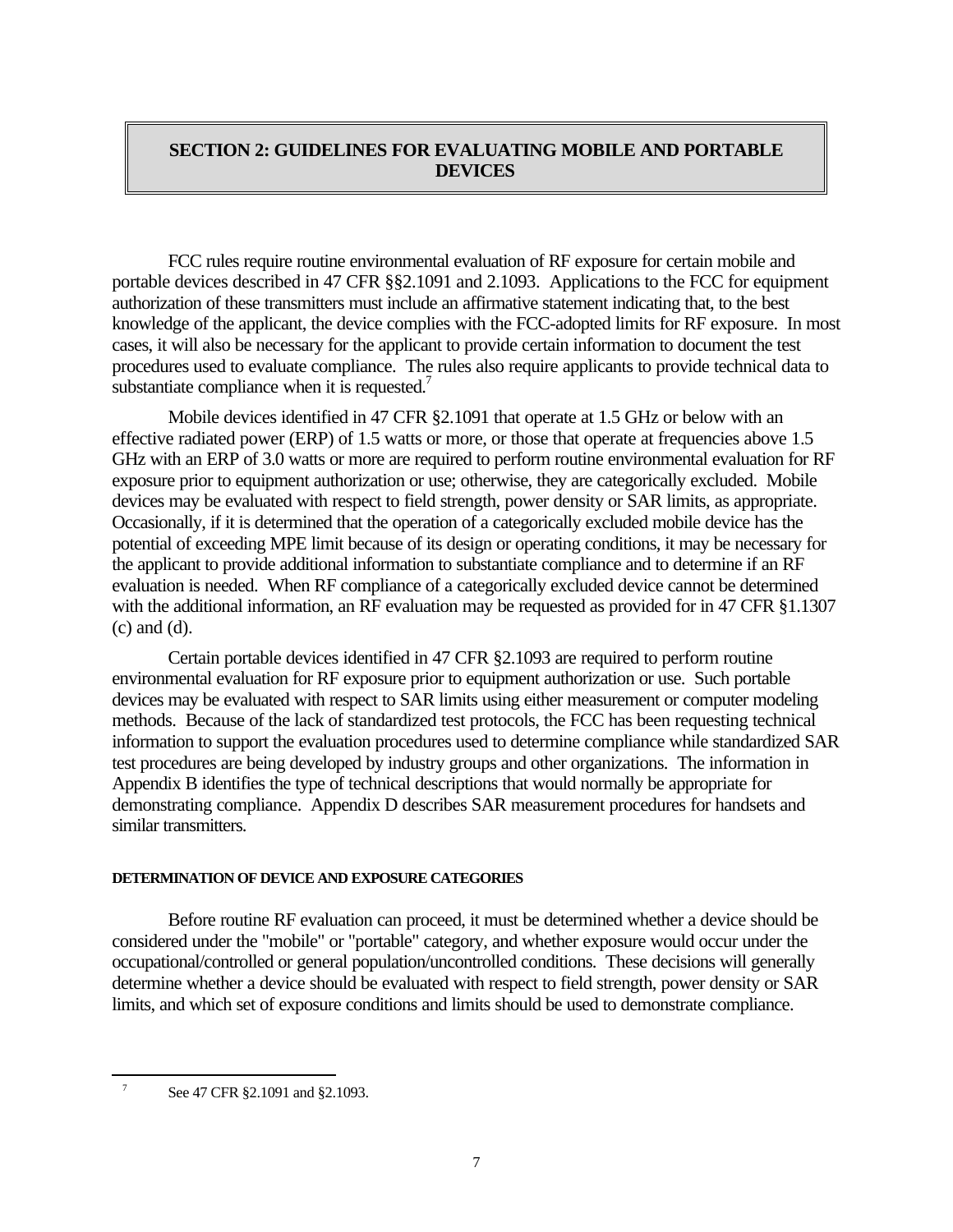For certain devices, such as wireless modem modules and other transmitters that are designed to be integrated into other products or designed to operate in multiple configurations, RF exposure evaluation for both mobile and portable conditions may be necessary. When portable configurations are applicable, RF compliance must be determined with respect to SAR limits. In situations where a transmitter is in close proximity to the operator but nearby persons are normally further away from the device, occupational/controlled exposure limits may be applied if the exposure is work-related.<sup>8</sup> Under such conditions, the operator must be aware of the exposure conditions and can exercise control to limit the exposure duration and/or conditions to satisfy compliance. Nearby persons are usually exposed to a weaker field. Since they have no knowledge of their exposure conditions, the more restrictive general population/uncontrolled exposure limits must be applied.

#### **MPE EVALUATION OF MOBILE DEVICES**

 $\overline{a}$ 

Human exposure to RF emissions from mobile devices (47 CFR §2.1091) may be evaluated based on the MPE limits adopted by the FCC for electric and magnetic field strength and/or power density, as appropriate, since exposures are assumed to occur at distances of 20 cm or more from persons. 9 The 1992 ANSI/IEEE standard (See Reference [1]) specifies a minimum separation distance of 20 cm for performing reliable field measurements to determine adherence to MPE limits.<sup>10</sup> If the minimum separation distance between a transmitter and nearby persons is more than 20 cm under normal operating conditions, compliance with MPE limits may be determined at such distance from the transmitter. When applicable, operation instructions and prominent warning labels may be used to alert the exposed persons to maintain a specified distance from the transmitter or to limit their exposure durations and usage conditions to ensure compliance. If the use of warning labels on a transmitter is not effective or desirable, the alternative of performing SAR evaluation with the device at its closest range to persons under normal operating conditions may be used.

The field strength and power density limits adopted by the FCC are based on whole-body averaged exposure and the assumption of spatially averaged RF field levels relate most accurately to estimating whole-body averaged SAR. This means some local values of exposures exceeding the stated field strength and power density limits may not necessarily imply non-compliance if the spatial average of RF fields over the exposed portions of a person's body does not exceed the limits. Field strength and power density measurements are typically made in all directions surrounding the radiating structures of a mobile device in normal operating configurations, without the influence of nearby persons and objects. The measurements are spatially averaged over the exposed portions of an average person's body to

<sup>10</sup> Although ANSI/IEEE does not explicitly state when SAR measurements are preferable to MPE measurements, we believe that the 20 cm distance is appropriate based on Sec. 4.3(3) of ANSI/IEEE C95.1-1992.

<sup>&</sup>lt;sup>8</sup> An example would be certain transmitters used at checkout stands.

<sup>9</sup> The FCC adopted limits for field strength and power density that are generally based on Sections 17.4.1 and 17.4.2, and the time-averaging provisions recommended in Sections 17.4.1.1 and 17.4.3, of "Biological Effects and Exposure Criteria for Radiofrequency Electromagnetic Fields," NCRP Report No. 86 (1986), National Council on Radiation Protection and Measurements (NCRP). With the exception of the limits on exposure to power density above 1500 MHz and the limits for exposure to lower frequency magnetic fields, these MPE limits are also generally based on the guidelines contained in the RF safety standard developed by the Institute of Electrical and Electronic Engineers, Inc. (IEEE) and adopted by the American National Standards Institute (ANSI). See Section 4.1 of ANSI/IEEE C95.1-1992, "Safety Levels with Respect to Human Exposure to Radio Frequency Electromagnetic Fields, 3 kHz to 300 GHz".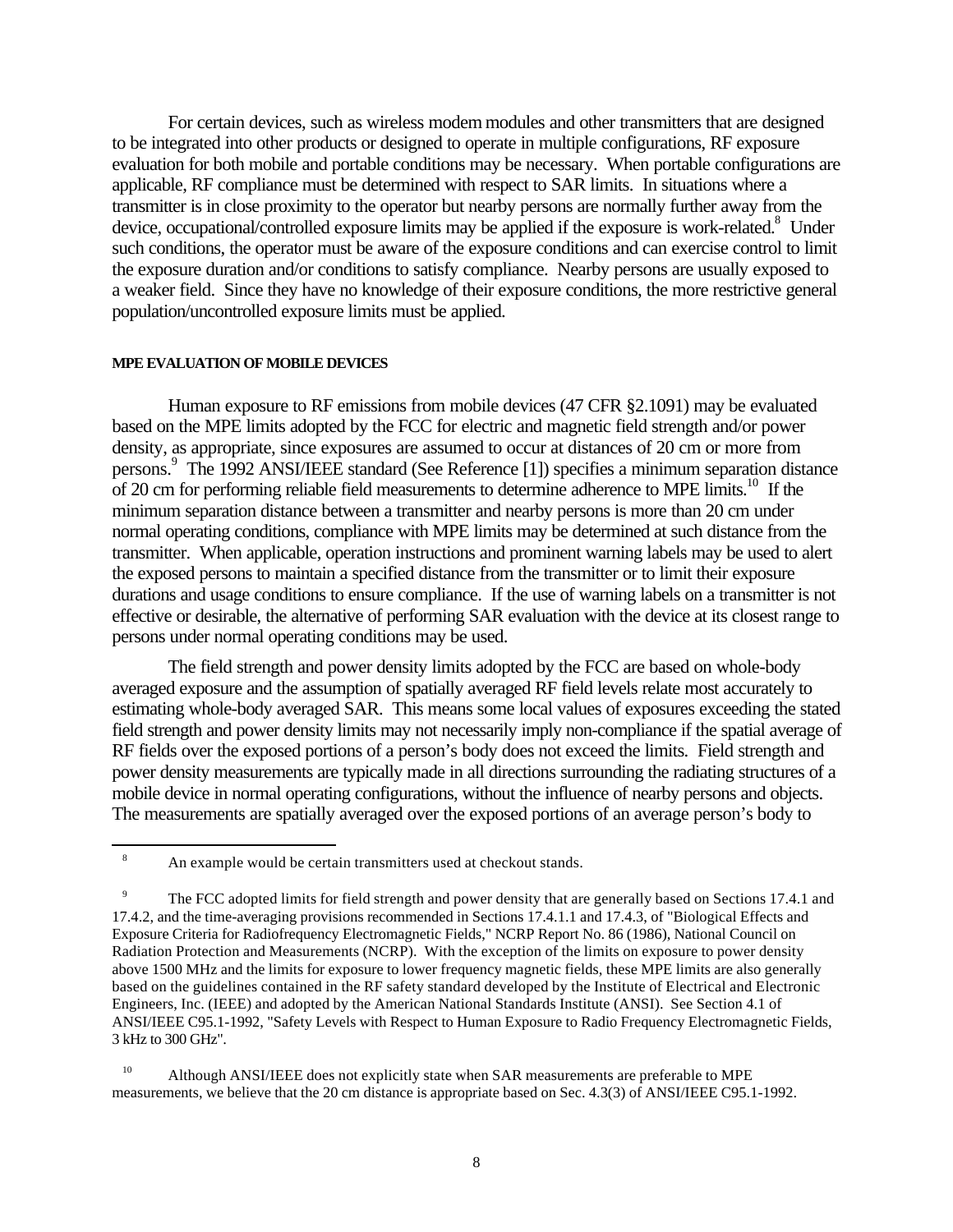determine compliance. In certain situations such as vehicle-mounted antennas or other antennas located on metallic surfaces, the exposure should be evaluated with the antenna mounted on a metallic surface to account for the localized peaks produced by standing waves due to ground reflections near the antenna.

#### **SAR EVALUATION OF PORTABLE OR MOBILE DEVICES**

Human exposure to RF emissions from portable devices (47 CFR §2.1093), as defined by the FCC, must be evaluated with respect to the FCC-adopted limits for SAR. Evaluation of mobile devices, as defined by the FCC, may also be performed with respect to SAR limits, but in such cases it is usually simpler and more cost-effective to evaluate compliance with respect to field strength or power density limits. For certain devices that are designed to be used in both mobile and portable configurations similar to those described in 47 CFR §2.1091(d)(4), such as certain desktop phones and wireless modem modules, compliance for mobile configurations is also satisfied when the same device is evaluated for SAR compliance in portable configurations.

Since SAR limits do not apply to devices operating above 6.0 GHz (See References [1] and [30]), millimeter wave devices operating under §15.253 and §15.255 of the FCC rules in portable configurations must be evaluated with respect to power density limit. At shorter wavelengths above 6.0 GHz, instead of the usually recommended 20 cm measurement distance for lower frequencies, reliable power density measurements can normally be made at 5 cm or more from the transmitter. If a device normally operates at closer than 5 cm from persons, power densities may be computed using numerical modeling techniques (e.g., FDTD or finite element methods) to determine compliance. In certain occupational/controlled exposure conditions, operating instructions and warnings labels may be required to limit the exposure duration and conditions to satisfy compliance.

#### **SAR EVALUATION TECHNIQUES**

Portable transmitters used by consumers typically operate over the output power range of less than 100 mW to several watts, using either analog or digital modulation techniques. For most handsets, the antenna radiates within 1-2 cm of the user's head or body. Even at low power levels, relatively high field strengths would be expected near the antenna. The field strength and field distributions are highly dependent on the location, orientation and electromagnetic characteristics of adjacent objects, such as the user's body. The user of a handset is normally in the reactive near-field region of the antenna where the electromagnetic field is mostly non-propagating. The energy absorbed by the user is mainly due to the electric fields induced by magnetic fields generated from current flowing along the antenna and other radiating structures of the device. The RF energy is scattered and attenuated as it propagates through the body tissues. Maximum energy absorption is usually expected in the more absorptive high watercontent tissues near the surface of the head or body. To account for near-field energy coupling effects, portable transmitters are evaluated with realistic head and body models using SAR measurement or computer modeling techniques (See References [3], [9-10], [13-14], [18] and [28]).

SAR compliance for low power transmitters are evaluated with electric field measurements inside homogeneous tissue models or computer modeling techniques using anatomically equivalent tissue models (See References [3], [10], [13] and [35]). In either case, SAR is determined according to this equation:

$$
SAR = \frac{|E|^2 \mathbf{S}}{r},
$$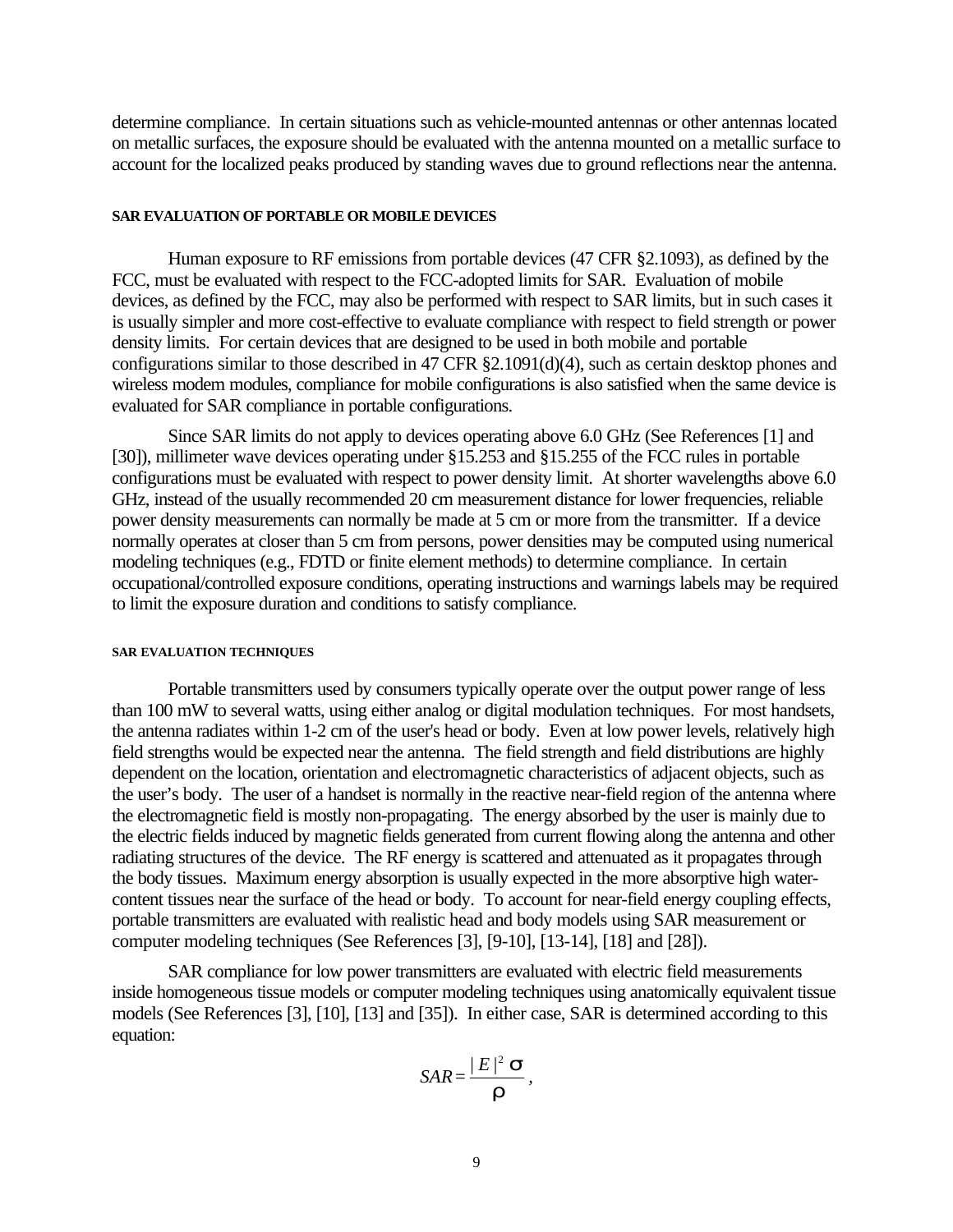where |*E*| is the magnitude of the measured or computed RMS electric field,  $\sigma$  is the conductivity and  $\rho$ is the mass density of the tissue-equivalent media. SAR is a measure of the rate of energy absorption per unit mass at a specific location in the tissue media. SAR may be expressed in units such as watts/kg or milliwatts/gm. Under certain circumstances, SAR can also be determined from temperature rises due to RF energy absorption in tissue media according to the equation:

$$
SAR = C\frac{dT}{dt},
$$

where C is the specific heat of tissue,  $\delta T$  is the temperature rise and  $\delta t$  is the exposure duration (See References [2-3], [19] and [31]). However, in order to use temperature techniques, relatively high power is required to expose the tissue over a very short duration to avoid thermal diffusion errors. Therefore, temperature methods are typically not applicable for evaluating low power transmitters for SAR.

#### **HANDSET AND OTHER TRANSMITTER TEST POSITIONS**

Because of near-field coupling effects, small changes in the positioning of a test device may sometimes lead to unexpected changes in energy absorption in the tissue medium. To address this matter, the SCC-34/SC-2 has developed specific test positions for testing handsets. These test positions are described in Appendix D. As explained in the SCC-34/SC-2 SAR measurement document (See Reference [19]), handsets should be tested on the left and right side of a head phantom in a range of test configurations to obtain a conservative estimate of the exposures expected by the user population. For handsets with retractable antennas, SAR should be evaluated with the handset antenna in its fully extended and fully retracted positions for each test configuration. Most handsets generally do not perform well with their antennas partially extended. If such antenna positions can lead to excessive RF current flow on the chassis, maximum energy absorption in the cheek region may be expected. Since such conditions do not represent normal usage, operating instructions and caution statements should be used to inform users to avoid operating with these antenna positions.

SCC-34/SC-2 has also recommended use of a specific head model for SAR evaluation (See Reference [19]). Although the head model has been specified by SCC-34/SC-2, it is not yet commercially available. In the interim until the SCC-34/SC-2 head model becomes available, other head phantoms may continue to be used to evaluate handsets for SAR compliance with the device test positions recommended by the SCC-34/SC-2, unless the handset cannot be positioned properly or the test positions do not correspond to the normal use positions of the device. In those instances, applicants for equipment authorization should contact the Commission's laboratory for alternative test procedures. These test device positions should also be used with computational modeling methods to evaluate SAR compliance.

The effect of a hand holding a handset has also been an issue with respect to obtaining accurate SAR measurements. Test facilities have been evaluating handsets by placing the device in a non-metallic holder to position it precisely against the head or body phantom. When handsets are evaluated without a hand model, more energy is absorbed in the head phantom that allows a more conservative exposure condition to be evaluated. Since a standardized hand model is not available, handsets should be tested in a low-loss dielectric holder to minimize device test position uncertainty.

For devices that are designed to operate in body-worn operating configurations, such as shoulder, waist or chest-worn transmitters, SAR compliance should be evaluated using a flat phantom with the procedures described in Appendix D.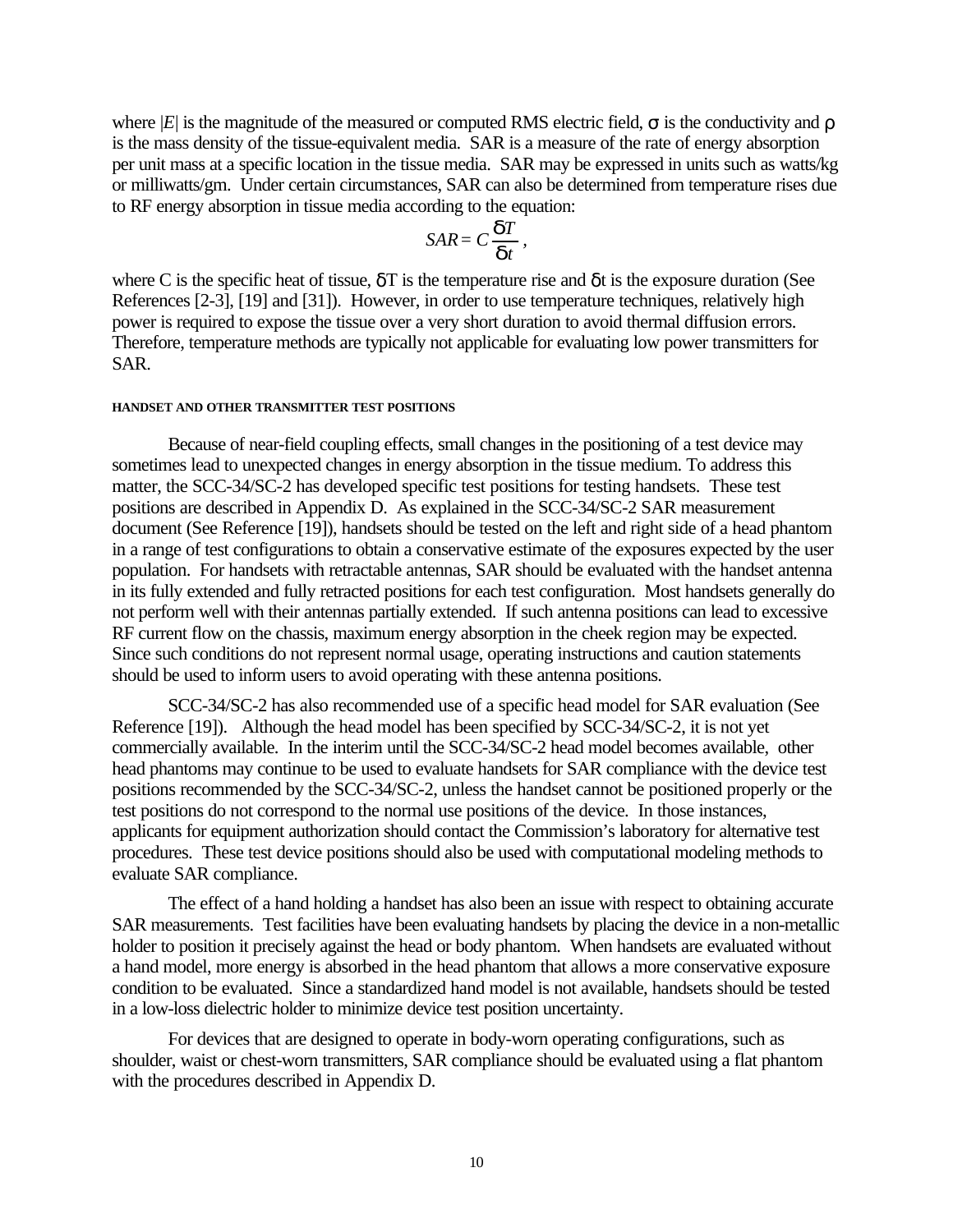#### **TISSUE MODELS**

The dielectric properties of the tissue media used for testing the SAR of a handset are specified in Appendix C. The RF energy absorption characteristics of body tissues is related to the tissue water content. High water-content tissues such as muscle and skin can absorb more RF energy than low water-content tissues such as fat and bone or skull. At RF and microwave frequencies, tissue properties are characterized by their permittivity and conductivity at normal body temperatures, about 37°C. The tissue dielectric parameters are temperature sensitive. For high water content tissues, permittivity may decrease at a rate of about 0.5 %/°C and conductivity may increase at a rate of about 2 %/°C (See Reference [8]). The simulated tissues used in SAR measurements usually follow similar temperature variations. The dielectric properties of simulated tissue materials are formulated with the equivalent tissue properties at 37°C, for room temperature use, to facilitate SAR evaluation under ambient conditions.

There are several formulations for making high water-content simulated tissues. An opaque gel consisting of water, salt, polyethylene powder and a gelling agent called TX-151 has been used for high power applications using thermographic or temperature methods to measure SAR (See Reference [8]). A liquid mixed from water, sugar, salt and a compound called HEC for adjusting the liquid viscosity is commonly used for measuring the SAR of low power transmitters (See Reference [15]). At above 1.2- 1.5 GHz, the sugar is usually replaced with glycol or other chemical agents to achieve the required dielectric parameters specified in Appendix C. Note: Glycol may react with certain plastic material, including the phantom shell and E-field probe housing; therefore, it should be used with caution.

The liquid tissue medium is transparent, which offers advantages in setting up and performing measurements. It also simplifies the SAR measurements by using only one type of homogeneous tissue medium. The liquid is contained in a shell representing the head or body, typically molded from fiberglass or other plastic materials with very low RF absorption. The measured dielectric constant and conductivity of the tissue medium should be within the tolerance requirements specified for the target tissue parameters listed in Appendix C (See References [11-12], [15] and [19]). The tissue dielectric parameters should usually be measured daily when SAR measurements are performed or more often if the parameters are expected to deviate due to temperature changes or conditions of higher evaporation rates. The tissue dielectric parameters can be usually characterized with several techniques. A coaxial probe, slotted line or TEM line may be used with a network analyzer to measure the reflection parameters of the tissue material for computing the dielectric parameters (See References [6], [16] and  $[19]$ ).

#### **SAR MEASUREMENT SYSTEM DESCRIPTIONS AND REQUIREMENTS**

An SAR measurement system usually consists of a small diameter isotropic electric field probe, a multiple axis probe positioning system, a test device holder, one or more phantom models, the field probe instrumentation, a computer and other electronic equipment for controlling the probe and making the measurements (See References [26-27] and [35]). Other supporting equipment, such as a network analyzer, power meters and RF signal generators, are also required to measure the dielectric parameters of the simulated tissue media and to verify the measurement accuracy of the SAR system.

Several types of electric field probes have been used for making SAR measurements. The probes are on the order 25-30 cm long. It is recommended that the probe tip diameter should be less than 8.0 mm to achieve an acceptable spatial resolution in the measurement and to minimize probe boundary-effects errors (See Reference [19]). These probes are constructed with three miniature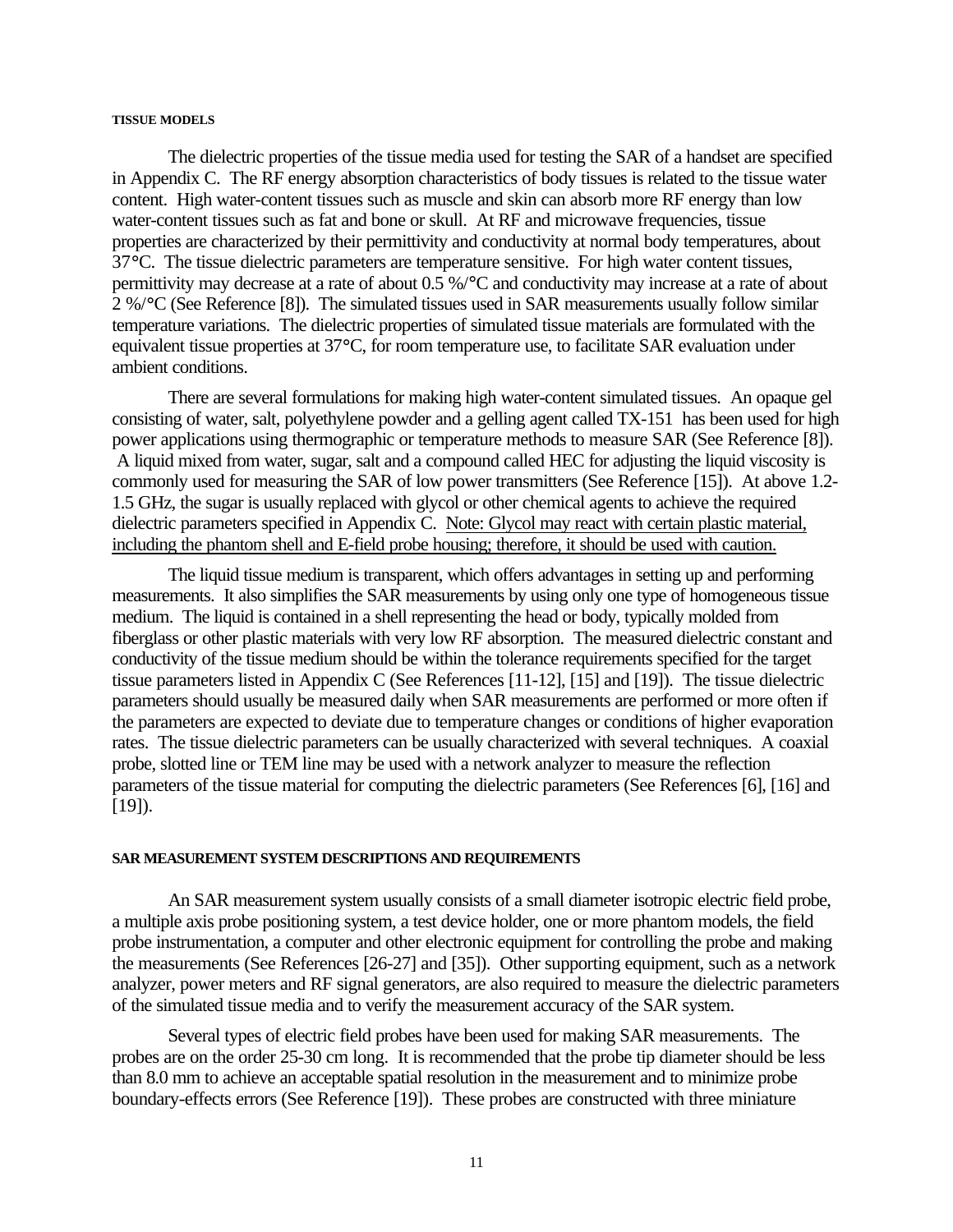dipoles, typically about 1.5-2.5 mm long, loaded with a diode sensor at the gap of each dipole for measuring electric field strength in three orthogonal directions. The sensors, each consisting of a dipole and a diode detector, are deposited and bonded on a substrate that offers minimal perturbation to the incident field. The substrates are usually arranged in an I-beam (H-beam) or triangular (delta) configurations to allow each detector to measure the field component parallel to its axis with minimal effects from the other two sensors. The detected RF signal is carried on high resistance leads along the length of the probe to minimize RF pickup. The signal is filtered by the high resistance lines to produce a very low frequency signal at the probe output. The probe is fastened to the probe positioner where it is connected to the probe electronics. The signals are compensated and converted by instrumentation amplifiers and precision A/D converters and processed by computer software to SAR values.

The electric field probe and associated instrumentation are usually calibrated together on most SAR measurement systems (See Reference [19]). At low field strength levels, the sensors in the probe are designed to operate as true square-law detectors and the output voltage is proportional to the square of the measured electric field. At higher field strength levels, the output of the diode detector becomes directly proportional to electric field and the probe must be properly compensated. A probe must be calibrated in the type of tissue media formulated for the test frequencies. Some probes are calibrated in two stages, in air and then in tissue media, to obtain calibration factors that can be used to convert the detected signal to SAR. Below 800 MHz, probes are typically calibrated using thermal (temperature rise) techniques. At higher frequencies, standard waveguides may be filled with the required tissue medium to calibrate the probe output voltages against analytically calculated field values (See References [17], [19] and [31]). The applicable field probe calibration requirements are described in the SCC-34/SC-2 SAR measurement procedures (See Reference [19]).

Besides probe calibration, the accuracy of the SAR measurement system should also be verified using calibrated RF signal source(s) within the transmitting frequency band(s) of the test device. The SAR measurement system should usually be verified daily when SAR measurements are performed. If the measured 1-g SAR values deviate by more than 10% from the target reference value(s) specified for the RF signal source(s), the discrepancies must be resolved before continuing with the SAR measurement. It is recommended that a flat phantom and a half-wave dipole matched to the tissue medium be used to verify the accuracy of SAR measurement systems (See Appendix D).

Several head and body models have been used by different test facilities to evaluate SAR. The measured SAR is dependent on the RF current distribution and RF energy coupling characteristics established by the test device and the tissue model. As indicated above, until the SCC-34/SC-2 head model is commercially available, the FCC will continue to accept other head models provided the test procedures described in this document are followed.

#### **DEVICE TEST CONDITIONS**

Most handsets and portable transmitters are battery operated. Devices must be tested at full power to demonstrate SAR compliance, which may sometimes drain a fully charged battery in less than half an hour. Depending on the measurement resolution and the field scanning procedures used, it may take 10-20 minutes to complete each measurement; therefore, it is important to start each test with a fully charged battery. In order to verify whether a device has been tested at full power, conducted output power measurements should be performed before and after each SAR measurement to confirm the output power. The use of external DC power adapters or other signal leads that are not normally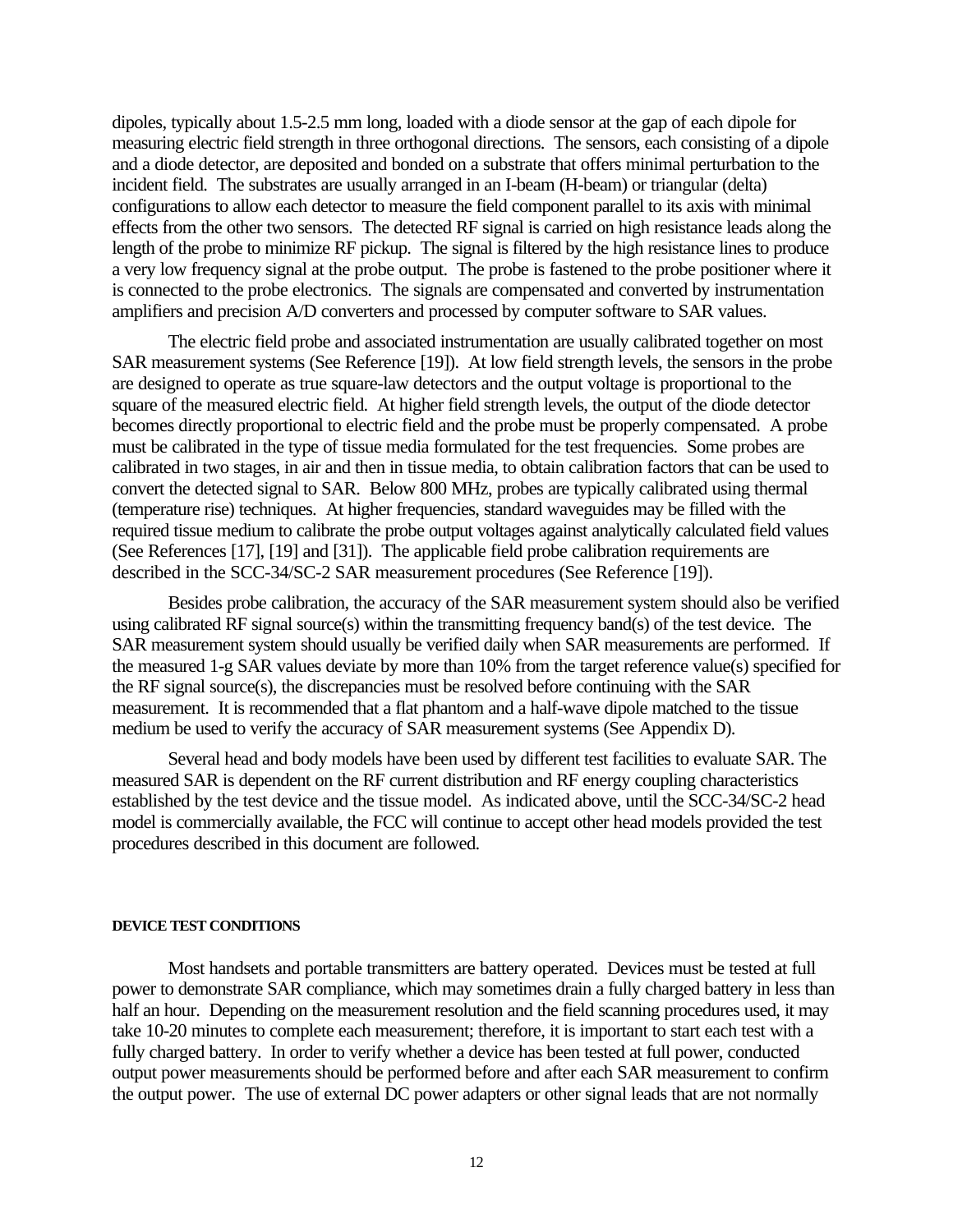required during normal use should be avoided because they may perturb the field and change the exposure conditions.

Most handsets have built-in test modes that may be used for basic performance evaluations. Such test signals offer a consistent means for testing SAR and are recommended for evaluating SAR. When test modes are not available or inappropriate for testing a handset, the actual transmission should be activated through a base station simulator or similar equipment.

Handsets should be tested at the high, middle and low frequency channels in each transmission mode. The performance of a handset may vary within a transmission band due to its design. In some cases where helical or patch antennas are used, device performance may shift because of dielectric loading from the user's body. If a device operates with a duty factor, the maximum duty factor should be used for evaluating SAR. Handsets operating in CDMA mode should be tested with full vocoder rate at 100% duty factor because the output power for these devices usually varies randomly according to RF propagation conditions between the devices and the base station.

### **SAR MEASUREMENT PROCEDURES**

The detailed procedures for testing handsets are described in Appendix D.

### **SAR COMPUTATION GUIDELINES AND DESCRIPTIONS**

The SAR measurement configurations for testing portable transmitters, such as device positioning, test conditions and tissue model requirements for the head and body should be used to evaluate SAR with computational methods. While the SCC-34/SC-2 is developing recommended computational procedures for SAR evaluation (See Reference [20]), the following describes the procedures that have been typically used by others to simulate SAR test conditions. Additional guidance on the type of information that should be included in test reports to demonstrate SAR compliance using computational modeling techniques is included in Appendix B of this supplement.

Currently, the finite-difference time-domain (FDTD) algorithm is the most widely accepted computational method for SAR modeling (See References [13], [24], [32-33] and [38-41]). This method adapts very well to the tissue models that are usually derived from MRI or CT scans (See References [10], [13] and [37]), such as those currently used by many research institutions. The FDTD method offers great flexibility in modeling the inhomogeneous structures of anatomical tissues and organs. It has been used in many far-field electromagnetic applications during the last three decades. With recent advances in computing technology, it has become possible to apply this method to nearfield applications for evaluating handsets.

In the early development of SAR modeling using FDTD techniques, computations were performed with rectangular and spherical dielectric models exposed in the near field of a dipole or a monopole positioned on a metal box to verify the technique's applicability for evaluating handsets (See References [7], [21-22], [25] and [36]). Currently, different techniques have been developed to model the exact shape and dimensions of a handset (See References [40]), including its display and keypad, through computer aid design (CAD) data provided by the handset manufacturer. While this effort is continuing, concern has been expressed over the validity of most handset models that do not consider the effects of the inner electronics and complex chassis or shielding structures of a handset as part of the device model.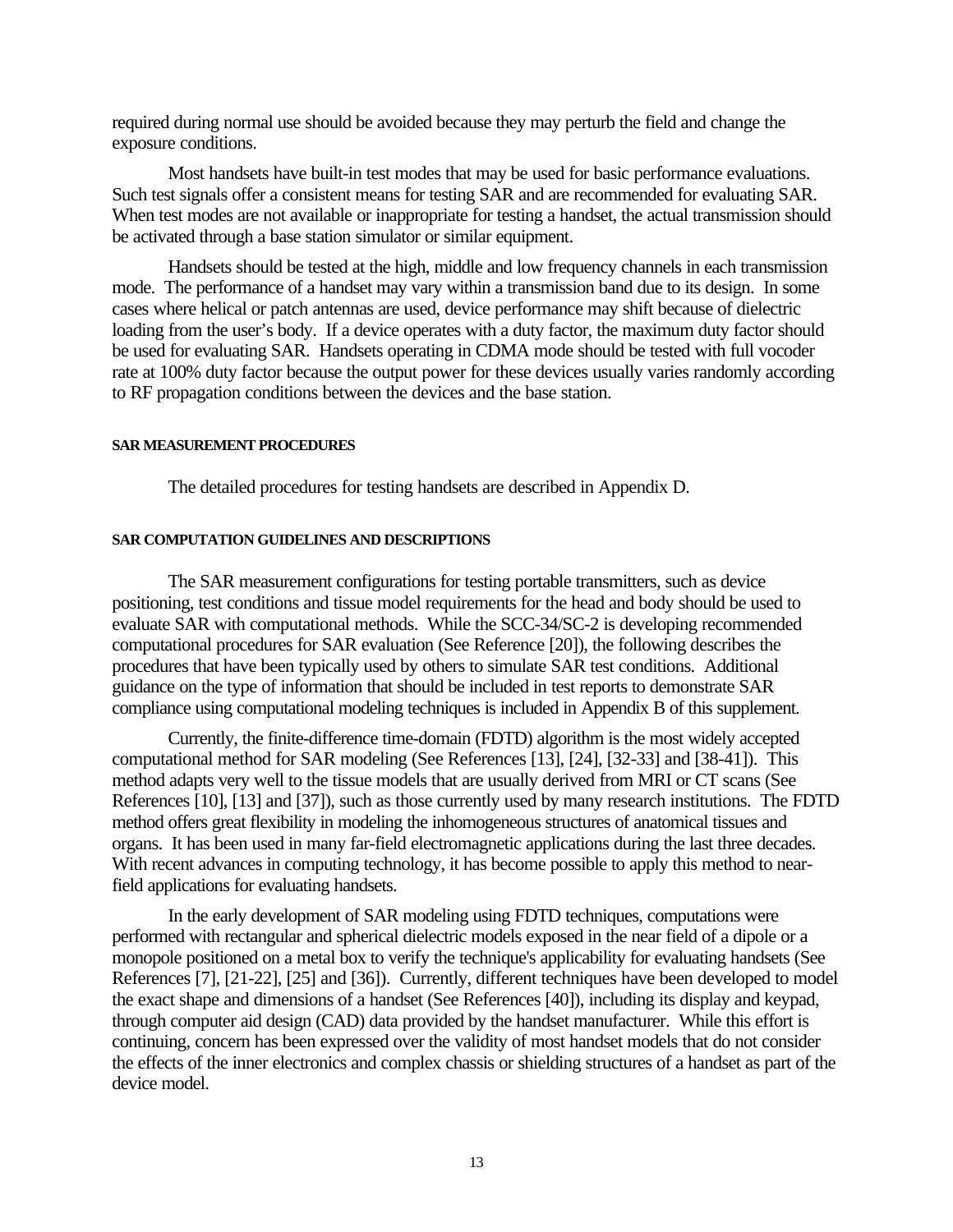Computing resources and memory requirements are often of concern for most numerical simulations. The memory required for FDTD computations is directly related to the resolution of the tissue and handset models. The numerical algorithms used to implement the FDTD method may vary with the optimization techniques used to improve the modeling accuracy and computational efficiency. To satisfy the wave propagation requirements in infinite free space, numerical absorbing boundaries are applied to truncate the computation domain to simulate reflectionless propagation through the absorbing boundaries. Several types of absorbing boundary conditions (ABC) have been developed for FDTD computations, including Mur, Liao, retarded-time and the perfectly-matched-layers (See References [4- 5] and [29]). The performance of these ABCs may vary but their effects on SAR in highly absorptive dielectric media, such as body tissues, are normally insignificant.

A sinusoidal waveform is typically used as the excitation source at the antenna feed-point of a handset to perform the computations. The signal is allowed to propagate and interact with the objects modeled in the computational domain by means of numerical iterations. The FDTD algorithm iterates the field propagation in both space and time until the field conditions in the computational domain reach sinusoidal steady state. The total field at selected tissue locations can be computed to determine the SAR. In order to maintain numerical stability for the computational algorithms, the Courant condition that provides the minimum relationship for selecting the time and spatial resolutions used in the computation must be satisfied (See References [24] and [38-39]). The iteration speed and expected computational errors are related to the parameters used for meeting the Courant condition.

One of the advantages of using computational modeling is its ability to model the complex heterogeneous structures of anatomical tissues and to simulate the field scattering that occurs within the tissues. The handset and the head or other tissue structures are digitized according to the permittivity and conductivity of the respective material and dielectric media. In order to compute SAR accurately, the appropriate tissue dielectric properties must be used in the computation. The list of tissue dielectric parameters compiled by Dr. Camelia Gabriel constitutes the most widely accepted database for this information (See Reference [12]). The dielectric parameters of selected tissues have been derived from this database and made available for viewing and downloading at the FCC's Office of Engineering and Technology's World Wide Web Internet Site: http://www.fcc.gov/oet/.

Generally, the basic FDTD algorithms and associated special techniques are validated with benchmark models when the computational techniques are developed. Once the computational accuracy is established, validations are only required when changes are made to certain algorithms. The similar benchmark validation procedures are also used to verify the validity of head and body models constructed for the computations. The use of benchmark validations to confirm computational and modeling accuracy can be viewed as the equivalent of equipment calibration in SAR measurements. Since validation techniques generally vary among different test sites, it may be necessary to include the technical information on benchmark validation procedures to substantiate compliance.

Special FDTD techniques have been concurrently developed by various researchers to provide more accurate and efficient methods for modeling handsets and antennas (See References [23], [32] and [34]). It has been recently shown that the exact dimensions of an antenna and its location on the handset must be precisely modeled in order to obtain accurate results (See Reference [40]). Since the inner electronics of a handset are typically not modeled, appropriate means should be used to verify the validity of a handset model for compliance testing.

Currently there are no standard procedures for selecting the electric field components surrounding an FDTD cell or at a grid point to determine the total electric field at a tissue location. The total field is typically computed from the averages of 3-12 field components that are located at a grid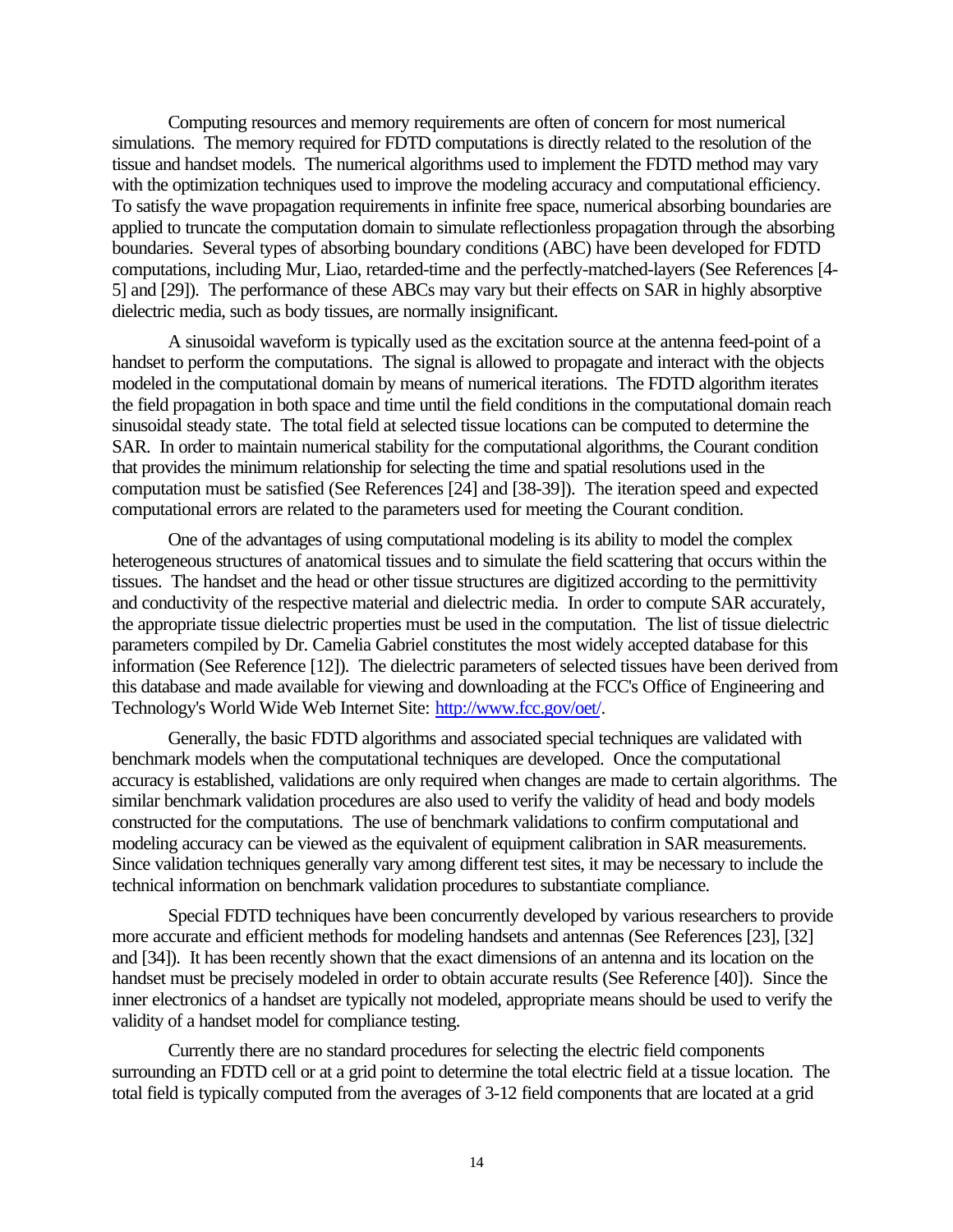point or surrounding a cell in the tissue model and have introduced SAR variations in the computations. These variations are usually dependent on the local field gradients. There is also no standard method for computing the one-gram averaged SAR and various methods have been used. At a tissue interface or along an irregular surface of the phantom, the local field values are computed from field components in different tissue types. To accurately compute the one-gram SAR in the shape of a one-gram cube involving different tissues can be difficult. Until computational procedures are available from SCC-34/SC-2 (See Reference [20]), the procedures used to compute the one-gram SAR should be described in the test report to support compliance.

The sinusoidal or pulsed signal used to excite the antenna of a handset is typically of arbitrary amplitude. The computed SAR values must be normalized to the measured output power of the actual device. It is recommended that the final SAR be normalized to the maximum conducted output power measured by the manufacturer. When technical data is requested, the information described in Appendix B may be used to determine the type of supporting information for demonstrating compliance.

### **MEASUREMENT AND COMPUTATIONAL UNCERTAINTIES**

Although measurement and computational techniques are being improved, standardized procedures have not yet been established. Therefore, the margin of error for typical measurement and computational systems is directly related to the latest technical developments for SAR evaluation. Systems that use unreliable techniques or those that do not produce repeatable results should not be used to test devices for FCC compliance.

Measurement uncertainties are the results of errors related to system instrumentation, field probe response and calibration, tissue dielectric properties and tissue parameter characterization. Uncertainties due to measurement procedures include test device placement, probe positioning, the algorithms used to interpolate, extrapolate and analyze the measurement data to determine the one-gram averaged SAR. A list of the SAR measurement uncertainty components described in the SCC-34/SC-2 SAR document is included Appendix D.

For numerical methods, computational uncertainties are usually the results of errors due to numerical algorithm implementation, benchmark validation, methods used to compute SAR from the field components and procedures used to determine the one-gram averaged SAR. Uncertainties in the test device and tissue models are due to modeling techniques, tissue model implementation, assignment of tissue dielectric parameters and the modeling resolution. Information on such uncertainties is relevant to SAR evaluation and may be requested in order to support compliance with SAR exposure limits (See Reference [20]).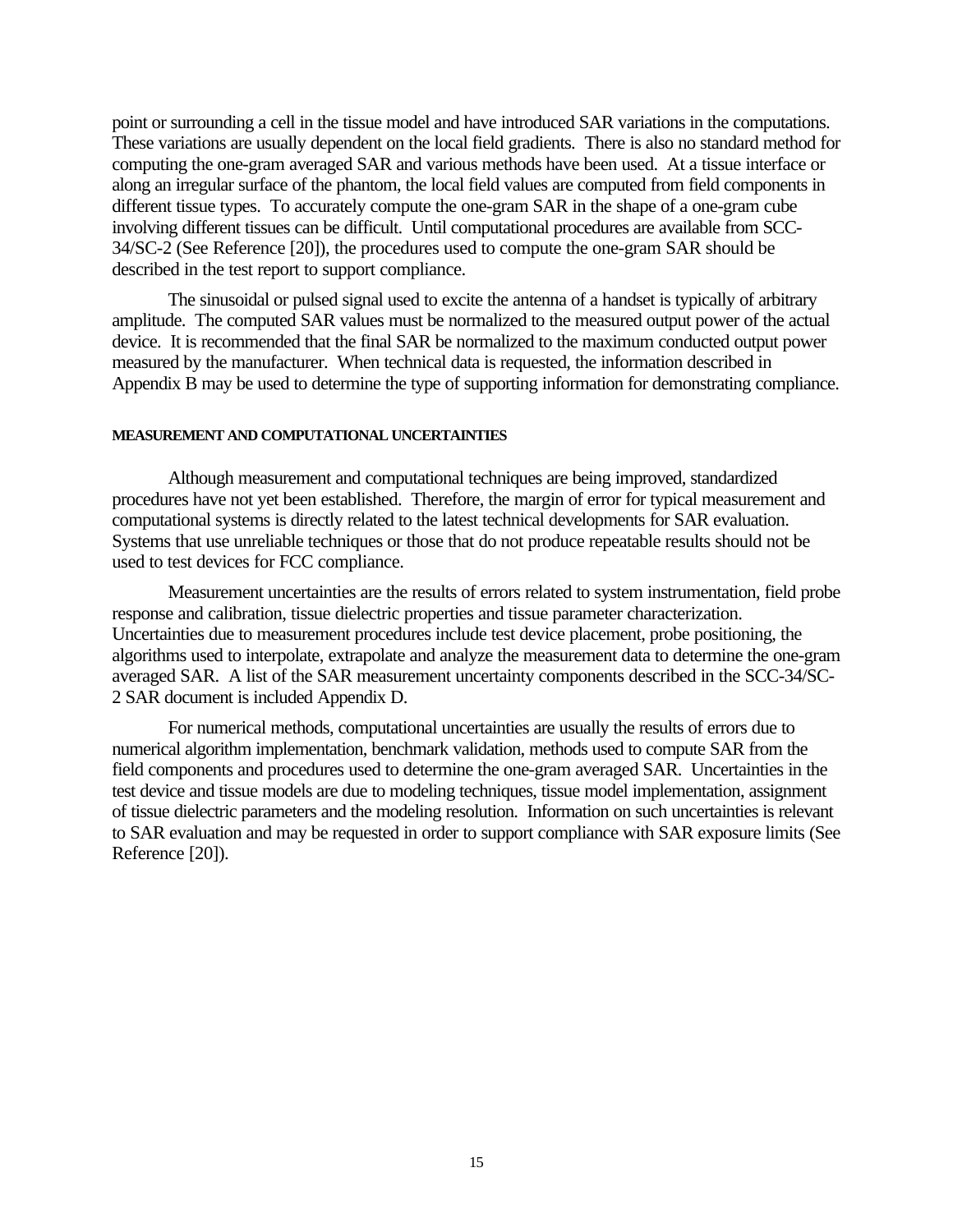# **SECTION 3: RF EXPOSURE COMPLIANCE FOR SPREAD SPECTRUM TRANSMITTERS**

For spread spectrum transmitters operating under 47 CFR §15.247, it is specified in 47 CFR §15.247(b)(4) that these devices must operate in a manner that ensures the public is not exposed to RF energy levels in excess of the Commission's guidelines.<sup>11</sup> These devices are categorically excluded from routine environmental evaluation because they generally operate at relatively low power levels where there is a high likelihood of compliance with the RF exposure standards. For some low power devices, it may be necessary to ensure compliance with the RF exposure limits by using a combination of simple procedures such as installation and operating instructions, warning instructions and/or warning labels on the device to ensure that the device will not expose nearby persons above the applicable MPE limits<sup>12</sup>. In most cases, the "worst case" distance at which an MPE limit is met for mobile devices can be estimated according to the power density produced by an isotropic source with radiated output power equivalent to that transmitted by the device as discussed in OET Bulletin 65.<sup>13</sup>

If a transmitter is designed to operate next to the body of its user or at close proximity to persons, a RF evaluation may be requested according to 47 CFR §1.1307(c) and (d). These types of evaluations are typically limited to transmitters that are intended to operate in very close proximity to the body, using 0.5 watt of output power or more with a high signal transmitting duty factor, and which do not incorporate obvious effective means for users to meet RF exposure compliance.<sup>14</sup> When RF evaluation is requested, the procedures described in this supplement for evaluating mobile and portable devices with respect to MPE or SAR limits may be used.

For purposes of determining RF exposure, the transmission protocols used by certain spread spectrum transmitters may qualify the device for source-based time averaging. The applicable duty factor may be determined according to the RF output power "on" and "off" time durations, either as a signal with a repeatable duty cycle or by establishing a worst case duty factor using power off durations

 $\overline{a}$ 

<sup>13</sup> Power density estimates based on simplified sources are different than the computational methods used in routine SAR evaluation where the test device and/or tissue models are constructed numerically to simulate the exposure conditions and to calculate power density or SAR.

<sup>14</sup> Both conducted and radiated output power should be considered in near-field exposure conditions. The output indicated in the above (500 mW) is appropriate when the device and its antenna are both operating at more than 2.5 – 3.0 cm from a person's body, such as certain hand-held terminals. If a device, its antenna or other radiating structures are operating at closer than 2.5 cm from a person's body or in contact with the body, SAR evaluation may be necessary when the output is more than  $50 - 100$  mW, depending on the device operating configurations and exposure conditions.

<sup>&</sup>lt;sup>11</sup> See *Report and Order*, in ET Docket 96-8, FCC 97-114, Amendment of Parts 2 and 15 of Commission's Rules Regarding Spread Spectrum Transmitter.

<sup>&</sup>lt;sup>12</sup> Warning instructions and labels also include certain caution statements that are needed to ensure compliance. Warnings are typically used in situations where there could be imminent danger, such as exposing to the main beam of a high gain antenna operating at substantially high output power. Caution statements and labels are more appropriate for informing the users of most Spread Spectrum devices to follow specific installation and operating requirements to ensure compliance for all exposed persons.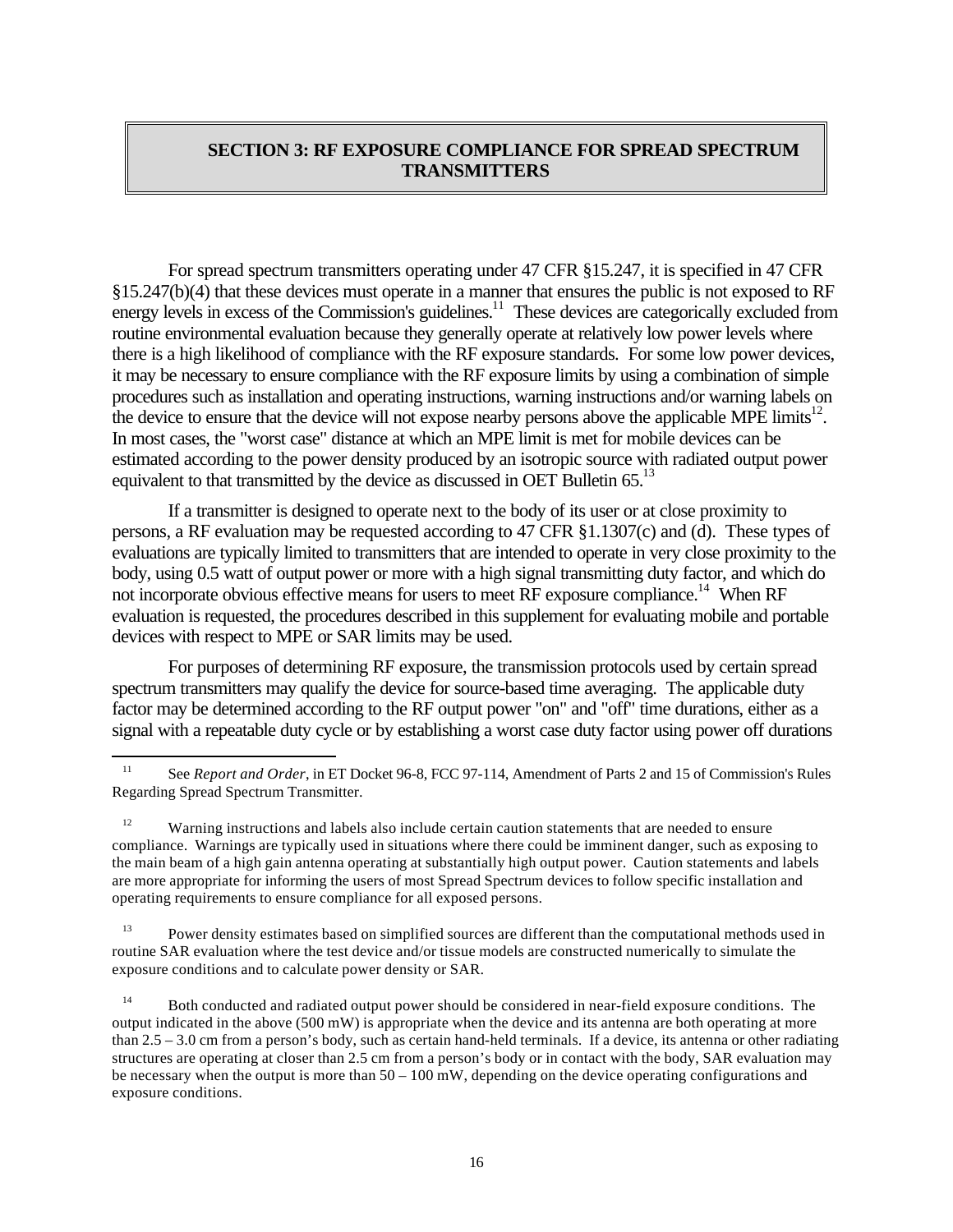identified by the transmission protocol. Duty factors related to device usage, frequency hopping or other similar transmission conditions are normally not acceptable as source-based, time averaging factors for RF evaluations.

For transmitters that use external or remote antennas for indoor or outdoor operations, appropriate installation procedures should be provided to the installer to ensure the antenna is installed to provide the specified distance from nearby persons to satisfy compliance. For other transmitters which do not normally operate next to persons, such as a wireless LAN transmitter located on a desktop, certain operating and usage instructions may be included in the operator's manual to caution users to maintain a specified distance from the transmitter to ensure compliance. In some of the above situations where a low power device is designed to operate near the body of the user, the use of a warning label on the transmitter to caution users to limit their exposure duration and/or maintain certain specific usage conditions can also be acceptable for demonstrating compliance.<sup>15</sup>

As is explained in the FCC's *Report and Order* in ET Docket 96-8 (FCC 97-114, Section 9), these are steps that can be taken by the responsible parties to ensure that these devices are operated in accordance with the RF guidelines for human exposure adopted by the Commission. The methods used to ensure compliance must be effective, and the installation, operation and warning instructions or warning labels should explain their purpose and provide appropriate means for satisfying compliance.<sup>16</sup> The appropriate equations for estimating power densities produced by typical antennas, including high gain aperture antennas, are described in OET Bulletin 65. It should be emphasized that categorical exclusion from routine environmental evaluation must not be interpreted as an exemption from compliance with the RF exposure requirements in §15.247(b)(4).

### **METHODS TO ENSURE COMPLIANCE FOR SPREAD SPECTRUM TRANSMITTERS**

The examples shown in the Table 1 are not intended to establish mandatory procedures for RF exposure compliance for spread spectrum transmitters. Other methods and procedures may be acceptable based on device output power, operating configurations and exposure conditions. The range of power levels and distances used are approximate values representative of typical operating conditions for most spread spectrum transmitters operating at 915 or 2450 MHz. For certain fixed and mobile transmitters that are not designed to be carried next to the body of a user during normal operation, the use of appropriate operating and warning instructions in the operator's manual or warning labels on the device may offer effective means to prevent users and nearby persons from exposure at a specified distance from the device where RF exposure limits could be exceeded.<sup>17</sup>

## **Table 1. Applicable Methods to Ensure Compliance for Spread Spectrum Transmitters.**

 $\overline{a}$ 

<sup>&</sup>lt;sup>15</sup> This does not include devices that are designed to operate in contact with a person's body, such as cordless phones and certain body-worn transmitters.

<sup>16</sup> See footnote 12.

<sup>&</sup>lt;sup>17</sup> See footnote 12.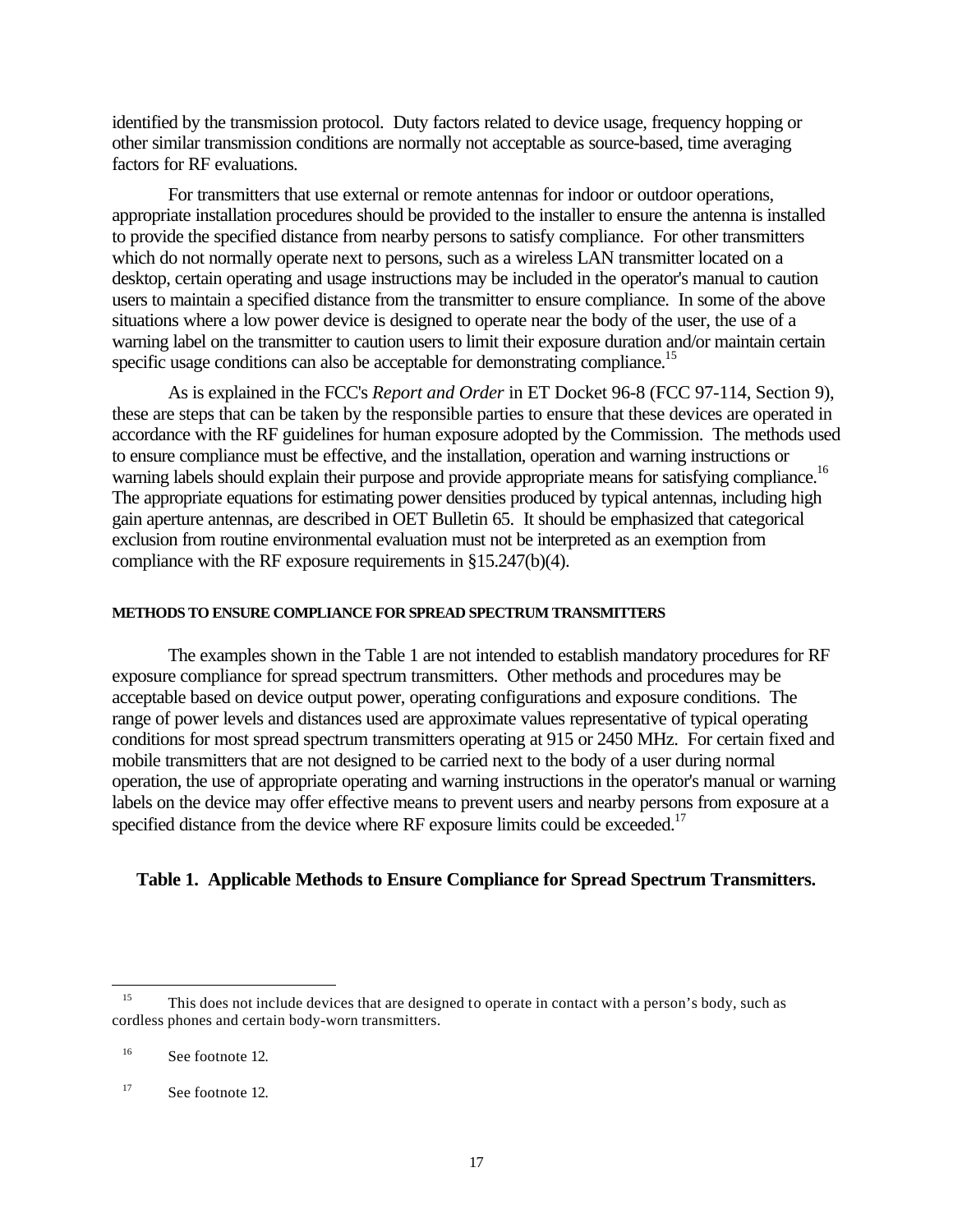| <b>Transmitter or Device</b><br>Type <sup>18</sup>                                                                                                                                                            | $Output^{19}$                                                   | Applicable Methods to Ensure Compliance <sup>20</sup>                                                                                                                                                                                                                                                                                                                                                                                                                                                                                                                                                                                                       |
|---------------------------------------------------------------------------------------------------------------------------------------------------------------------------------------------------------------|-----------------------------------------------------------------|-------------------------------------------------------------------------------------------------------------------------------------------------------------------------------------------------------------------------------------------------------------------------------------------------------------------------------------------------------------------------------------------------------------------------------------------------------------------------------------------------------------------------------------------------------------------------------------------------------------------------------------------------------------|
| Cordless phone handsets and<br>most other transmitters using<br>monopole or dipole type<br>antennas as an integral part of<br>the device.                                                                     | $< 0.3$ W at<br>915 MHz<br>$\alpha$<br>$< 0.2 W$ at<br>2450 MHz | If the device or its antenna operates at less than<br>2.5 cm from a person's body (excluding hands,<br>wrists, feet and ankles), the potential for<br>exceeding SAR limit is dependent on the operating<br>configurations and exposure conditions of the<br>device. Operating and warning instructions in the<br>operator's manual may be used to ensure<br>compliance. If such instructions are ineffective<br>for ensuring compliance, especially when the<br>output is greater than 50-100 mW, it may be<br>necessary to demonstrate compliance with<br>respect to SAR limit.                                                                            |
| Cordless phone handsets and<br>other transmitters that are<br>carried next to the body of the<br>user or operate at distances<br>closer than approximately 5<br>cm to the body of users or<br>nearby persons. | $> 0.3$ W at<br>915 MHz<br>$\alpha$<br>$> 0.2$ W at<br>2450 MHz | Generally at above 300 mW (200 mW at 2450)<br>MHz), the potential for exceeding SAR limit is<br>dependent on the antenna design and device<br>operating conditions.<br>Warning instructions and warning labels may be<br>used to limit the exposure durations and/or<br>conditions to ensure compliance. However, if<br>manufacturers believe that such warning<br>instructions and labels will not be effective in<br>keeping persons at the specified distances<br>necessary to ensure compliance, especially when<br>the output is greater than 400-500 mW, it may be<br>necessary to demonstrate compliance with<br>respect to SAR limit. <sup>21</sup> |
| Transmitters using monopole<br>or dipole type antennas as an                                                                                                                                                  | $> 0.3$ W at<br>915 MHz                                         | Operating and warning instructions in the<br>operator's manual indicating the minimum                                                                                                                                                                                                                                                                                                                                                                                                                                                                                                                                                                       |

 $\overline{a}$ <sup>18</sup> The applicable methods for ensuring compliance are divided into transmitter groups according to their output power levels. The operating configurations and exposure conditions of a transmitter and its antenna(s) must be clearly defined in order for the above procedures to be applicable.

<sup>19</sup> The output power levels indicated in the above table are EIRP for fixed and mobile operations defined in 47 CFR §§1.1307 and 2.1091. For portable operating configurations, as defined in 47 CFR §2.1093, both conducted and radiated (EIRP) output power should be considered for near-field exposure conditions. EIRP is the product of the maximum output power available at the antenna terminal of the transmitter and the antenna gain. When applicable, a source-based time-averaging duty factor may be considered for determining compliance.

<sup>20</sup> When a transmitter transmits simultaneously at multiple frequencies or operates in conjunction with other transmitters or antennas, all transmitters, antennas and operating frequencies must be considered to determine RF exposure compliance. When a fixed-mounted antenna is co-located with other antennas, the requirements of 47 CFR §1.1307(b)(3) are applicable.

<sup>21</sup> This output level is applicable when the device and its antenna are both operating more than  $2.5 - 3.0$  cm from a person's body; excluding hands, wrists, feet and ankles.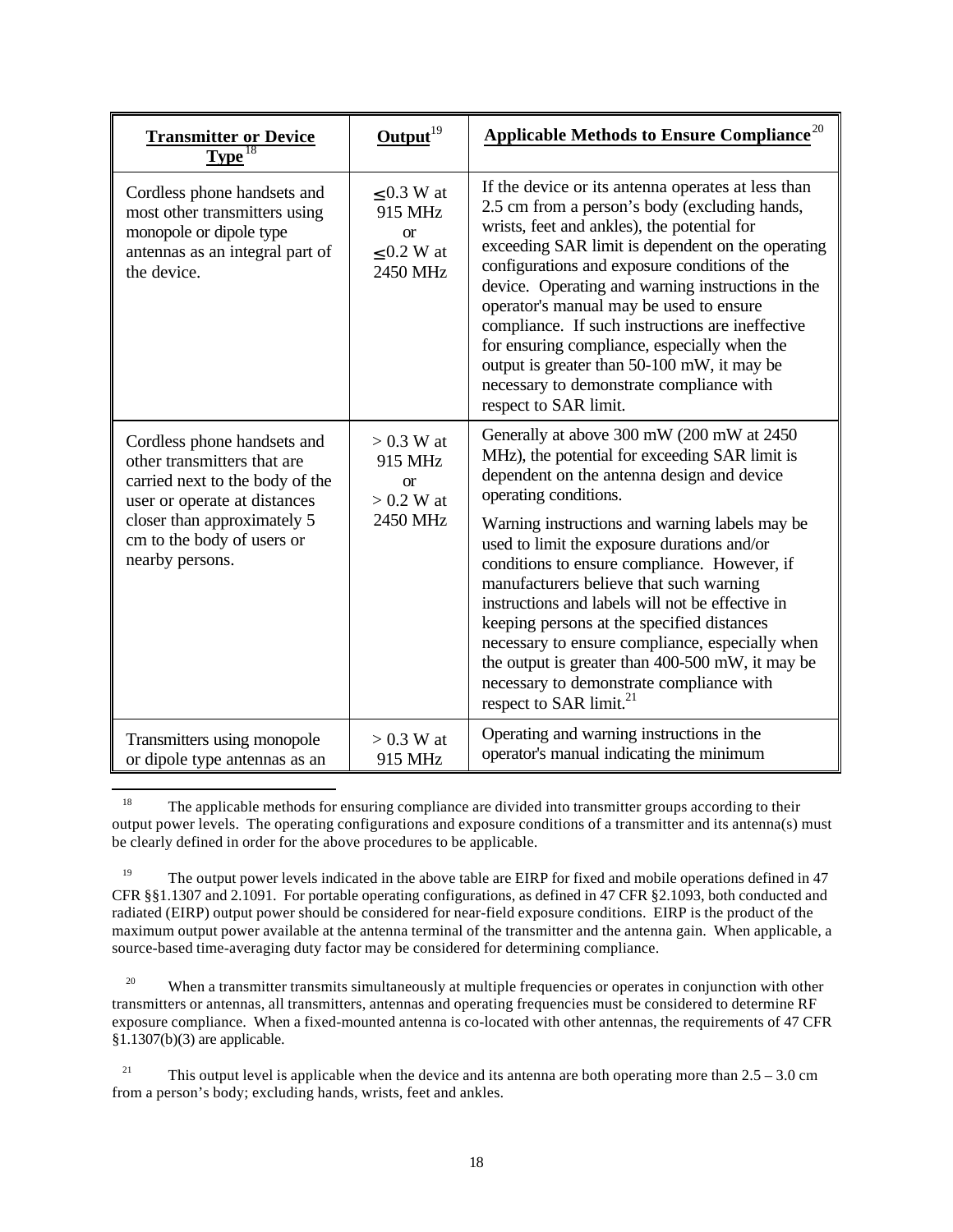| integral part of the device,<br>normally operating at closer<br>than 20 cm to users or nearby<br>persons but more than                                                          | <b>or</b><br>$> 0.2$ W at<br>2450 MHz                                | separation distance between the antenna and<br>nearby persons in order to avoid extended periods<br>of exposure at closer than this distance to ensure<br>SAR compliance.                                                                                                                                                           |
|---------------------------------------------------------------------------------------------------------------------------------------------------------------------------------|----------------------------------------------------------------------|-------------------------------------------------------------------------------------------------------------------------------------------------------------------------------------------------------------------------------------------------------------------------------------------------------------------------------------|
| approximately 5 cm away<br>from such persons.                                                                                                                                   |                                                                      | When operating and warning instructions are<br>ineffective, the use of warning labels on the<br>transmitting element may also be necessary to<br>caution nearby persons to limit their exposure<br>duration and/or conditions to ensure compliance.                                                                                 |
|                                                                                                                                                                                 |                                                                      | If warning labels are not desirable, SAR<br>evaluations, even though they may not be<br>required, may be used to demonstrate compliance<br>to obviate the need for any warning label that<br>might otherwise be necessary.                                                                                                          |
| Transmitters using external<br>antennas, including Omni,<br>patch, logarithmic, parabolic<br>reflector and dish type<br>antennas. For outdoor<br>operations, antennas generally | $>$ 2.5 W at<br>915 MHz                                              | Professional installation: provide installers with<br>instructions indicating the separation distance<br>between the transmitter/antenna and nearby<br>persons to ensure RF exposure compliance, and to<br>inform installers to ensure compliance through<br>proper installation.                                                   |
| mounted at remote locations<br>such as the top or side of most<br>buildings where the antennas<br>are at least 20 cm away from<br>nearby persons.                               |                                                                      | Professional installation is preferred for these<br>types of operations. However, end-user<br>installation may require certain additional<br>information to allow persons who do not have<br>professional skills to properly install the antennas<br>to ensure compliance.                                                          |
|                                                                                                                                                                                 | $\leq$ 2.5 W at<br>915 MHz<br><b>or</b><br>$\leq$ 4 W at<br>2450 MHz | Transmitters operating at 2.5 W EIRP (1.5 W<br>ERP) or less at 915 MHz, or at 4 W EIRP (2.4 W<br>ERP) or less at 2450 MHz, generally are not<br>expected to exceed MPE limits when nearby<br>persons are 20 cm or more from most antennas;<br>special instructions and warnings are normally not<br>necessary to ensure compliance. |
| Transmitters using indoor<br>antennas that operate at 20 cm<br>or more from nearby persons.                                                                                     | $>$ 2.5 W at<br>915 MHz                                              | If the MPE distance is greater than that required<br>for normal operation of the device, operating<br>instructions, warning instructions and/or warning<br>labels may be used to ensure compliance by<br>indicating the minimal separation distance to<br>comply with MPE limits.                                                   |
|                                                                                                                                                                                 |                                                                      | If the antennas are professionally installed to<br>ensure compliance, warning instructions and<br>warning labels are not necessary.                                                                                                                                                                                                 |
|                                                                                                                                                                                 | $\leq$ 2.5 W at<br>915 MHz<br><b>or</b><br>$\leq$ 4 W at             | Transmitters operating at 2.5 W EIRP (1.5 W<br>ERP) or less at 915 MHz, or at 4 W EIRP (2.4 W<br>ERP) or less at 2450 MHz, generally are not<br>expected to exceed MPE limits when nearby                                                                                                                                           |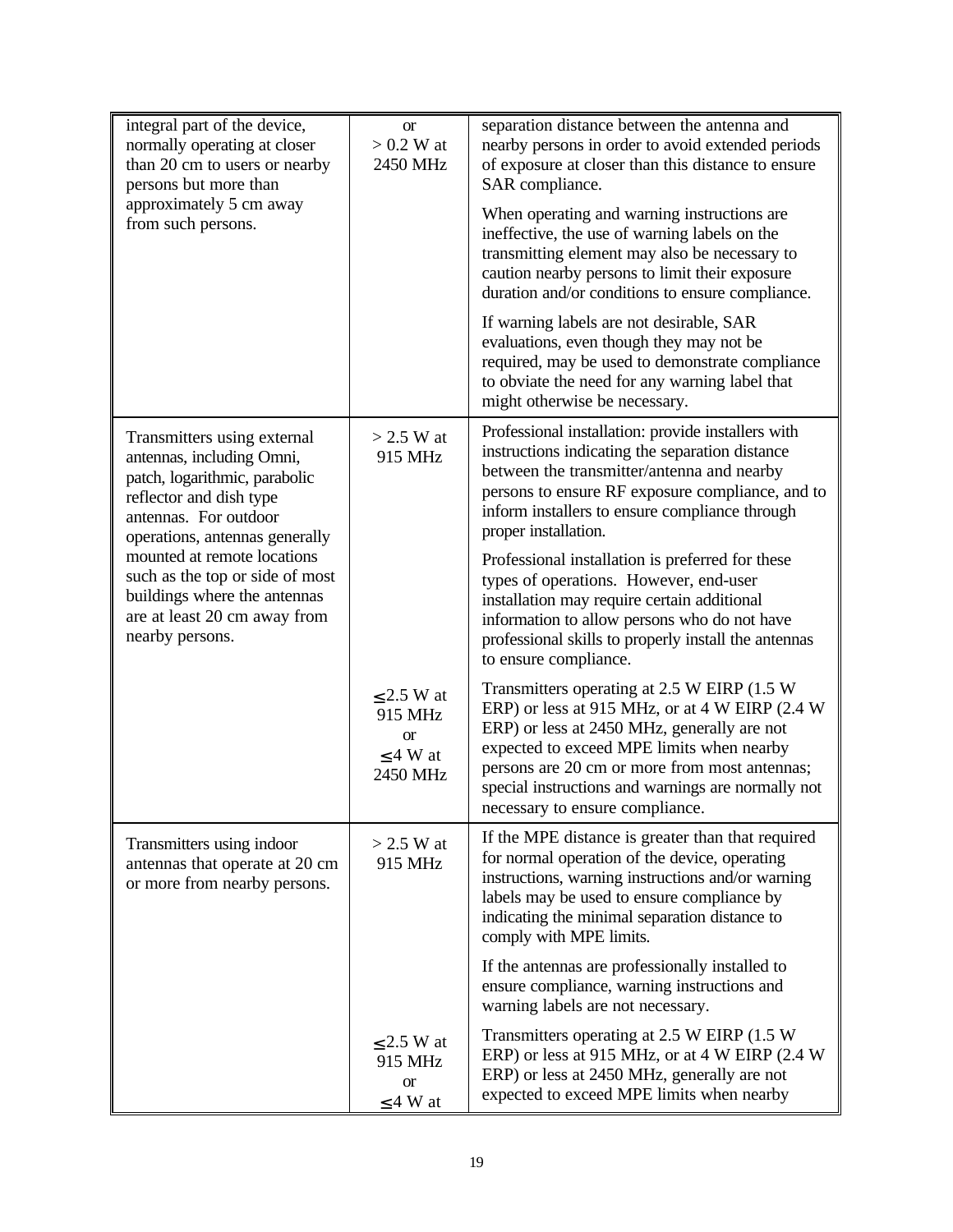|                                                                               | 2450 MHz              | persons are 20 cm or more from most antennas.<br>Therefore, special instructions and warnings are<br>normally not necessary to ensure compliance.                                                                                                                                                                                                                                                                                   |
|-------------------------------------------------------------------------------|-----------------------|-------------------------------------------------------------------------------------------------------------------------------------------------------------------------------------------------------------------------------------------------------------------------------------------------------------------------------------------------------------------------------------------------------------------------------------|
| Transmitters using high gain<br>antennas for indoor or outdoor<br>operations. | >4.0 W<br>at 2450 MHz | If MPE limit may be exceeded in the main beam<br>of the antenna, installation procedures, warning<br>instructions and/or warning labels as described<br>above may be used to ensure compliance by<br>providing professional installers and end-users<br>with instructions to point the main beam of the<br>antenna at locations not occupied by persons and<br>to warn others to maintain a specified distance<br>from the antenna. |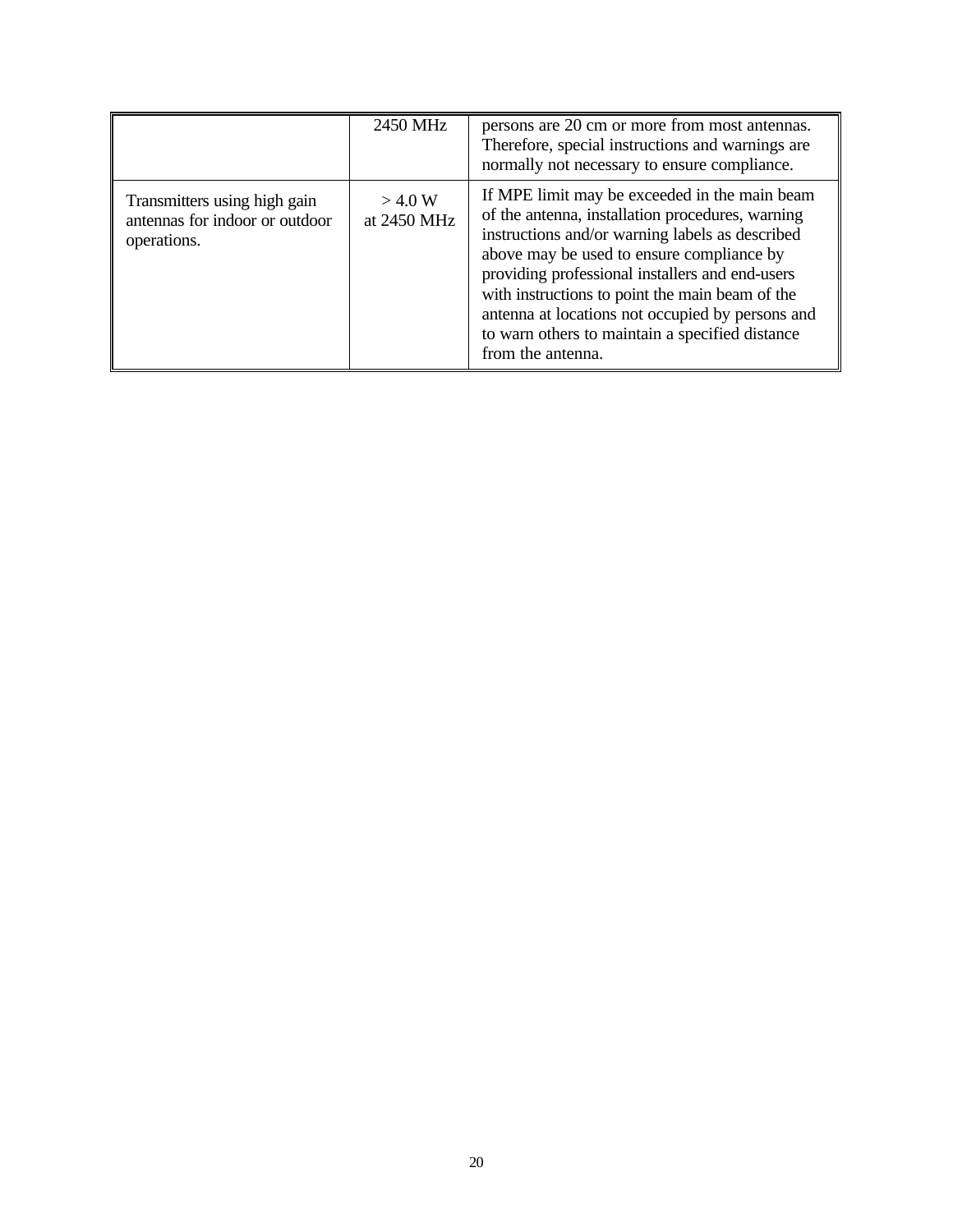# **REFERENCES**

[1] American National Standards Institute (ANSI), "Safety Levels with Respect to Human Exposure to Radio Frequency Electromagnetic Fields, 3 kHz to 300 GHz," ANSI/IEEE C95.1-1992 (previously issued as IEEE C95.1-1991). Copyright 1992 by the Institute of Electrical and Electronics Engineers, Inc. (IEEE), New York, N.Y. 10017. For copies contact the IEEE: 1-800-678-4333 or 1-908-981- 1393.

[2] American National Standards Institute (ANSI), "Recommended Practice for the Measurement of Potentially Hazardous Electromagnetic Fields - RF and Microwave". ANSI/IEEE C95.3-1992. Copyright 1992, The Institute of Electrical and Electronics Engineers, Inc. (IEEE), New York, NY 10017. For copies contact the IEEE: 1-800-678-4333 or 1-908-981-1393. A new edition is expected for release in 2001.

[3] Balzano, Q., O. Garay, and T. Manning, "Electromagnetic energy exposure of simulated users of portable cellular telephones", IEEE Transactions on Vehicular Technology, Vol. 44 (3), pp. 390-403, 1995.

[4] Berenger, J., "A Perfectly Matched Layer for the Absorption of Electromagnetic Waves", Journal of Computational Physics, 114, pp. 185-200, 1994.

[5] Berntsen, S. and S. Hornsleth, "Retarded Time Absorbing Boundary Conditions", IEEE Transactions on Antenna and Propagation, 42(8), pp. 1059-1064, August 1994.

[6] Burdette, E., F. Cain and J. Seals, "In vivo Probe Measurement Technique for Determining Dielectric Properties at VHF Through Microwave Frequencies", IEEE Transactions on Microwave Theory and Techniques, 8(4), pp. 414-427, April 1980.

[7] Chatterjee, I., M. Hagmann, and O. Gandhi, "Electromagnetic absorption in a multi-layered slab model of tissue under near- field exposure conditions," Bioelectromagnetics, vol. 1, pp. 379-388, 1980.

[8] Chou, C., G. Chen, A. Guy and K. Luk, "Formulas for Preparing Phantom Muscle Tissue at Various Radiofrequencies", Bioelectromagnetics, 5, pp. 435-441, 1984.

[9] Cleveland, R. and T. Athey, "Specific absorption rate (SAR) in models of the human head exposed to hand-held UHF portable radios," Bioelectromagnetics, vol. 10, pp. 173-186, 1989.

[10] Dimbylow, P., and S. Mann, "SAR Calculations in an Anatomically Realistic Model of the Head for Mobile Communication Transceivers at 900 MHz and 1.8 GHz", Phys. Med. Biol., 39(12), pp. 1537-1553, 1994.

[11] Drossos, A., V. Santomaa, and N. Kuster, "The dependence of electromagnetic energy absorption upon human head tissue composition in the frequency range of 300-3000 MHz," IEEE Transactions on Microwave Theory and Techniques, vol. 48, no. 11, pp. 1988-1995, Nov. 2000.

[12] Gabriel, C., "Compilation of the Dielectric Properties of Body Tissues at RF and Microwave Frequencies", Brooks Air Force Technical Report AL/OE-TR-1996-0037, 1996.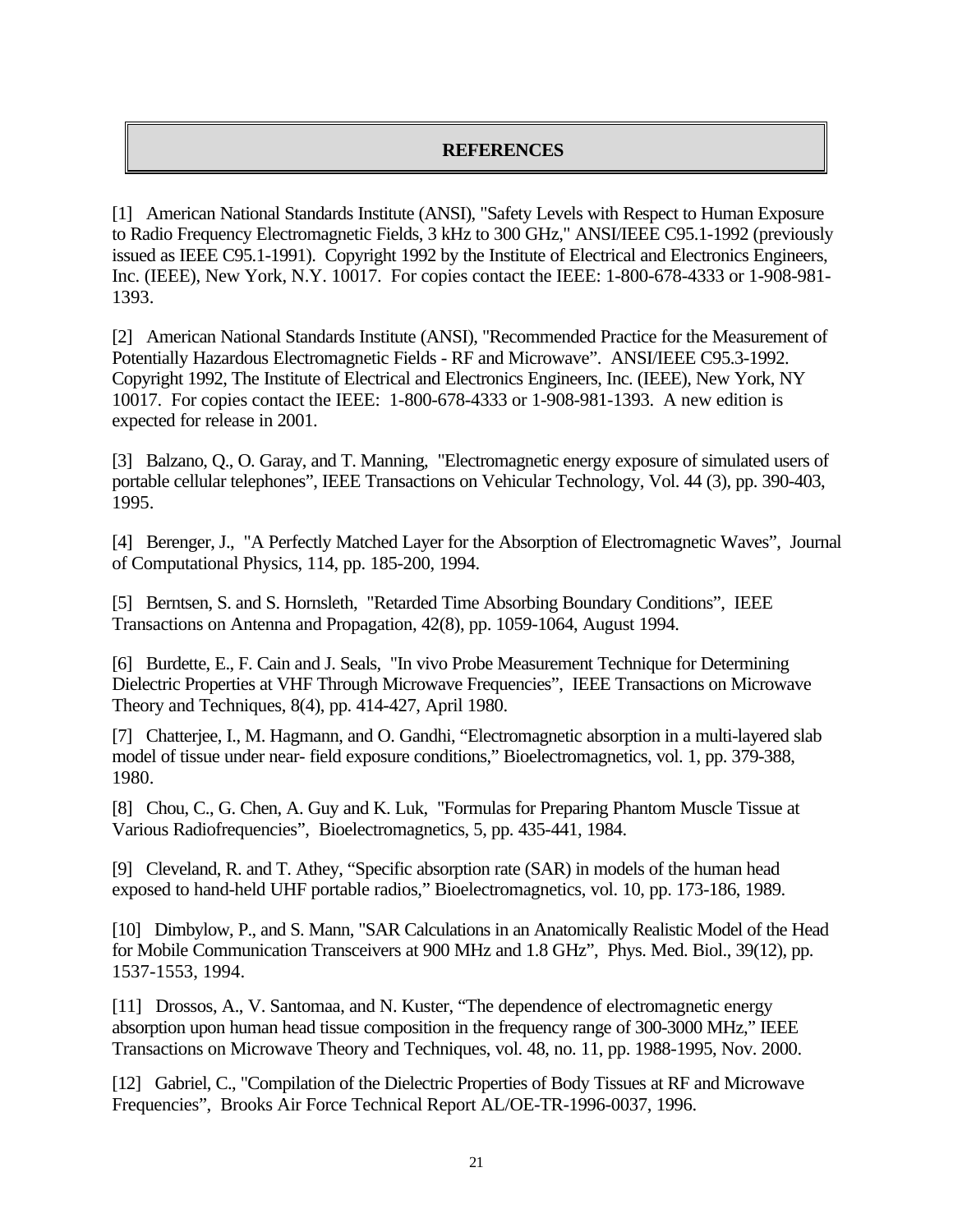[13] Gandhi, O., G. Lazzi and C. Furse, "EM Absorption in the Human Head and Neck for Mobile Telephones at 835 and 1900 MHz," IEEE Trans. on Microwave Theory and Techniques, 44 (10), pp. 1884-1897, October 1996.

[14] Guy A. and C. Chou, "Specific absorption rates of energy in man models exposed to cellular UHF mobile-antenna fields," IEEE Transactions on Microwave Theory and Techniques, vol. 34, no. 6, pp. 671-680, June 1986.

[15] Hartsgrove, G., A. Kraszewski and a. Surowiec, "Simulated Biological Materials for Electromagnetic Radiation Absorption Studies", Bioelectromagnetics, 8, pp. 29-36, 1987.

[16] Hewlett-Packard Company, "Basics of Measuring the Dielectric Properties of Materials", Application Note 1217-1. For copies contact Hewlett-Packard at 1-800-452-4844.

[17] Hill, D., "A Waveguide Technique for the Calibration of Miniature Implantable Electric Field Probes for Use in Microwave Bioeffects Studies", IEEE Transactions on Microwave Theory and Techniques, pp. 92-99, Jan 1982.

[18] Hombach, V., K. Meier, M. Burkhardt, E. Kuhn, and N. Kuster, "The dependence of EM energy absorption upon human head modeling at 900 MHz," IEEE Transactions on Microwave Theory and Techniques, vol. 44, no. 10, pp. 1855-1863, Oct. 1996.

[19] IEEE Standards Coordinating Committee 34 on Product Performance Standards Relative to the Safe Use of Electromagnetic Energy, "*Draft* Recommended Practice for Determining the Spatial-Peak Specific Absorption Rate (SAR) in the Human Body Due to Wireless Communications Devices: Experimental Techniques," P1528, 2001.

[20] IEEE Standards Coordinating Committee 34 on Product Performance Standards Relative to the Safe Use of Electromagnetic Energy, "*Draft* Recommended Practice for Determining the Spatial-Peak Specific Absorption Rate (SAR) in the Human Body Due to Wireless Communications Devices: Computational Techniques," P1529, preliminary draft, 1999.

[21] Iskander, M., P. Barber, C. Durney, and H. Massoudi, "Irradiation of prolate spheroidal models of humans in the near-field of a short electric dipole," IEEE Transactions on Microwave Theory and Techniques, vol. 28, no. 7, pp. 801-807, July 1980.

[22] King, R., "Electromagnetic field generated in model of human head by simplified telephone transceiver", Radio Science, vol. 30, no. 1, pp. 267-281, Jan. 1995.

[23] Karimullah, K., K. Chen, and D. Nyquist, "Electromagnetic coupling between a thin-wire antenna and a neighboring biological body: Theory and experiment," IEEE Transactions on Microwave Theory and Techniques, vol. 28, no. 11, pp. 1218-1225, Nov. 1980.

[24] Kunz, K. and R. Luebbers, "The finite Difference time Domain Method for Electromagnetics", CRC Press, 1993.

[25] Kuster, N. and Q. Balzano, "Energy absorption mechanism by biological bodies in the near field of dipole antennas above 300 MHz", IEEE Transactions on Vehicular Technology, vol. 41, no. 1, pp. 17-23, Feb. 1992.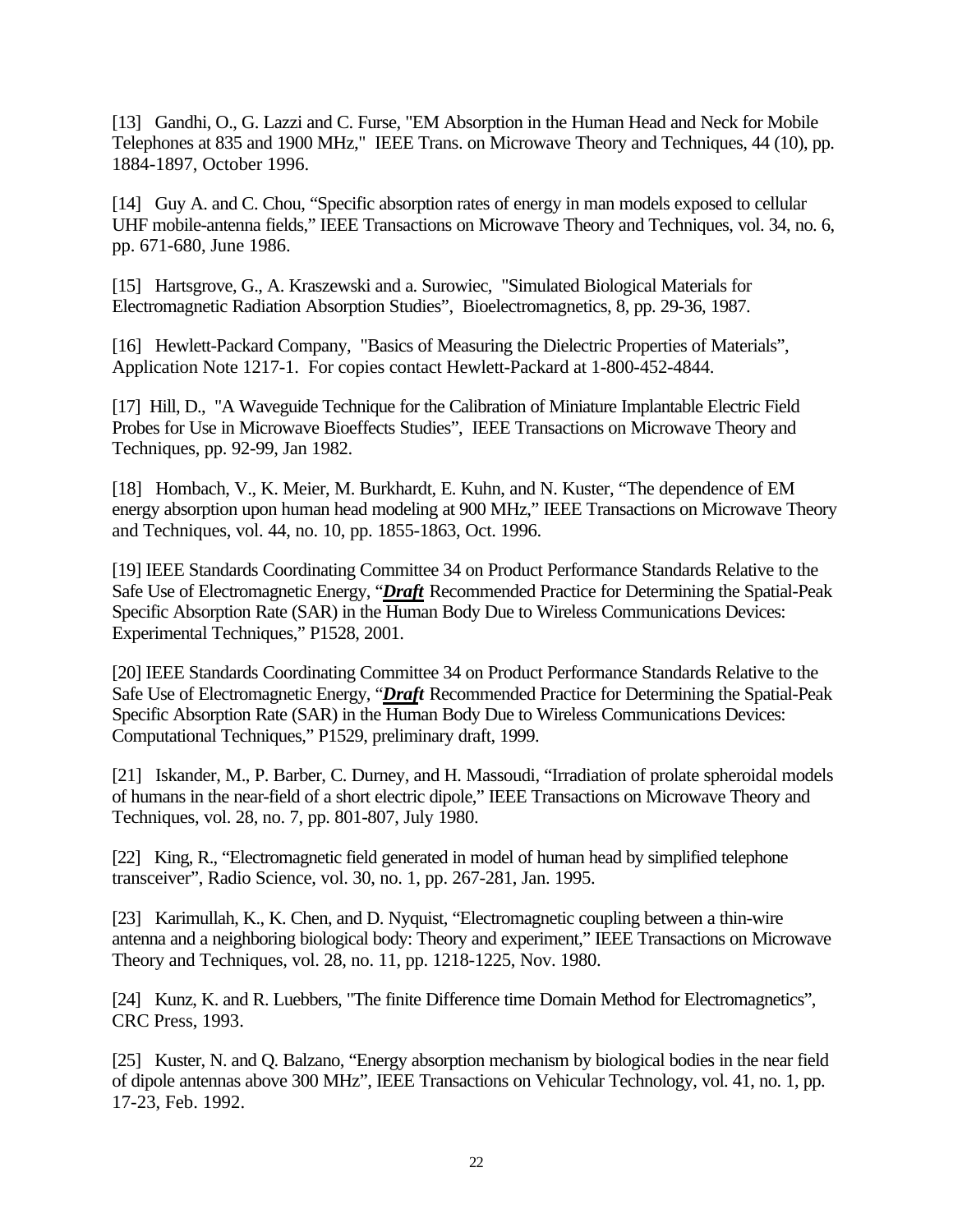[26] Kuster, N., R. Kastle, and T. Schmid, "Dosimetric Evaluation of Handheld Mobile Communications Equipment with Known Precision", IEICE Transactions, E80-A(5), pp. 1-8, May 1997.

[27] Meier, K., M. Burkhardt, T. Schmid and N. Kuster, "Broadband Calibration of E-field Probes in Lossy Media," IEEE Transactions on Microwave Theory and Techniques, 44(10), pp. 1954-1962, October 1996.

[28] Meier, K., V. Hombach, R. Kastle, R. Y-S. Tay, and N. Kuster, "The dependence of electromagnetic energy absorption upon human-head modeling at 1800 MHz," IEEE Transactions on Microwave Theory and Techniques, vol. 45, no. 11, pp. 2058-2062, Nov. 1997.

[29] Mur, G., "Absorbing Boundary Conditions for the Finite-Difference Approximation of the time-Domain electromagnetic Field Equations", IEEE Transactions on Electromagnetic Compatibility, 23(4), pp. 377-382, November 1981.

[30] National Council on Radiation Protection and Measurements (NCRP), "Biological Effects and Exposure Criteria for Radiofrequency Electromagnetic Fields", NCRP Report No. 86, 1986. Copyright NCRP, Bethesda, MD, 20814, USA. For copies contact NCRP Publications: 1-800-229- 2652.

[31] National Council on Radiation Protection and Measurements (NCRP), "A Practical Guide to the Determination of Human Exposure to Radiofrequency Fields", NCRP Report No. 119, 1993. Copyright NCRP, Bethesda, MD 20814. For copies contact: NCRP Publications at: 1-800-229- 2652.

[32] Nyquist, D., K. Chen, and B. Guru, "Coupling between small thin-wire antennas and a biological body," IEEE Transactions on Antennas and Propagation, vol. 25, no. 6, pp. 863-866, Nov. 1977.

[33] Okoniewski, M. and M. Stuchly, "A Study of the Handset Antenna and Human Body Interaction", IEEE Transactions on Microwave Theory and Techniques, 4(10), pp. 1855-1864, October 1996.

[34] Okoniewski, M., E. Okoniewski and M. Stuchly, "Three-Dimensional Subgridding Algorithm for FDTD", IEEE Transactions on Antenna and Propagation, 45(3), pp. 422-429, March 1997.

[35] Schmid, T., O. Egger and N. Kuster, "Automated E-Field Scanning System for Dosimetric Assessments", IEEE Trans. Microwave Theory and Techniques, 44(1): 105-113, January 1996.

[36] Schoenborn, F., M. Burkhardt, and N. Kuster, "Differences in energy absorption between heads of adults and children in the near field of sources", Health Physics, vol. 74, no. 2, pp. 160-168, 1998.

[37] Stuchly, M., A. Kraszewski, S. Stuchly, G. Hartsgrove, and R. Spiegel, "RF energy deposition in a heterogeneous model of man: Near-field exposures," IEEE Transactions on Biomedical Engineering, vol. 34, no. 12, pp. 944-949, Dec. 1987.

[38] Taflove, A., "Computational Electrodynamics - The Finite-Difference Time-Domain Method", Artech House, 1995.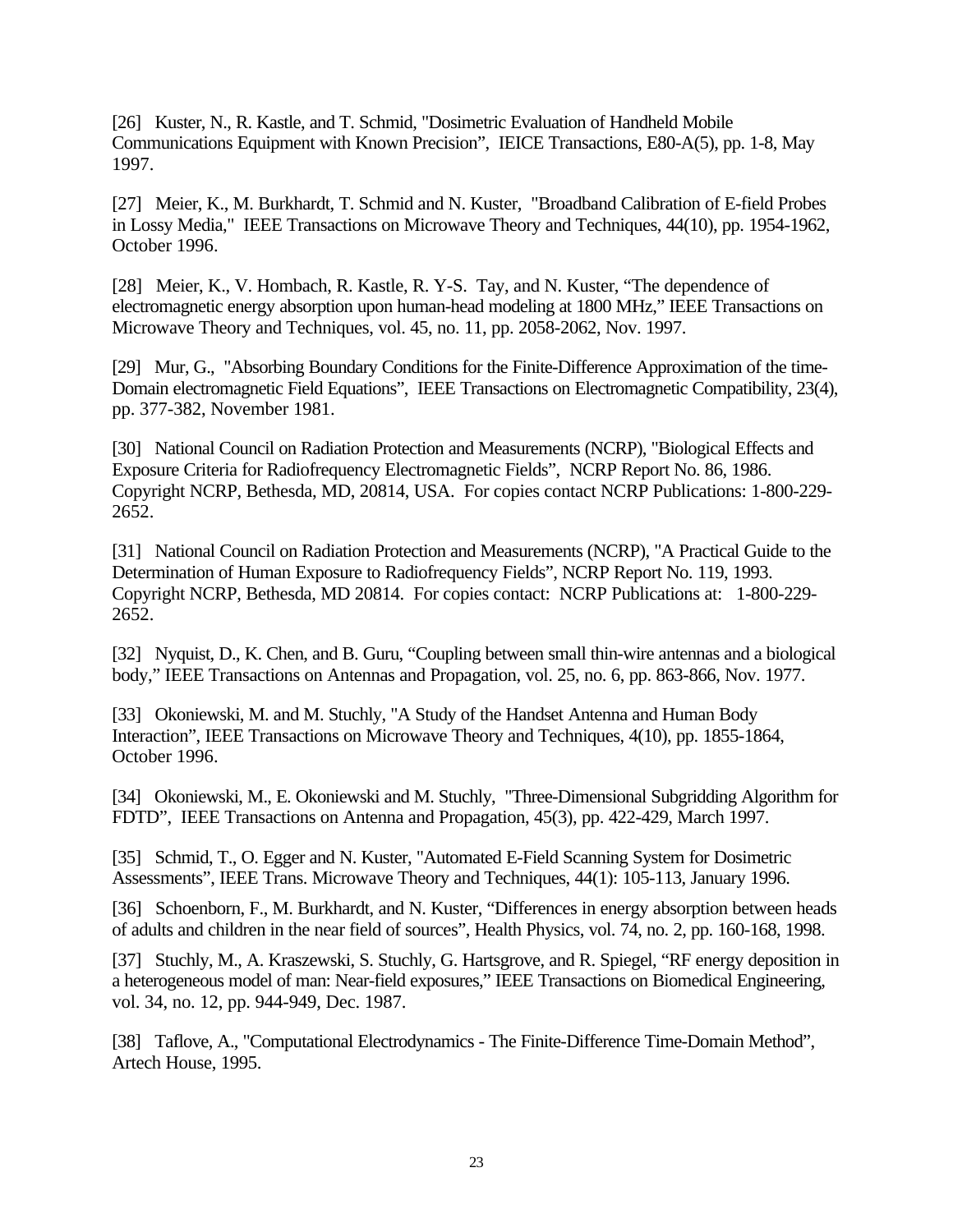[39] Taflove, A. "Review of the Formulation and Applications of the Finite-Difference Time-Domain Method for Numerical Modeling of Electromagnetic Wave Interactions with Arbitrary Structures", Wave Motion, 10, pp. 547-582, 1988.

[40] Tinniswood, A., C. Furse and O. Gandhi, "Computations of SAR Distributions for Two Anatomically Based Models of the Human Head Using CAD files of Commercial Telephones and the Parallelized FDTD Code," IEEE Transactions on Antennas and Propagation. Vol. 6, No. 6, June, 1998.

[41] Yee, K., "Numerical Solution of Initial Boundary Value Problems Involving Maxwell's Equations in Isotropic Media," IEEE Transactions on Antenna and propagation, 14(3), pp. 302-307, May 1966.

[42] "Military Handbook, Anthropometry of US Military Personnel", DOD-HDBK 743A February 1991.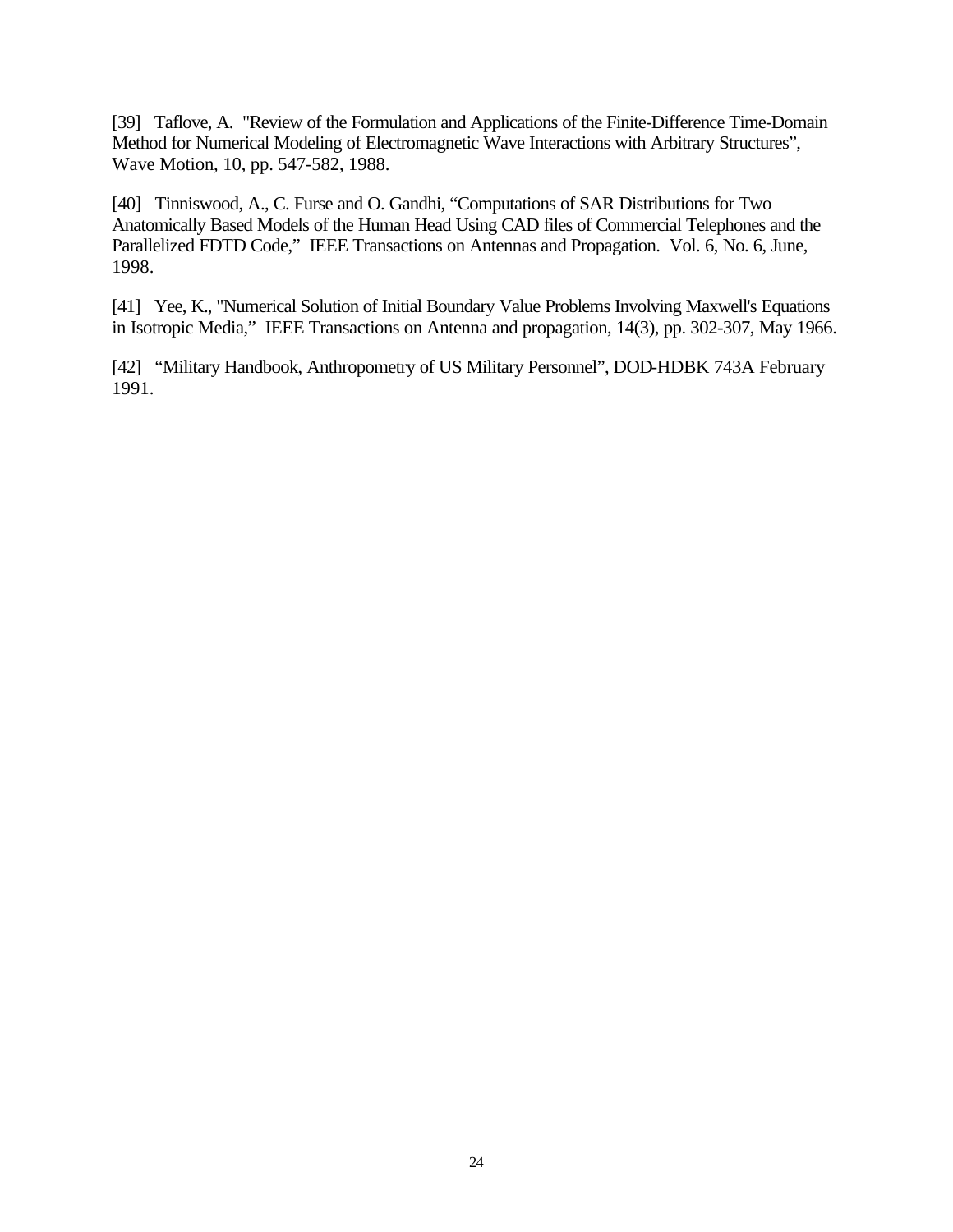# **APPENDIX A: FCC EXPOSURE CRITERIA**

*Note*: For further information and details on these limits see OET Bulletin 65, §§1.1307, 1.1310, 2.1091 and 2.1093 of FCC rules.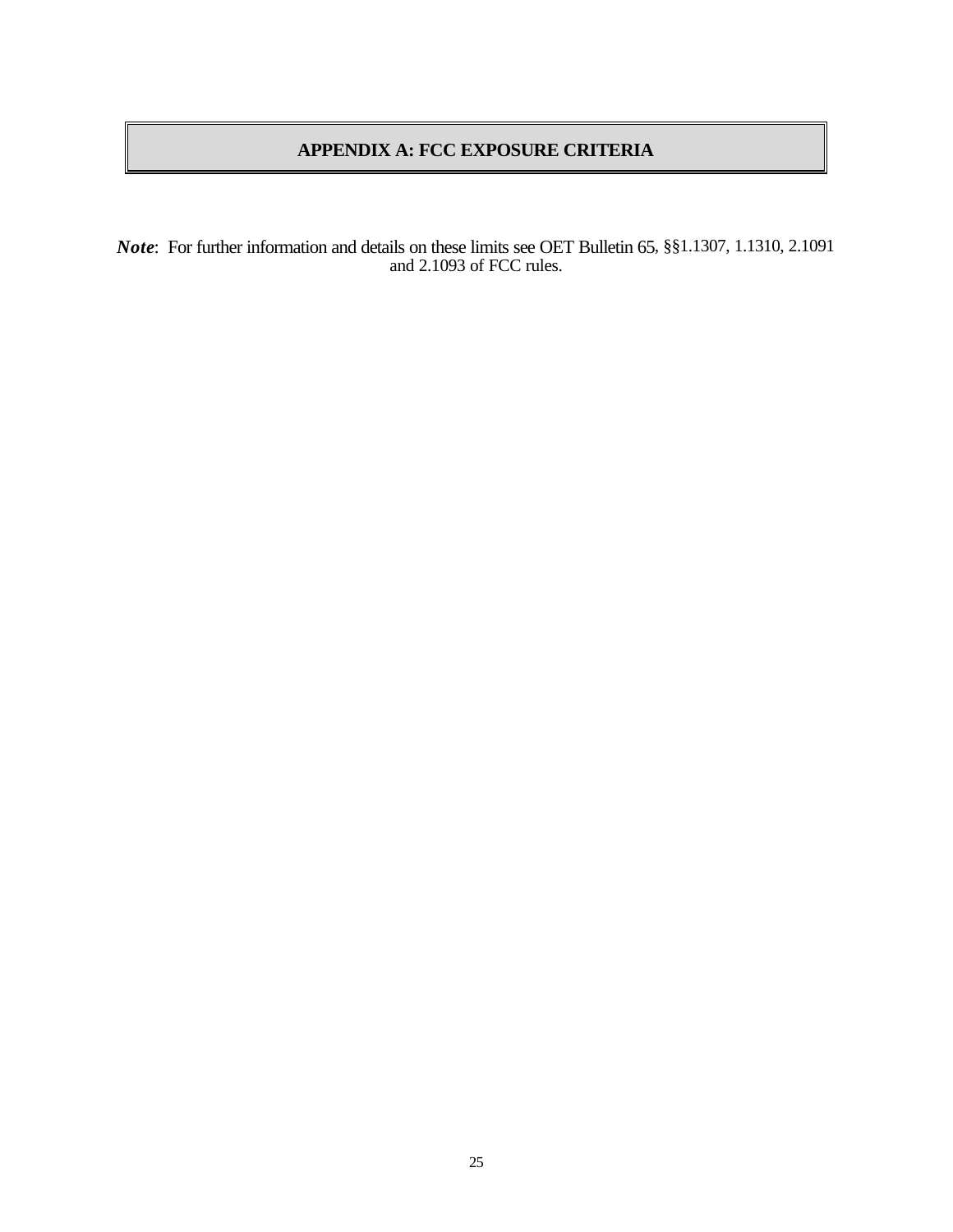### **FCC LIMITS FOR MAXIMUM PERMISSIBLE EXPOSURE (MPE)**

| Frequency<br>Range<br>(MHz) | <b>Electric Field</b><br>Strength $(E)$<br>(V/m) | <b>Magnetic Field</b><br>Strength (H)<br>(A/m) | <b>Power Density</b><br>$\left( \text{S}\right)$<br>(mW/cm <sup>2</sup> ) | Averaging Time<br>$ E ^2$ , $ H ^2$ or S<br>(minutes) |
|-----------------------------|--------------------------------------------------|------------------------------------------------|---------------------------------------------------------------------------|-------------------------------------------------------|
|                             |                                                  |                                                |                                                                           |                                                       |
| $0.3 - 3.0$                 | 614                                              | 1.63                                           | $(100)*$                                                                  | h                                                     |
| $3.0 - 30$                  | 1842/f                                           | 4.89/f                                         | $(900/f^2)^*$                                                             | h                                                     |
| 30-300                      | 61.4                                             | 0.163                                          | 1.0                                                                       | 6                                                     |
| 300-1500                    |                                                  |                                                | f/300                                                                     | 6                                                     |
| 1500-100,000                | --                                               |                                                |                                                                           |                                                       |

### **(A) Limits for Occupational/Controlled Exposure**

## **(B) Limits for General Population/Uncontrolled Exposure**

| Frequency<br>Range<br>(MHz) | <b>Electric Field</b><br>Strength $(E)$<br>V/m | <b>Magnetic Field</b><br>Strength (H)<br>(A/m) | <b>Power Density</b><br>(S)<br>(mW/cm <sup>2</sup> ) | <b>Averaging Time</b><br>$ E ^2$ , $ H ^2$ or S<br>(minutes) |  |
|-----------------------------|------------------------------------------------|------------------------------------------------|------------------------------------------------------|--------------------------------------------------------------|--|
|                             |                                                |                                                |                                                      |                                                              |  |
| $0.3 - 1.34$                | 614                                            | 1.63                                           | $(100)*$                                             | 30                                                           |  |
| 1.34-30                     | 824/f                                          | 2.19/f                                         | $(180/f^2)^*$                                        | 30                                                           |  |
| 30-300                      | 27.5                                           | 0.073                                          | 0.2                                                  | 30                                                           |  |
| 300-1500                    | --                                             |                                                | f/1500                                               | 30                                                           |  |
| 1500-100,000                |                                                |                                                | 1.0                                                  | 30                                                           |  |

 $f = \text{frequency in MHz}$  \*Plane-wave equivalent power density

**NOTE 1: See Section 1 for discussion of exposure categories.**

**NOTE 2: The averaging time for General Population/Uncontrolled exposure to fixed transmitters is not applicable for mobile and portable transmitters. See 47 CFR §§2.1091 and 2.1093 on source-based time-averaging requirements for mobile and portable transmitters.**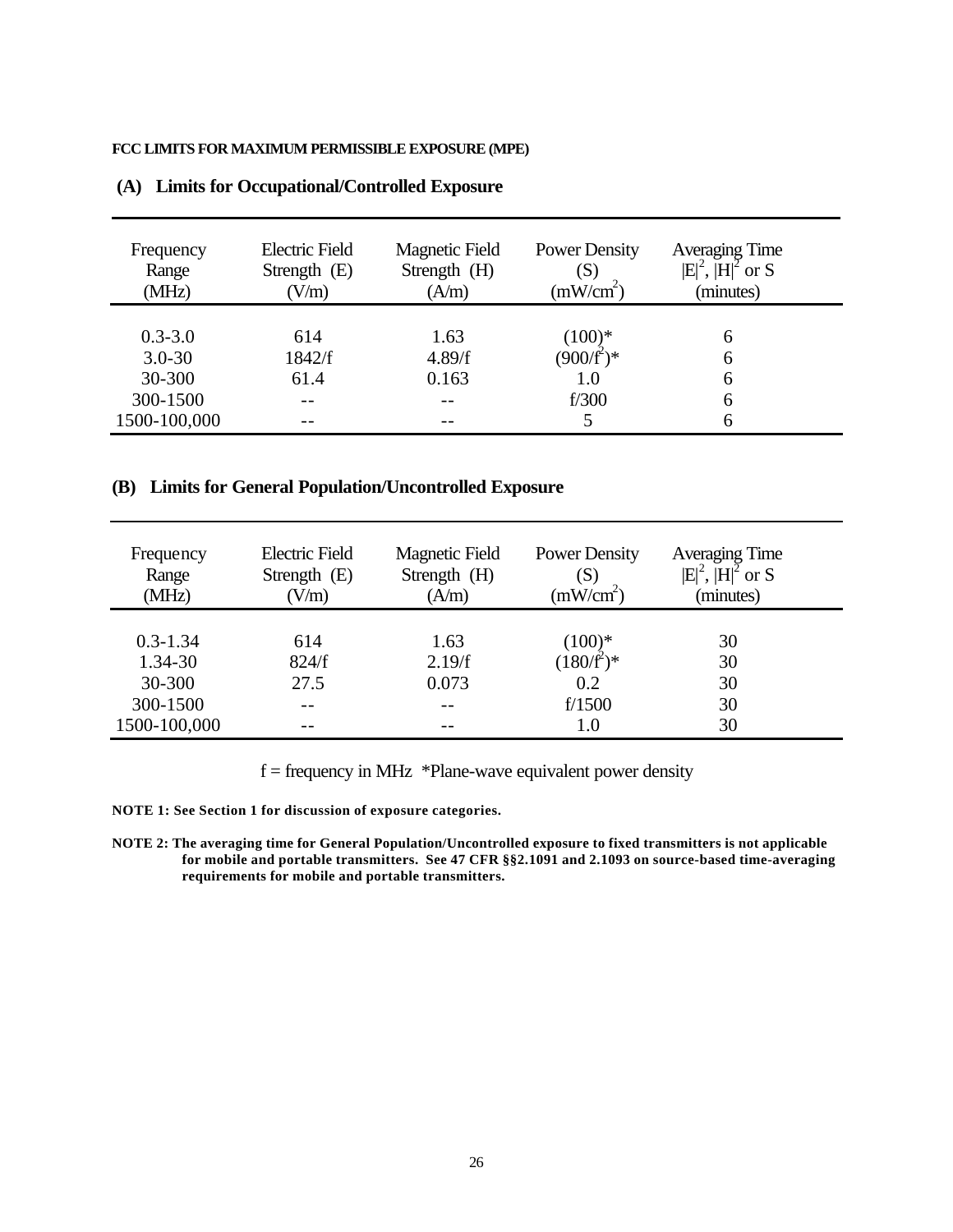### **FCC LIMITS FOR SPECIFIC ABSORPTION RATE (SAR)**

### **(A) Limits for Occupational/Controlled Exposure (W/kg)**

| Whole-Body | Partial-Body | Hands, Wrists, Feet and Ankles |
|------------|--------------|--------------------------------|
| 0.4        |              | 20.0                           |

### **(B) Limits for General Population/Uncontrolled Exposure (W/kg)**

| Whole-Body | Partial-Body | Hands, Wrists, Feet and Ankles |
|------------|--------------|--------------------------------|
| 0.08       |              | 4.U                            |

NOTE 1: See Section 1 for discussion of exposure categories.

- NOTE 2: *Whole-Body SAR* is averaged over the entire body, *partial-body SAR* is averaged over any 1 gram of tissue defined as a tissue volume in the shape of a cube. *SAR for hands, wrists, feet and ankles* is averaged over any 10 grams of tissue defined as a tissue volume in the shape of a cube.
- NOTE 3: At frequencies above 6.0 GHz, SAR limits are not applicable and MPE limits for power density should be applied at 5 cm or more from the transmitting device.
- Note 4: The time averaging criteria for field strength and power density do not apply to general population SAR limit of 47 CFR §2.1093.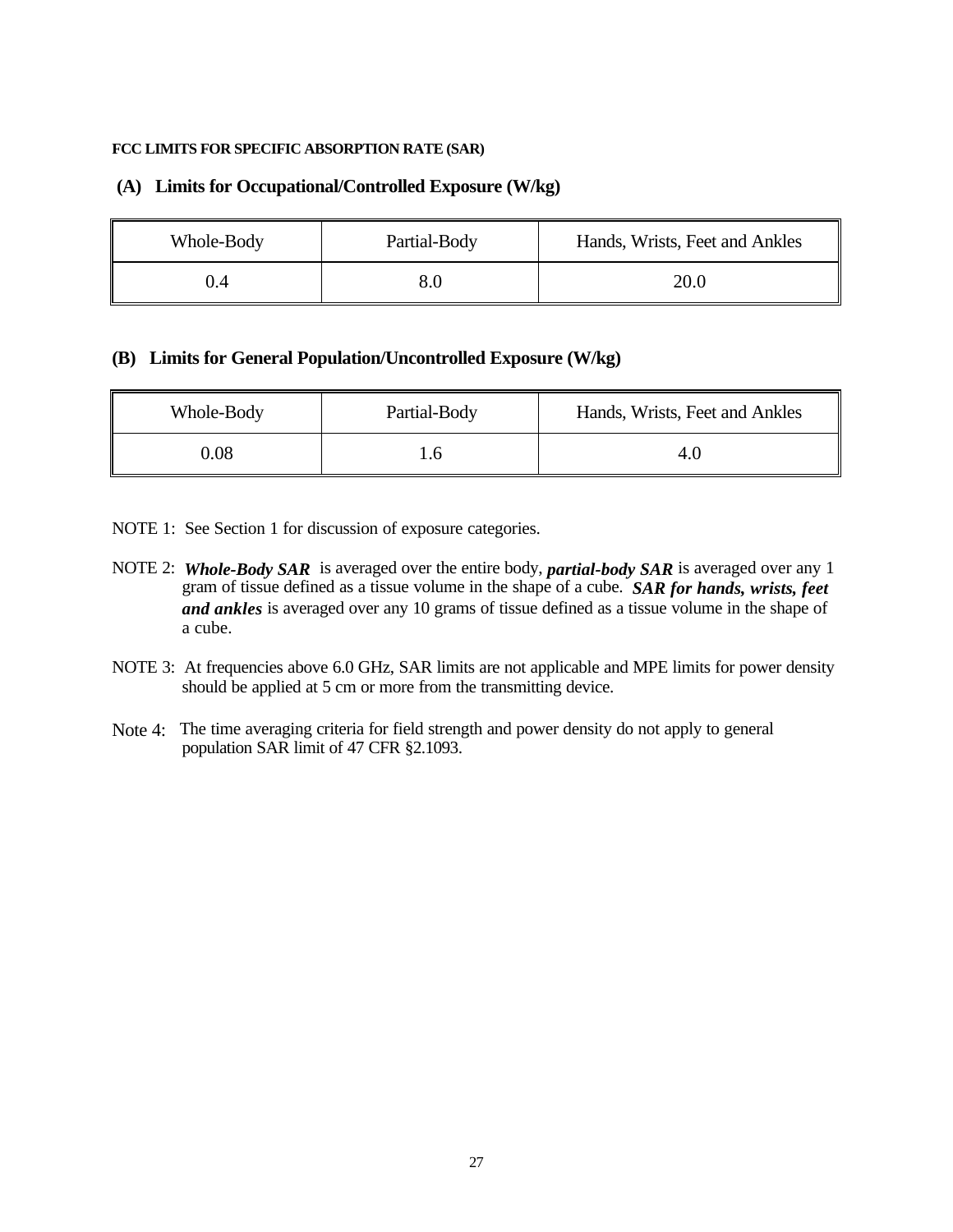# **APPENDIX B: INFORMATION FOR DOCUMENTING SAR COMPLIANCE**

The information described in this Appendix should be included in test reports submitted for equipment authorization that requires SAR evaluation. The information is generally necessary to evaluate test results and to determine RF exposure compliance.

- I: Information on Test Device and Exposure Categories
- II: Specific Information for SAR Measurements
- III: Specific Information for SAR Computations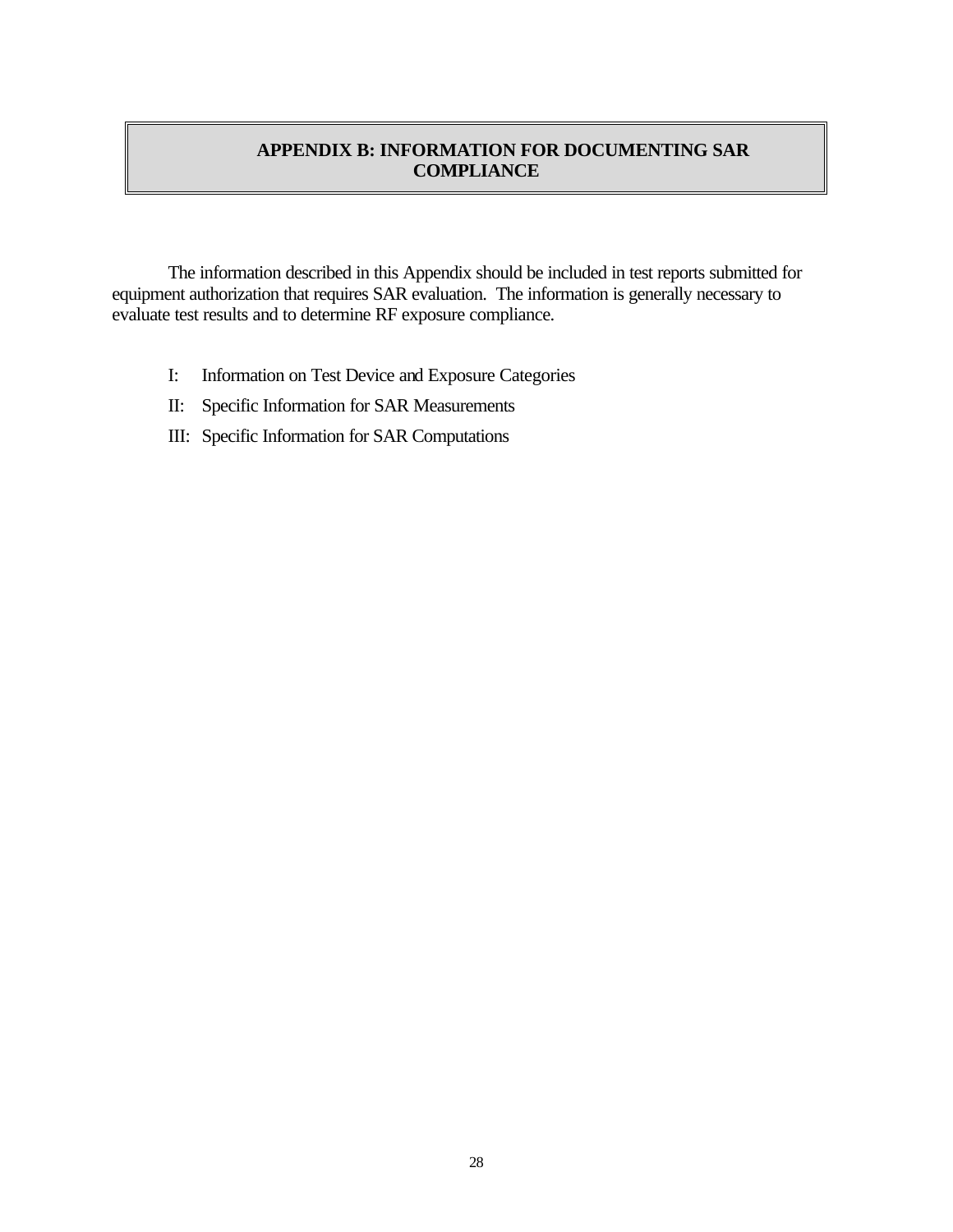### **I: INFORMATION ON TEST DEVICE AND EXPOSURE CATEGORIES**

# **1) General information**

- a) FCC ID each RF exposure test report must include the FCC ID of the device evaluated.
- b) an affirmative statement of compliance with FCC RF exposure (see 47 CFR §2.909)
- c) device category– identify if the SAR evaluation is for a mobile or portable transmitter
- d) RF exposure environment state the applicable exposure condition for the transmitter operating environment, Occupational/Controlled or General Population/Uncontrolled

# **2) Device operating configurations and test conditions**

- a) whether the test device is a production unit or an *identical* prototype (see 47 CFR §2.908)
- b) a brief description of the test device operating configurations, including
	- i) operating modes and operating frequency range(s)
	- ii) maximum device rating for each operating mode and frequency range
	- iii) operating tolerances
	- iv) antenna type and operating positions
	- v) applicable body-worn configurations
	- vi) battery options that could affect the SAR results
- c) procedures used to establish the test signals
- d) applicable source-based time-averaging duty factor and the duty factor used in the tests
- e) maximum output power measured before and after each SAR test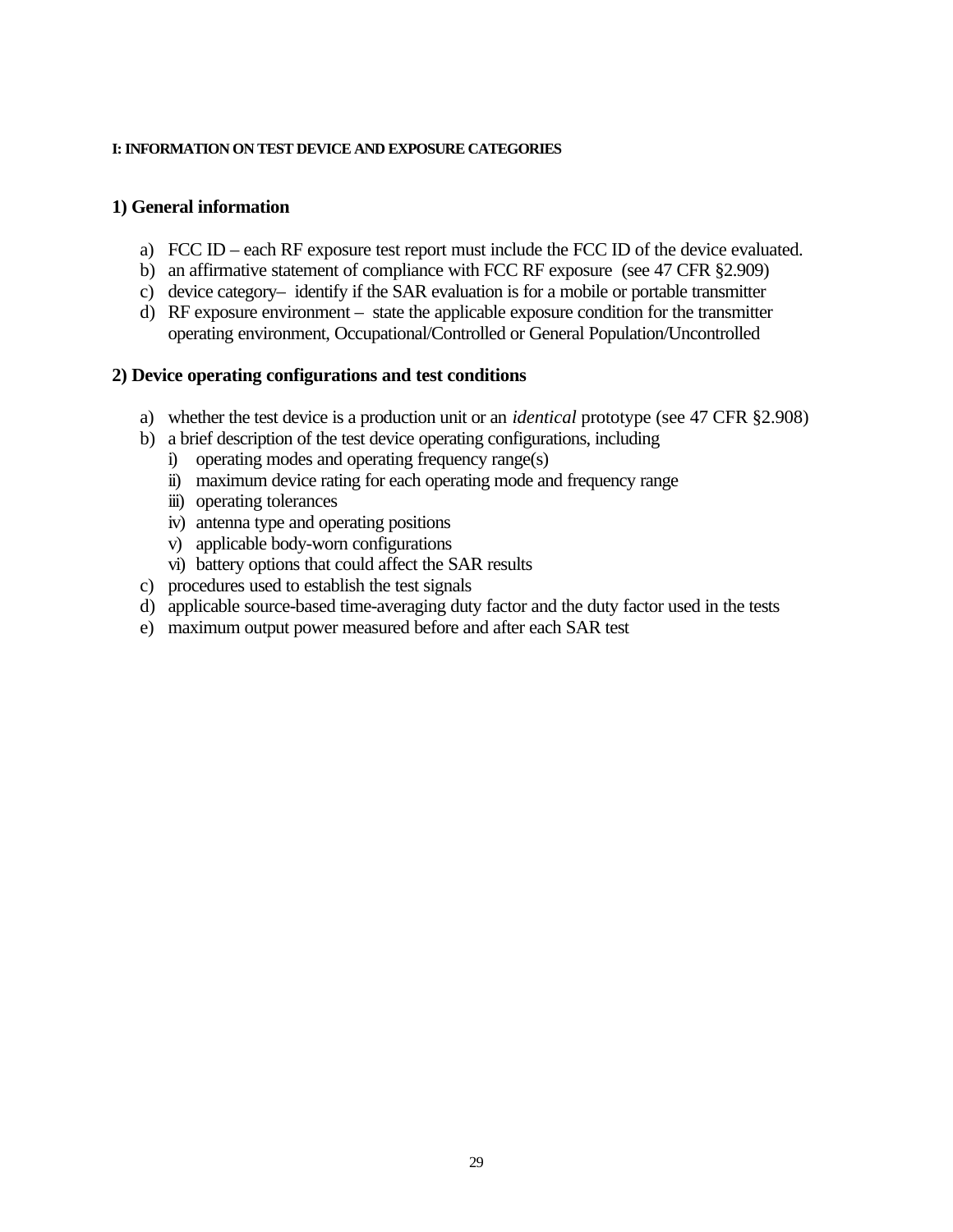II: Specific Information for SAR Measurements

# **1) Measurement system and site description**

- a) a brief description of the SAR measurement system
- b) a brief description of the test setup

# **2) Electric field probe calibration**

- a) a description of the probe, its dimensions and sensor offset etc.
- b) a description of the probe measurement errors
- c) most recent calibration date

# **3) SAR measurement system verification**

- a) A brief description of the RF radiating source used to verify the SAR system performance within the operating frequency range of the test device (see Appendix D)
- b) a list of the tissue dielectric parameters, ambient and tissue temperatures, output power, peak and one-gram averaged SAR for the measured and expected target test configurations
- c) a list of the error components contributing to the total measurement uncertainty

# **4) Phantom description**

a) a description of the head and body phantoms used in the tests, including shell thickness and other tolerances

# **5) Tissue dielectric property**

- a) the composition of ingredients for the tissue material used in the SAR tests
- b) the tissue dielectric parameters measured at the middle of each operating frequency range of the test device
- c) the temperature range and operating conditions of the tissue material during each SAR measurement

# **6) Device positioning**

- a) a description of the dielectric holder or similar mechanisms used to position the test device in the specific test configurations
- b) a description of the positioning procedures used to evaluate the highest exposure expected under normal operating configurations
- c) sketches and illustrations showing the device positions, with respect to the phantom; including separation distances and angles, as appropriate
- d) a description of the antenna operating positions, extended, retracted or stowed etc. and the configurations tested in the SAR evaluation

# **7) Peak SAR locations**

- a) a description of the coarse resolution, surface or area scan procedures used to search for all possible peak SAR locations within the phantom
- b) a description of the interpolation procedures applied to the measured points to identify the peak SAR locations at a finer spatial resolution
- c) description, illustration and SAR distribution plots showing the peak SAR locations with respect to the phantom and the test device
- d) identifying the peak SAR locations used to evaluate the highest one-gram averaged SAR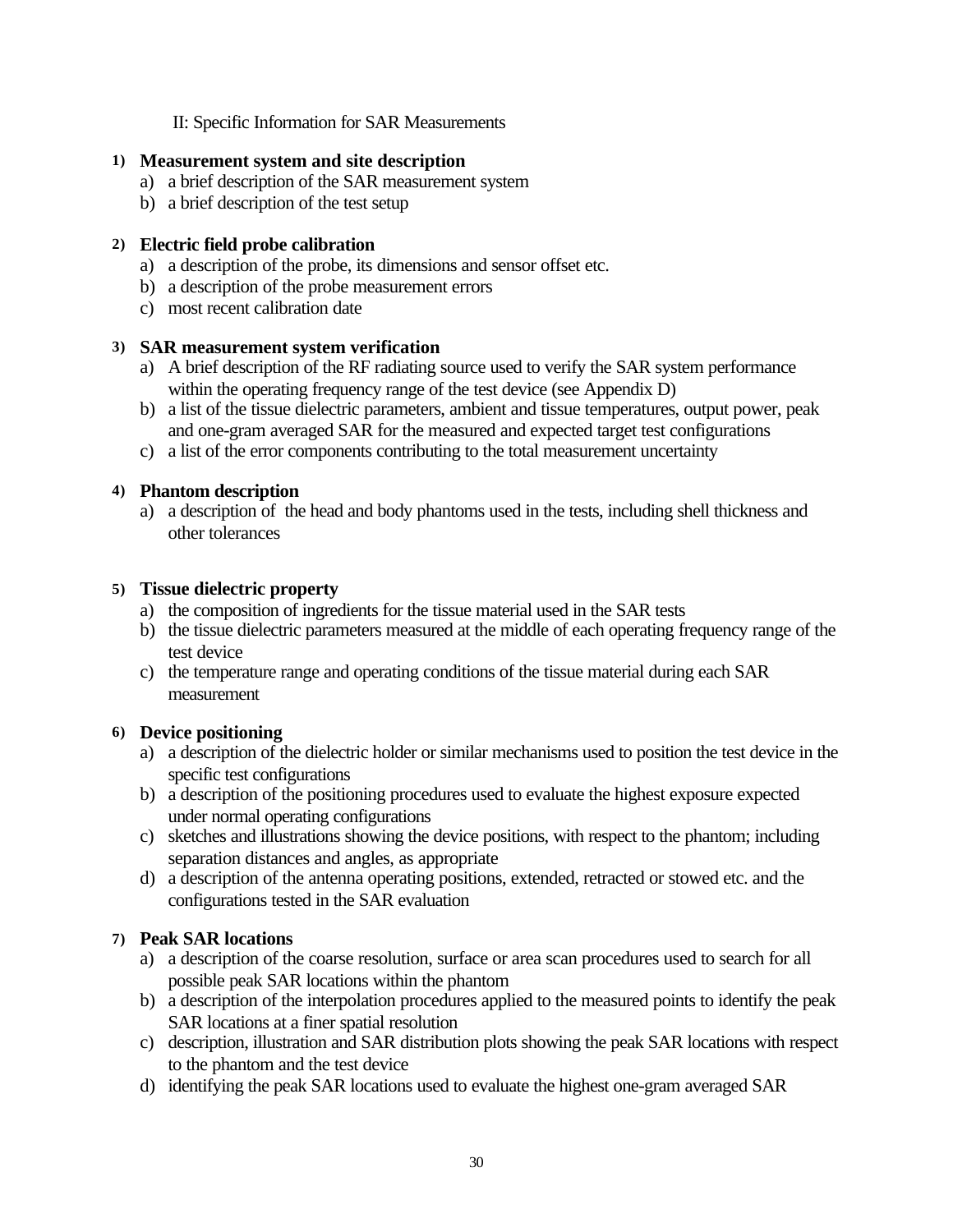## **8) One-gram averaged SAR**

- a) a description of the fine resolution, volume or zoom scan procedures used to determine the highest one-gram averaged SAR in the shape of a cube
- b) a description of the extrapolation procedures used to estimate the SAR value of points close to the phantom surface that are not measurable
- c) a description of the interpolation procedures applied to the measured and extrapolated points to obtain SAR values at a finer spatial resolution within the zoom scan volume
- d) a description of the integration procedures applied to the interpolated SAR values within the zoom scan volume to determine the highest 1 or 10-gram SAR in the shape of a cube

## **9) Total measurement uncertainty**

- a) a tabulated list of the error components and uncertainty values contributing to the total measurement uncertainty (see Appendix D)
- b) reporting the combined standard uncertainty and expanded uncertainty (for k≥2) of each measurement
- c) if compliance cannot be ensured after taking measurement uncertainty into account, an explanation of the procedures that have been used to reduce the measurement uncertainty and applicable means that can be used to ensure compliance

# **10) Test results for determining SAR compliance**

- a) if the channels tested for each configuration (left, right, cheek, tilt/ear, extended, retracted etc.) have similar SAR distributions, a plot of the highest SAR for each test configuration should be sufficient; otherwise additional plots should be included to document the differences
- b) all of the measured SAR values should be documented in a tabulated format with respect to the test configurations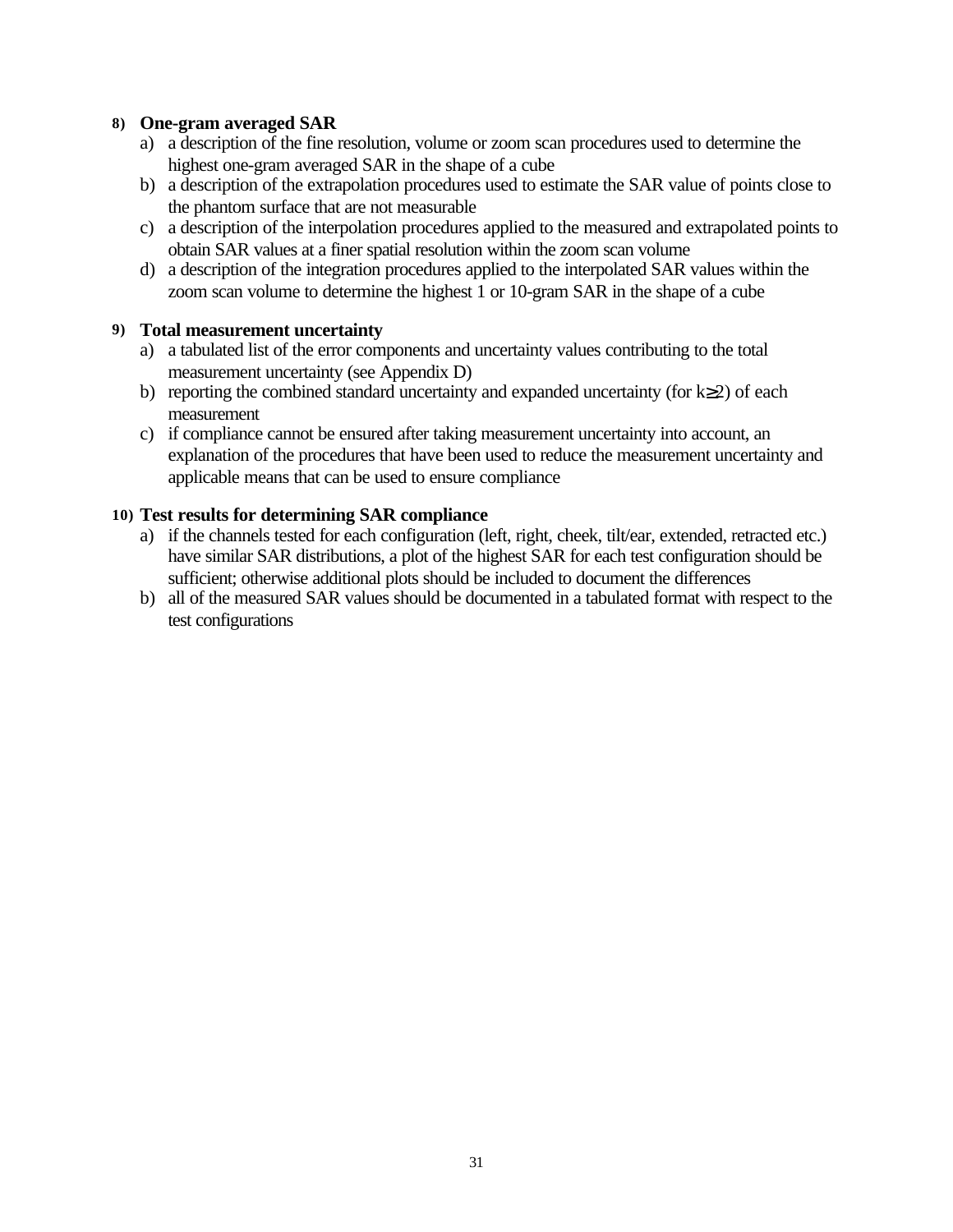### **III: SPECIFIC INFORMATION FOR SAR COMPUTATIONS**

# **1) Computational resources**

- a) a summary of the computational resource required to perform the SAR computations for the test transmitter and phantom configurations
- b) a summary of the computational requirements with respect to modeling and computing parameters for determining the highest exposure expected for normal device operation, such as minimal computational requirements and those used in the computation

# **2) FDTD algorithm implementation and validation**

- a) a summary of the basic algorithm implementation applicable to the particular SAR evaluation, including absorbing boundary conditions, source excitation methods, certain standard algorithms for handling thin metallic wires, sheets or dielectric materials etc.
- b) descriptions of the procedures used to validate the basic computing algorithms described in a) and analysis of the computing accuracy based on these algorithms for the particular SAR evaluation

# **3) Computational parameters**

- a) a tabulated list of computational parameters such as cell size, domain size, time step size, tissue and device model separation from the absorbing boundaries and other essential parameters relating to the computational setup requirements for the SAR evaluation
- b) a description of the procedures used to handle computation efficiency and modeling accuracy for the phantom and the test device

## **4) Phantom model implementation and validation**

- a) identify the source of the phantom model, its original resolution and the procedures used to code and assign tissue dielectric parameters for the SAR evaluation
- b) verify the phantom model is appropriate for determining the highest exposure expected for normal device operation
- c) describe procedures used to verify that the particular phantom model has been correctly constructed for making SAR computations, such as comparing computed and measured SAR results of a dipole source

## **5) Tissue dielectric parameters**

- a) a description of the types of tissues used in the phantom models and the sources of tissue dielectric parameters used in the computations
- b) verify that the tissue types and dielectric parameters used in the SAR computation are appropriate for determining the highest exposure expected for normal device operation
- c) a tabulated list of the dielectric parameters used in the device and phantom models

## **6) Transmitter model implementation and validation**

- a) a description of the essential features that must be modeled correctly for the particular test device model to be valid
- b) descriptions and illustrations showing the correspondence between the modeled test device and the actual device, with respect to shape, size, dimensions and near-field radiating characteristics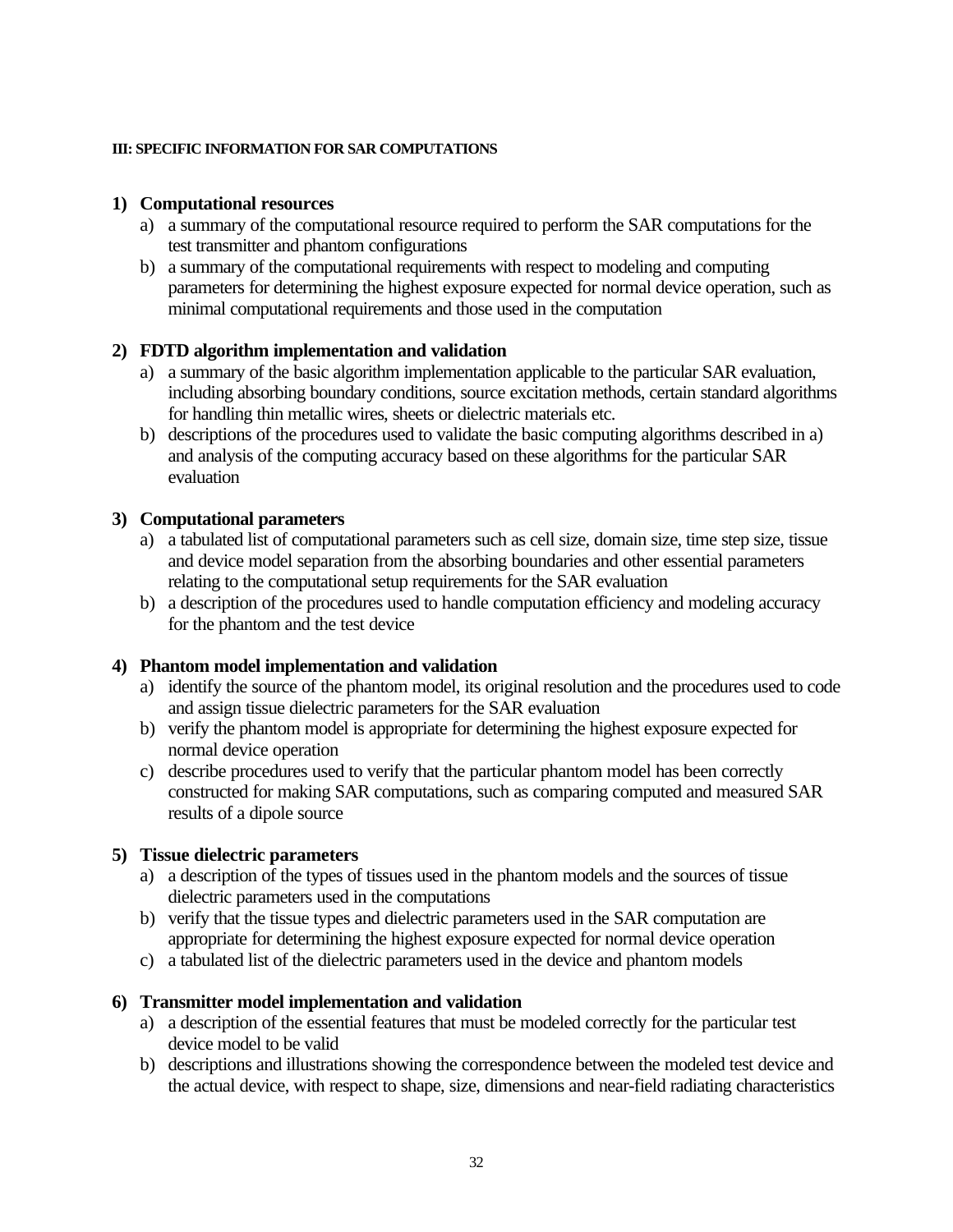- c) verify that the test device model is equivalent to the actual device for predicting the SAR distributions for satisfying 47 CFR §§2.907 and 2.908 of Commission Rules
- d) verify the SAR distribution at the high, middle and low channels, similar to those considered in SAR measurements for determining the highest SAR

# **7) Test device positioning**

- a) a description of the device test positions (left, right, cheek, tilt/ear, extended and retracted etc.) used in the SAR computations
- b) illustrations showing the separation distances between the test device and the phantom for the tested configurations, similar to the reporting procedures used in SAR measurements

# **8) Steady state termination procedures**

- a) a description of the criteria and procedures used to determine that sinusoidal steady state conditions have been reached throughout the computational domain for terminating the computations
- b) reporting the number of time steps or sinusoidal cycles executed to reach steady state
- c) a description of the expected error margin provided by the termination procedures

# **9) Computing peak SAR from field components**

- a) a description of the procedures used to compute the sinusoidal steady total electric field with selected field components at each tissue location
- b) a description of the expected error margin provided by the algorithms used to compute the SAR at each tissue location according to the selected field components and tissue dielectric parameters

# **10) One-gram averaged SAR procedures**

- a) a description of the procedures used to search for the highest one-gram averaged SAR, including the procedures for handling inhomogeneous tissues within the one-gram cube
- b) specify the weight and dimensions of the one-gram cube of tissue
- c) a description of the expected error margin provided by the algorithms used in computing the one-gram SAR
- **11) Total computational uncertainty** a description of the expected error and computational uncertainty for the test device and tissue models, test configurations and numerical algorithms etc.

# **12) Test results for determining SAR compliance**

- a) illustrations showing the SAR distribution of dominant peak locations produced by the test transmitter, with respect to the phantom and the test device, similar to those reported in SAR measurements
- b) a description of how the maximum device output rating is determined and used to normalized the SAR values for each test configuration
- c) a description of the procedures used to compute source-based time-averaged SAR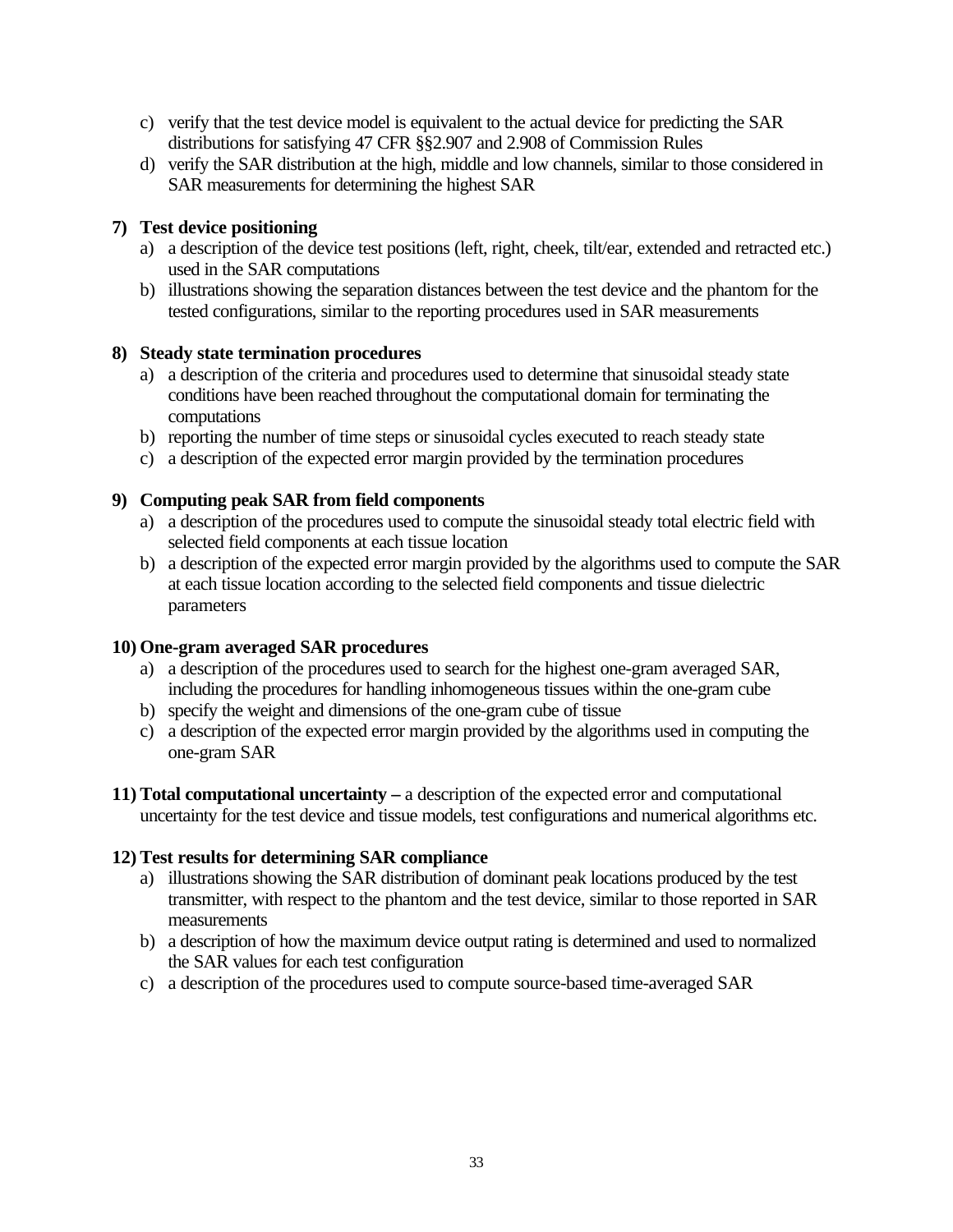### **APPENDIX C: TISSUE DIELECTRIC PARAMETERS**

The head and body tissue parameters given in this Appendix should be used to test transmitters operating in the cellular, PCS, U-NII, spread spectrum (47 CFR §15.247) and other frequencies bands (See References [8], [12] and [15]). When a transmission band overlaps with one of the target frequencies specified in this Appendix, the tissue dielectric parameters of the tissue medium at the middle of a device transmission band should be within 5% of the parameters specified at that target frequency. At other frequencies, the dielectric parameters should be linearly interpolated between the closest pair of target frequencies specified in this Appendix to determine the applicable dielectric parameters corresponding to the middle of a device transmission band. It has been reported that a 5% tolerance in tissue parameters may not be easily achieved at certain frequencies. Under such circumstances, 10% tolerance may be used until more precise tissue recipes are available.

To maintain consistency in using SAR measurement and computational methods to determine compliance, the homogeneous phantom models used in SAR measurements are also recommended for use in SAR computations. When inhomogeneous models are used to compute SAR, the tissue dielectric parameters based on the 4-Cole-Cole equation, as described by Dr. Camelia Gabriel [12], may be used. Selected tissue parameters are available for viewing and downloading at the FCC's Office of Engineering and Technology's World Wide Web Internet Site: http://www.fcc.gov/oet/.<sup>22</sup>

 $\overline{a}$ 

<sup>&</sup>lt;sup>22</sup> The tissue dielectric properties provided in this Appendix and at the FCC Web Site are based on the 4-Cole-Cole model described by C. Gabriel, "Compilation of the Dielectric Properties of Body Tissues at RF and Microwave Frequencies," Brooks Air Force Technical Report AL/OE-TR-1996-0037.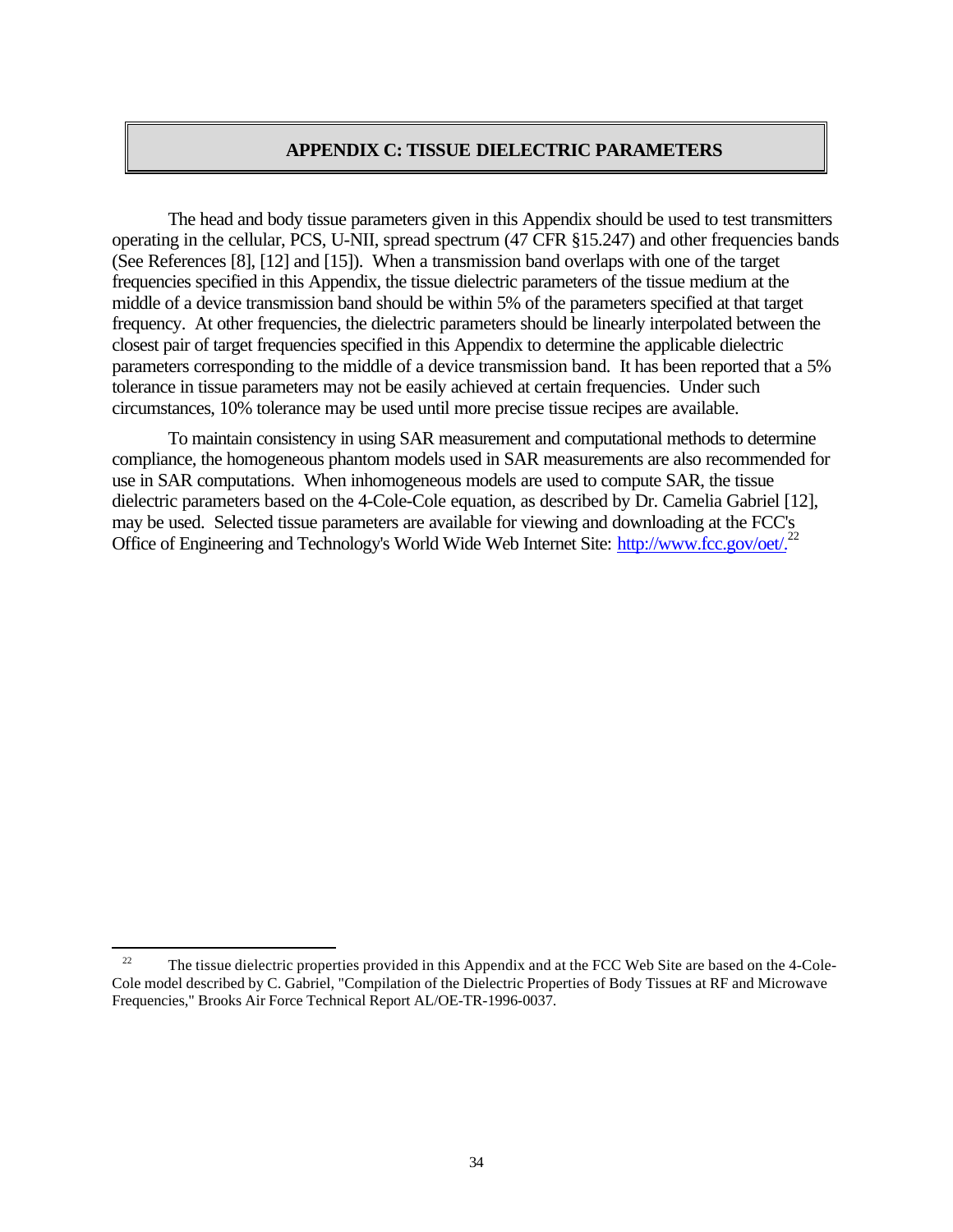#### **TISSUE DIELECTRIC PARAMETERS FOR HEAD AND BODY PHANTOMS**

The head tissue dielectric parameters recommended by the IEEE SCC-34/SC-2 in P1528 have been incorporated in the following table. These head parameters are derived from planar layer models simulating the highest expected SAR for the dielectric properties and tissue thickness variations in a human head (See Reference [11]). Other head and body tissue parameters that have not been specified in P1528 are derived from the tissue dielectric parameters computed from the 4-Cole-Cole equations described in Reference [12] and extrapolated according to the head parameters specified in P1528.

| <b>Target Frequency</b> | Head               |               |                    | <b>Body</b>   |
|-------------------------|--------------------|---------------|--------------------|---------------|
| (MHz)                   | $\epsilon_{\rm r}$ | $\sigma(S/m)$ | $\epsilon_{\rm r}$ | $\sigma(S/m)$ |
| 150                     | 52.3               | 0.76          | 61.9               | 0.80          |
| 300                     | 45.3               | 0.87          | 58.2               | 0.92          |
| 450                     | 43.5               | 0.87          | 56.7               | 0.94          |
| 835                     | 41.5               | 0.90          | 55.2               | 0.97          |
| 900                     | 41.5               | 0.97          | 55.0               | 1.05          |
| 915                     | 41.5               | 0.98          | 55.0               | 1.06          |
| 1450                    | 40.5               | 1.20          | 54.0               | 1.30          |
| 1610                    | 40.3               | 1.29          | 53.8               | 1.40          |
| $1800 - 2000$           | 40.0               | 1.40          | 53.3               | 1.52          |
| 2450                    | 39.2               | 1.80          | 52.7               | 1.95          |
| 3000                    | 38.5               | 2.40          | 52.0               | 2.73          |
| 5800                    | 35.3               | 5.27          | 48.2               | 6.00          |

 $(\varepsilon_r$  = relative permittivity,  $\sigma$  = conductivity and  $\rho = 1000 \text{ kg/m}^3$ )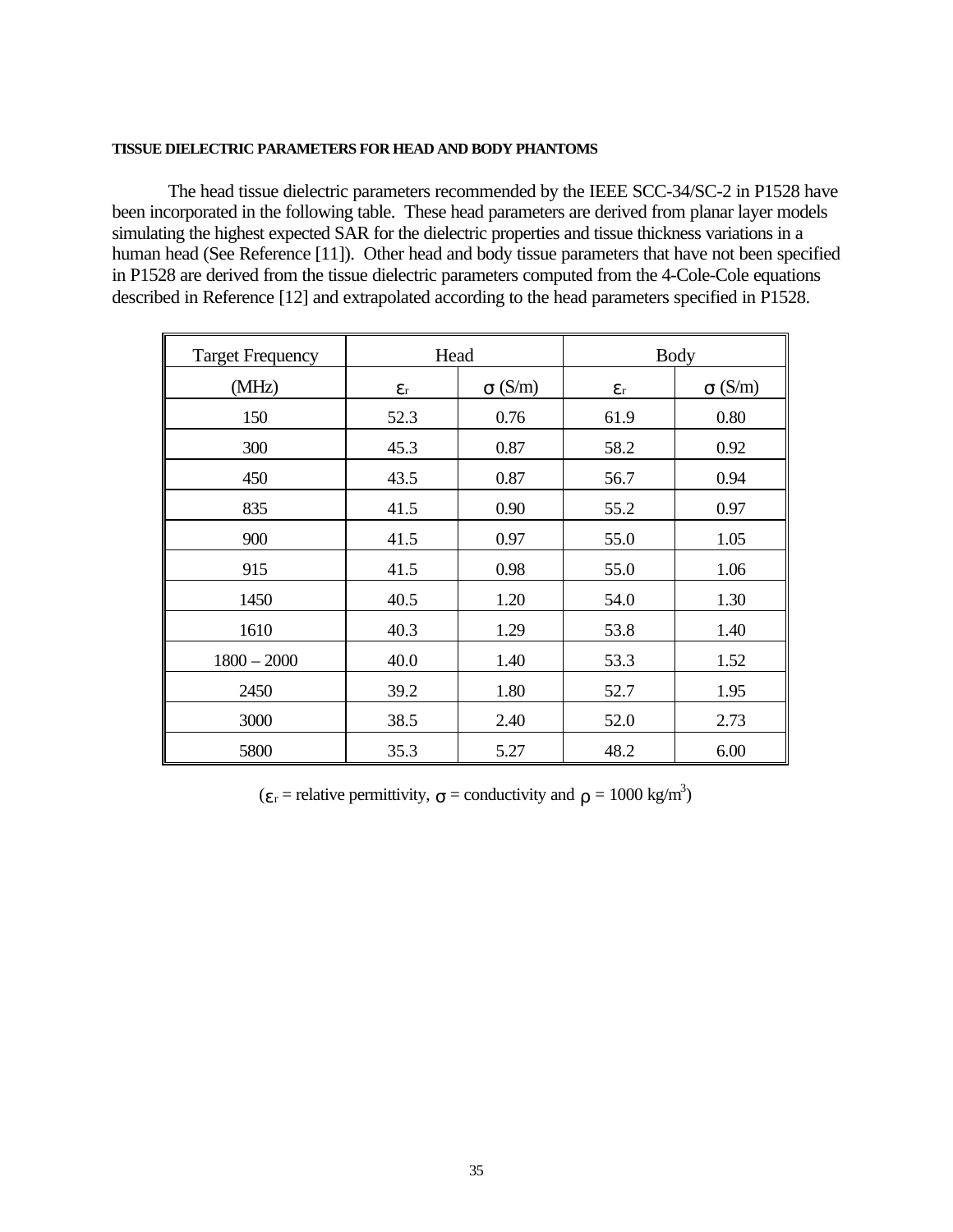The following tissue formulations are provided for reference only as some of the parameters have not been thoroughly verified. The composition of ingredients may be modified accordingly to achieve the desired target tissue parameters required for routine SAR evaluation.

| <b>Ingredients</b>   | <b>Frequency</b> (MHz) |         |         |         |         |       |       |      |      |         |
|----------------------|------------------------|---------|---------|---------|---------|-------|-------|------|------|---------|
| $(\%$ by weight)     |                        | 450     |         | 835     |         | 915   |       | 1900 |      | 2450    |
| Tissue Type          | Head                   | Body    | Head    | Body    | Head    | Body  | Head  | Body | Head | Body    |
| Water                | 38.56                  | 51.16   | 41.45   | 52.4    | 41.05   | 56.0  | 54.9  | 40.4 | 62.7 | 73.2    |
| Salt (NaCl)          | 3.95                   | 1.49    | 1.45    | 1.4     | 1.35    | 0.76  | 0.18  | 0.5  | 0.5  | 0.04    |
| Sugar                | 56.32                  | 46.78   | 56.0    | 45.0    | 56.5    | 41.76 | 0.0   | 58.0 | 0.0  | 0.0     |
| <b>HEC</b>           | 0.98                   | 0.52    | 1.0     | 1.0     | 1.0     | 1.21  | 0.0   | 1.0  | 0.0  | $0.0\,$ |
| Bactericide          | 0.19                   | 0.05    | 0.1     | 0.1     | 0.1     | 0.27  | 0.0   | 0.1  | 0.0  | 0.0     |
| Triton X-100         | $0.0\,$                | $0.0\,$ | $0.0\,$ | 0.0     | $0.0\,$ | 0.0   | 0.0   | 0.0  | 36.8 | 0.0     |
| <b>DGBE</b>          | $0.0\,$                | $0.0\,$ | $0.0\,$ | $0.0\,$ | $0.0\,$ | 0.0   | 44.92 | 0.0  | 0.0  | 26.7    |
| Dielectric Constant  | 43.42                  | 58.0    | 42.54   | 56.1    | 42.0    | 56.8  | 39.9  | 54.0 | 39.8 | 52.5    |
| Conductivity $(S/m)$ | 0.85                   | 0.83    | 0.91    | 0.95    | 1.0     | 1.07  | 1.42  | 1.45 | 1.88 | 1.78    |

### **TYPICAL COMPOSITION OF INGREDIENTS FOR LIQUID TISSUE PHANTOMS**

Salt:  $99^{\circ}$ % Pure Sodium Chloride Sugar:  $98^{\circ}$ % Pure Sucrose

Water: De-ionized, 16  $\text{M}\Omega$ <sup>+</sup>

HEC: Hydroxyethyl Cellulose DGBE: 99<sup>+</sup>% Di(ethylene glycol) butyl ether, [2-(2-butoxyethoxy)ethanol] Triton X-100 (ultra pure): Polyethylene glycol mono [4-(1,1, 3, 3-tetramethylbutyl)phenyl]ether

# **Tissue Recipe as reported by Hartsgrove et. al. in "Simulated Biological Materials for Electromagnetic Radiation absorption Studies," Bioelectromagnetics 8:29-36 (1987)**

| Ingredients (% by weight)     | <b>Head/Brain</b> | <b>Body/Muscle</b> |
|-------------------------------|-------------------|--------------------|
| Water                         | 40.4              | 52.5               |
| Salt (NaCl)                   | 2.5               | 1.4                |
| Sugar                         | 56.0              | 45.0               |
| <b>HEC</b>                    | 1.0               | 1.0                |
| Bactericide                   | 0.1               | 0.1                |
| Dielectric constant @ 900 MHz | 41.2              | 54.7               |
| Conductivity @ 900 MHz (S/m)  | 1.22              | 1.38               |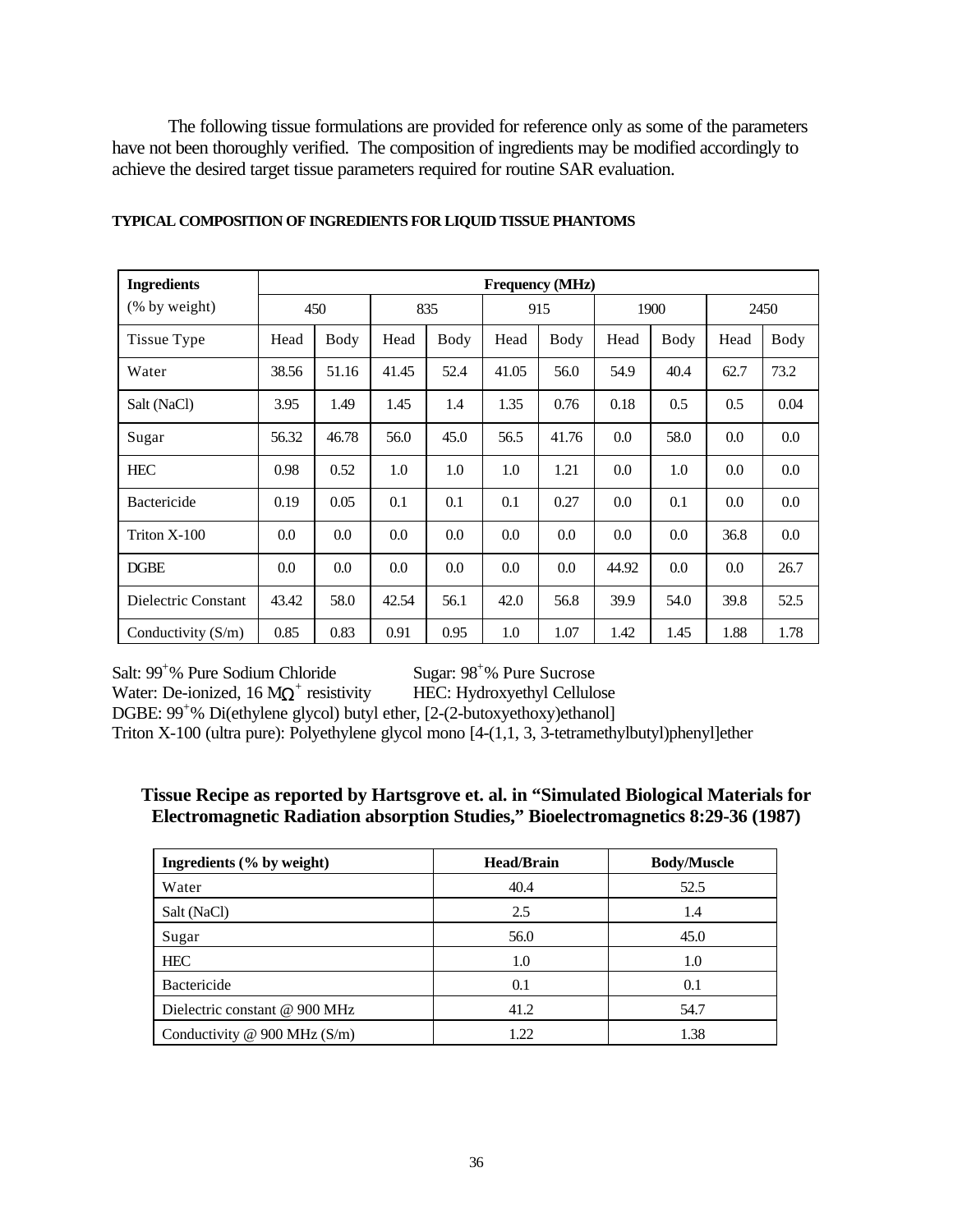### **APPENDIX D: SAR MEASUREMENT PROCEDURES**

The SAR measurement procedures described in this Appendix are primarily intended for testing wireless handsets and similar transmitters that operate next to a person's head. The test configurations for evaluating body-worn SAR compliance are also described. The procedures in this Appendix should be used in conjunction with the general information provided in Section 2.

SAR is evaluated using simulated tissue medium contained in a realistic human shaped phantom shell that allows a small diameter, miniature electric field probe to measure the electric field within the tissue regions exposed to the transmitter configured in normal operating positions. Since the RF energy absorption characteristics of human tissues are frequency dependent, the dielectric properties of simulated tissue media used for SAR evaluations must match the target tissue properties specified at the operating frequency range of the device (See Appendix C).

#### **PHANTOM CONSIDERATIONS**

Handsets that are held on the side of a person's head next to the ear have been tested using two general types of realistic-shaped head phantoms: with and without a simulated external ear attached to the head model. A simulated ear with a thickness of approximately 2-3 mm, consisting of low-loss dielectric material has been used to model a person's ear compressed by the earpiece of a wireless handset on some head models. Others have used a 2-4 mm thick, circular shaped, low-loss dielectric spacer to simulate the ear separation distance.

The IEEE SCC-34/SC-2 has established criteria for developing a standardized head model to test handsets for SAR compliance. This head model has been derived from selected head dimensions of male, U.S. Army personnel (See Reference [42]). The committee has specified the phantom shell to be constructed of low-loss dielectric material with dielectric constant less than 5.0 and loss tangent not exceeding 0.05. The thickness of the phantom shell should be 2.0 mm with less than  $\pm$  0.2 mm variations in shape and thickness for regions where SAR is to be measured and  $\pm$  0.5 mm for other regions. A 4.0 mm thick low-loss dielectric spacer is used to simulate the ear separation distance on this head model.

A reference plane has been defined by three points consisting of a point on each ear spacer and the tip of the mouth to minimize test device positioning errors. The points on each ear spacer are known as the ear reference points; each is located at 1.5 cm above the ear canal location in the reference plane. During SAR measurements, the centerline on the front of a handset is aligned to this predefined reference plane and the earpiece is positioned at the level of the ear reference point. The ear spacer is tapered abruptly to zero thickness below the ear reference point, along a line perpendicular to the reference plane. By using a standardized head model with specific ear simulation requirements, device positioning errors are reduced and lower SAR measurement uncertainty is expected (See Reference [19]).

The construction of a liquid phantom must allow unrestricted electric field probe access to search for all possible peak SAR locations produced by a portable transmitter under test. The tissue material within the phantom shell measured from the ear reference point should be at least 15 cm deep. In most situations, split head models are used to test transmitters on the left and right side of the head. A separate flat phantom should be used to test exposures in body-worn configurations and other body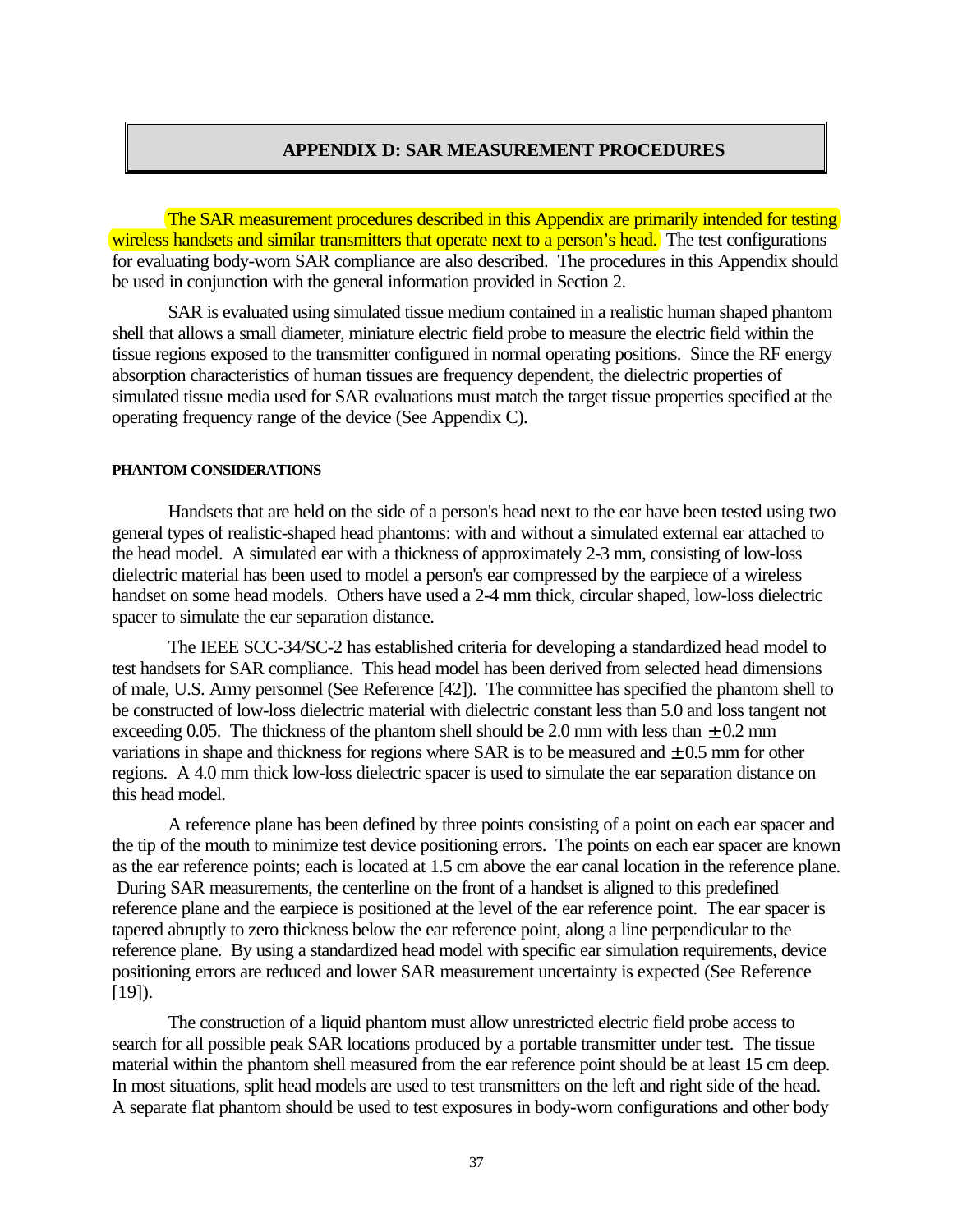regions that are relatively flat, such as the chest and abdomen.

Note: . When the SCC-34/SC-2 head phantom becomes commercially available, the Commission will issue a Public Notice establishing a transition period of 3-6 months to allow interested parties to acquire this head phantom. After the transition period, the SCC-34/SC-2 head phantom should be used for SAR testing. Until that time, other head phantoms may be used with the procedures in this Appendix. These procedures must be used for applications evaluated by Telecommunications Certification Bodies (TCBs).

### **RECOMMENDED CHARACTERISTICS OF HEAD AND BODY PHANTOMS**

The following information provides additional guidance on head and body models that are considered acceptable for routine evaluation of most wireless handsets and similar portable transmitters. The SCC-34/SC-2 head conforms to the relevant portions of these criteria:

- The shape, dimensions and complexity of a human shaped head phantom should be appropriate for evaluating the near-field exposure conditions expected by the users of a transmitter device under normal operating conditions.
- The head phantom should include a portion of the neck, preferably extending to the base of the neck. Shoulders are not necessary.
- •
- For existing head phantoms, before the SCC-34/SC-2 phantom is available, a lossless spacer that provides 6.0 mm or less separation from any point on the outer surface of the ear spacer to the tissue medium should be used. A  $4.0 \pm 0.2$  mm thick low-loss dielectric spacer similar to that recommended for the SCC-34/SC-2 head phantom is recommended.
- Body-worn operating configurations should be tested using a flat phantom. The length and width of the phantom should be at least twice the corresponding dimensions of the test device, including its antenna. The body dielectric parameters specified in Appendix C should be used to demonstrate body-worn SAR compliance.
- The head and body phantom shell should be made of low-loss dielectric material with dielectric constant and loss tangent less than 5.0 and 0.05 respectively. The shell thickness for all regions coupled to the test device and its antenna should be within  $2.0 \pm 0.2$  mm. The phantom should be filled with the required head or body equivalent tissue medium to a depth of  $15.0 \pm 0.5$  cm.

### **RECOMMENDED DEVICE TEST POSITIONS FOR TYPICAL WIRELESS HANDSET**

Specific test positions have been prescribed by the SCC-34/SC-2 for testing handsets using the standardized head model recommended by this committee. For routine SAR evaluation, these test positions, as descibed below, should be used for testing handsets and similar portable transmitters that operate on the side of a person's head, next to the ear. Flat phantom models should be used to test handsets and push-to-talk (PTT) devices that can be held in front of the user's face or transmit in bodyworn operating configurations using belt-clips, holsters or similar accessories. The test device should be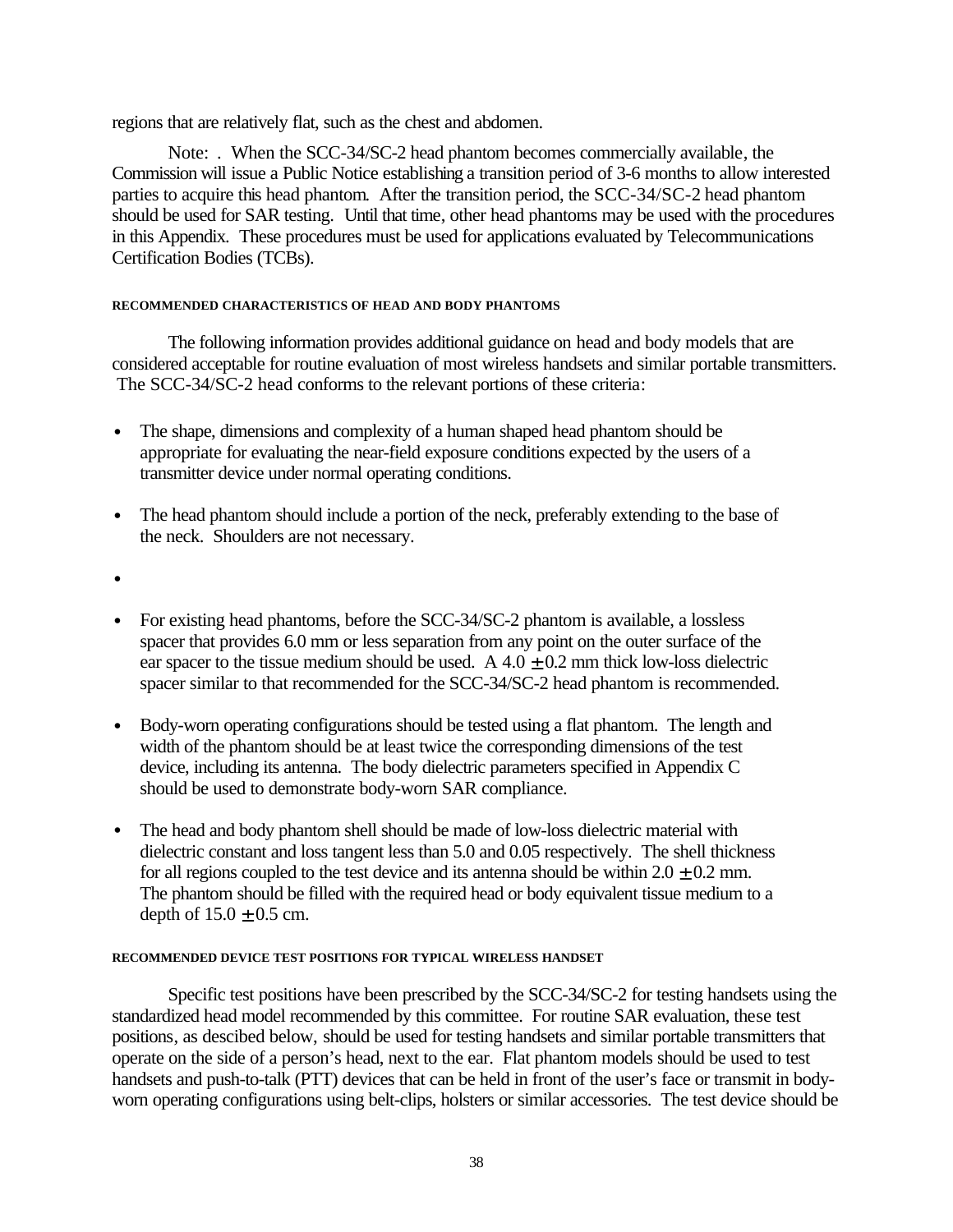placed in a holder or positioner made of low-loss dielectric material with dielectric constant and loss tangent less than 5.0 and 0.05 respectively. If the device holder is suspected to perturb the fields from the test device, which may affect device performance or introduce unacceptable SAR measurement errors, such as handsets with internal antennas, the error must be assessed and accounted for in the total measurement uncertainty. Device holder perturbation may be verified by testing the device on a flat phantom in each frequency band and antenna position with and without using the holder.

#### **DEVICES OPERATING NEXT TO A PERSON'S EAR**

 $\overline{a}$ 

This category includes most wireless handsets with fixed, retractable or internal antennas located toward the top half of the device, with or without a foldout, sliding or similar keypad cover. The handset should have its earpiece located within the upper ¼ of the device, either along the centerline or off-centered, as perceived by its users. This type of handset should be positioned in a normal operating position with the "test device reference point" located along the "vertical centerline" on the front of the device aligned to the "ear reference point" (See Reference [19]). The "test device reference point" should be located at the same level as the center of the earpiece region. The "vertical centerline" should bisect the front surface of the handset at its top and bottom edges. A "ear reference point" is located on the outer surface of the head phantom on each ear spacer. It is located 1.5 cm above the center of the ear canal entrance in the "phantom reference plane" defined by the three lines joining the center of each "ear reference point" (left and right) and the tip of the mouth (See Reference [19]).<sup>23</sup>

A handset should be initially positioned with the earpiece region pressed against the ear spacer of a head phantom. For the SCC-34/SC-2 head phantom, the device should be positioned parallel to the "N-F" line defined along the base of the ear spacer that contains the "ear reference point". For interim head phantoms, the device should be positioned parallel to the cheek for maximum RF energy coupling. The "test device reference point" is aligned to the "ear reference point" on the head phantom and the "vertical centerline" is aligned to the "phantom reference plane". This is called the "initial ear position". While maintaining these three alignments, the body of the handset is gradually adjusted to each of the following positions for evaluating SAR:

- 1) "Cheek/Touch Position" the device is brought toward the mouth of the head phantom by pivoting against the "ear reference point" or along the "N-F" line for the SCC-34/SC-2 head phantom. This test position is established:
	- i) When any point on the display, keypad or mouthpiece portions of the handset is in contact with the phantom.
	- ii) (or) When any portion of a foldout, sliding or similar keypad cover opened to its intended selfadjusting normal use position is in contact with the cheek or mouth of the phantom.

For existing head phantoms – when the handset loses contact with the phantom at the pivotingpoint, rotation should continue until the device touches the cheek of the phantom or breaks its last contact from the ear spacer.

2) "Ear/Tilt Position" – With the handset aligned in the "Cheek/Touch Position":

<sup>&</sup>lt;sup>23</sup> The terms "<u>test device reference point</u>", "vertical centerline", "ear reference point", "phantom reference plane" and "initial ear position" in this section are specific references used to align a test device to the head phantom.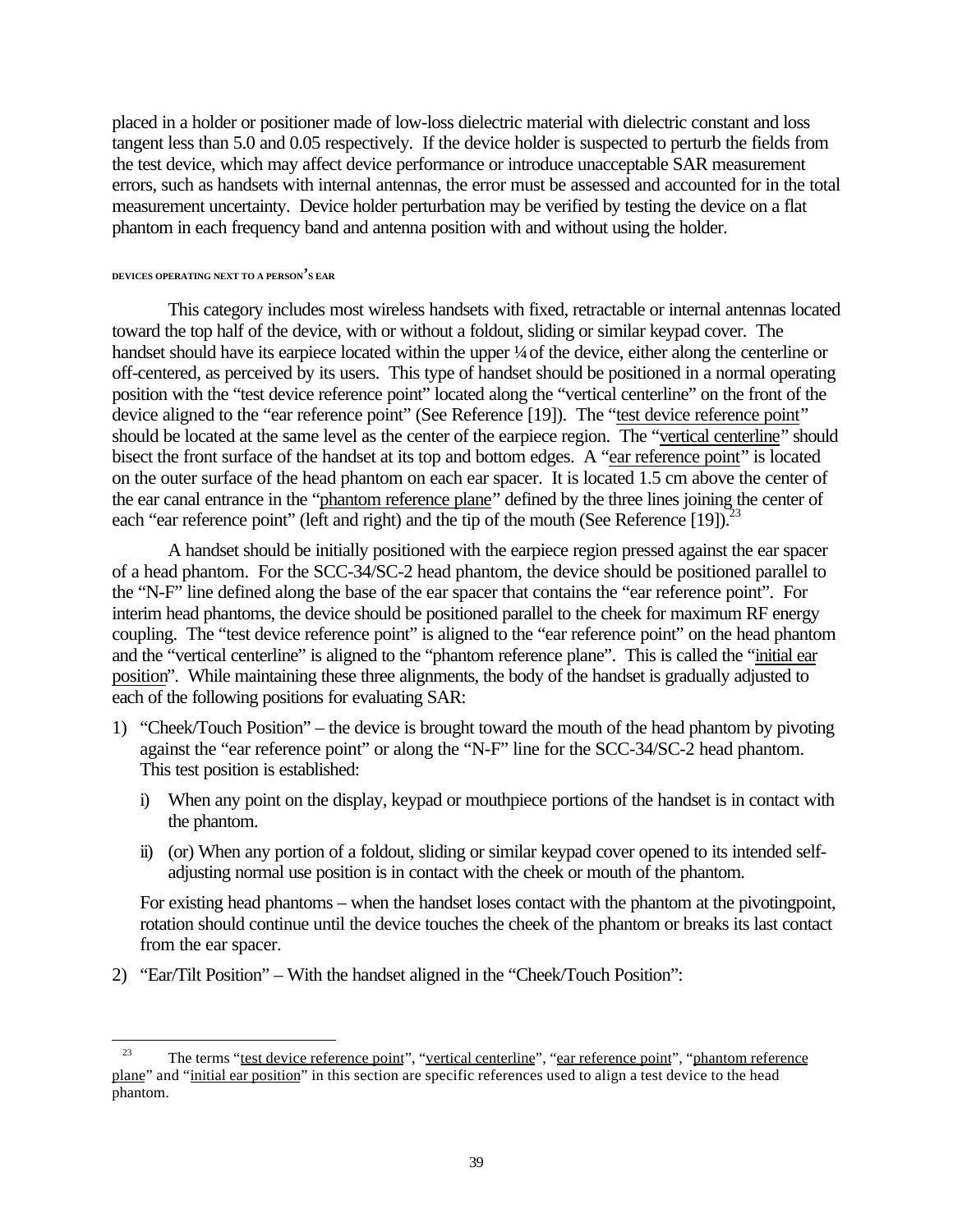- i) If the earpiece of the handset is not in full contact with the phantom's ear spacer (in the "Cheek/Touch position") and the peak SAR location for the "Cheek/Touch" position is located at the ear spacer region or corresponds to the earpiece region of the handset, the device should be returned to the "initial ear position" by rotating it away from the mouth until the earpiece is in full contact with the ear spacer.
- ii) (otherwise) The handset should be moved (translated) away from the cheek perpendicular to the line passes through both "ear reference points" (note: one of these ear reference points may not physically exist on a split head model) for approximate 2-3 cm. While it is in this position, the handset is tilted away from the mouth with respect to the "test device reference point" by 15°. After the tilt, it is then moved (translated) back toward the head perpendicular to the line passes through both "ear reference points" until the device touches the phantom or the ear spacer. If the antenna touches the head first, the positioning process should be repeated with a tilt angle less than 15° so that the device and its antenna would touch the phantom simultaneously. This test position may require a device holder or positioner to achieve the translation and tilting with acceptable positioning repeatability.

If a device is also designed to transmit with its keypad cover closed for operating in the head position, such positions should also be considered in the SAR evaluation. The device should be tested on the left and right side of the head phantom in the "Cheek/Touch" and "Ear/Tilt" positions. When applicable, each configuration should be tested with the antenna in its fully extended and fully retracted positions. These test configurations should be tested at the high, middle and low frequency channels of each operating mode; for example, AMPS, CDMA, and TDMA. If the SAR measured at the middle channel for each test configuration (left, right, Cheek/Touch, Tile/Ear, extended and retracted) is at least 2.0 dB lower than the SAR limit, testing at the high and low channels is optional for such test configuration(s). If the transmission band of the test device is less than 10 MHz, testing at the high and low frequency channels is optional. A complete set of tests for a handset operating with a retractable antenna has 24 configurations for each operating mode, as shown in the following table.

| <b>Phantom</b>              | <b>Device Test</b>   | Antenna<br><b>Position</b> | SAR (W/kg)<br>Device Test channel, Frequency & Output |                                     |                                     |  |
|-----------------------------|----------------------|----------------------------|-------------------------------------------------------|-------------------------------------|-------------------------------------|--|
| <b>Configurations</b>       | <b>Positions</b>     |                            | <b>Channel:</b><br><b>MHz</b><br>mW                   | <b>Channel:</b><br><b>MHz</b><br>mW | <b>Channel:</b><br><b>MHz</b><br>mW |  |
| Left Side of<br><b>Head</b> | <b>Cheek / Touch</b> | extended                   |                                                       |                                     |                                     |  |
|                             |                      | retracted                  |                                                       |                                     |                                     |  |
|                             | Ear / Tilt           | extended                   |                                                       |                                     |                                     |  |
|                             |                      | retracted                  |                                                       |                                     |                                     |  |
| <b>Right Side of Head</b>   | <b>Cheek / Touch</b> | extended                   |                                                       |                                     |                                     |  |
|                             |                      | retracted                  |                                                       |                                     |                                     |  |
|                             | Ear / Tilt           | extended                   |                                                       |                                     |                                     |  |
|                             |                      | retracted                  |                                                       |                                     |                                     |  |

**Recommended handset and head phantom test positions for FCC compliance evaluation**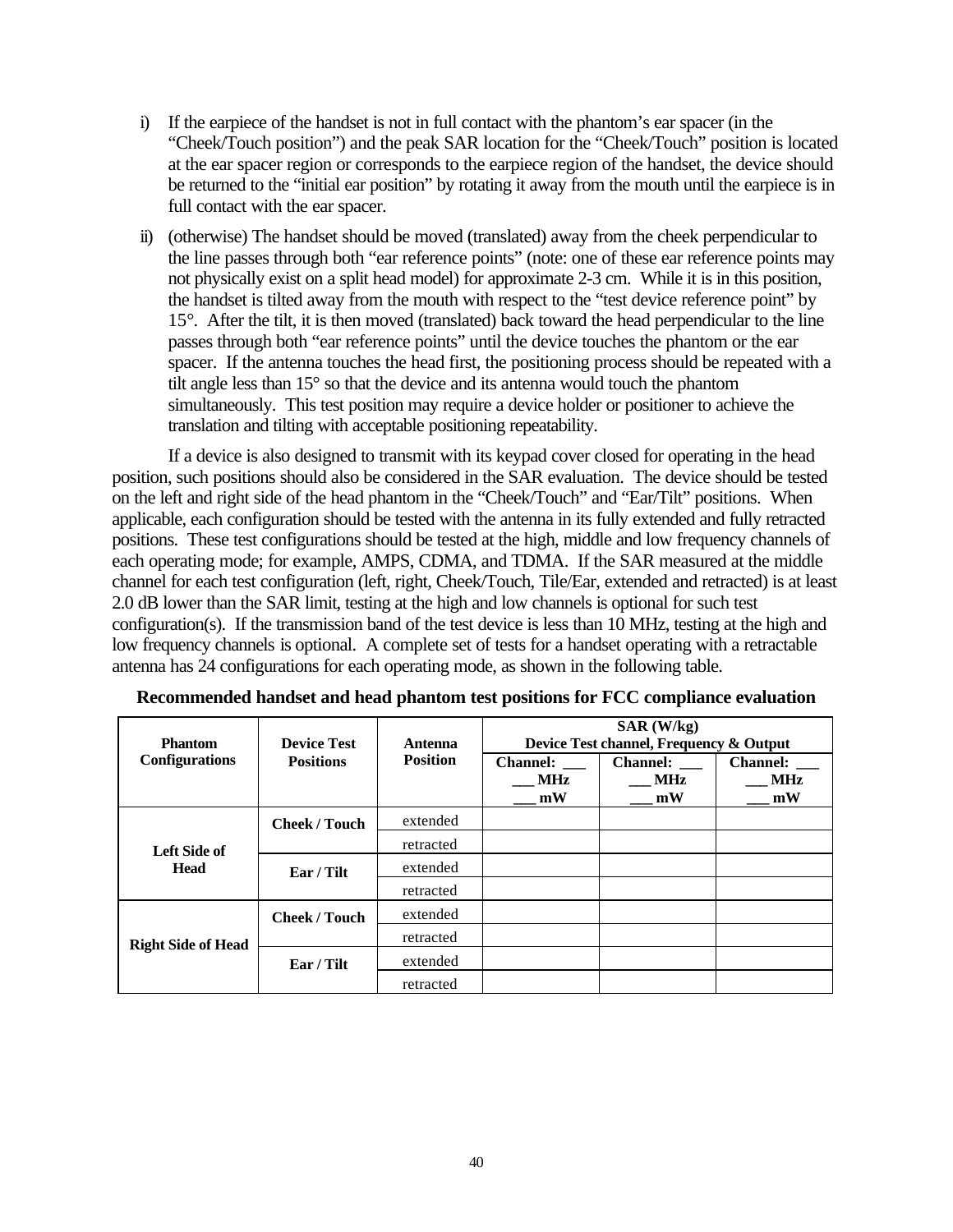#### **RECOMMENDED TEST POSITIONS FOR BODY-WORN AND OTHER CONFIGURATIONS**

Body-worn operating configurations should be tested with the belt-clips and holsters attached to the device and positioned against a flat phantom in normal use configurations. Devices with a headset output should be tested with a headset connected to the device. The body dielectric parameters specified in Appendix C should be used. Both the physical spacing to the body of the user as dictated by the accessory and the materials used in an accessory affect the SAR produced by the transmitting device. For purpose of determining test requirements, accessories may be divided into two categories: those that do not contain metallic components and those that do.

When multiple accessories that do not contain metallic components are supplied with the device, the device may be tested with only the accessory that dictates the closest spacing to the body. When multiple accessories that contain metallic components are supplied with the device, the device must be tested with each accessory that contains a unique metallic component. If multiple accessories share an identical metallic component (e.g., the same metallic belt-clip used with different holsters with no other metallic components), only the accessory that dictates the closest spacing to the body must be tested.

Body-worn accessories may not always be supplied or available as options for some devices that are intended to be authorized for body-worn use. A separation distance of 1.5 cm between the back of the device and a flat phantom is recommended for testing body-worn SAR compliance under such circumstances. Other separation distances may be used, but they should not exceed 2.5 cm. In these cases, the device may use body-worn accessories that provide a separation distance greater than that tested for the device provided however that the accessory contains no metallic components..

In order for users to be aware of the body-worn operating requirements for meeting RF exposure compliance, operating instructions and caution statements should be included in the manual. The information should allow users to make informed decisions on the type of body-worn accessories and operating configurations that are appropriate for the device. The following are *examples* of typical statements that provide end-users with the necessary information about body-worn accessories:

1. For a product that has the potential to be used in a body worn configuration and has been tested and certified with a specific accessory device(s):

"For body worn operation, this phone has been tested and meets the FCC RF exposure guidelines when used with the (*manufacturer name*) accessories supplied or designated for this product. Use of other accessories may not ensure compliance with FCC RF exposure guidelines. "

2. For a product that has the potential to be used in a body worn configuration and has not been certified with a specific accessory device(s):

"For body worn operation, this phone has been tested and meets FCC RF exposure guidelines when used with an accessory that contains no metal and that positions the handset a minimum of (specified distance) from the body. Use of other accessories may not ensure compliance with FCC RF exposure guidelines."

3. For a product that has the potential to be used in a body worn configuration with future manufacturer designed accessories: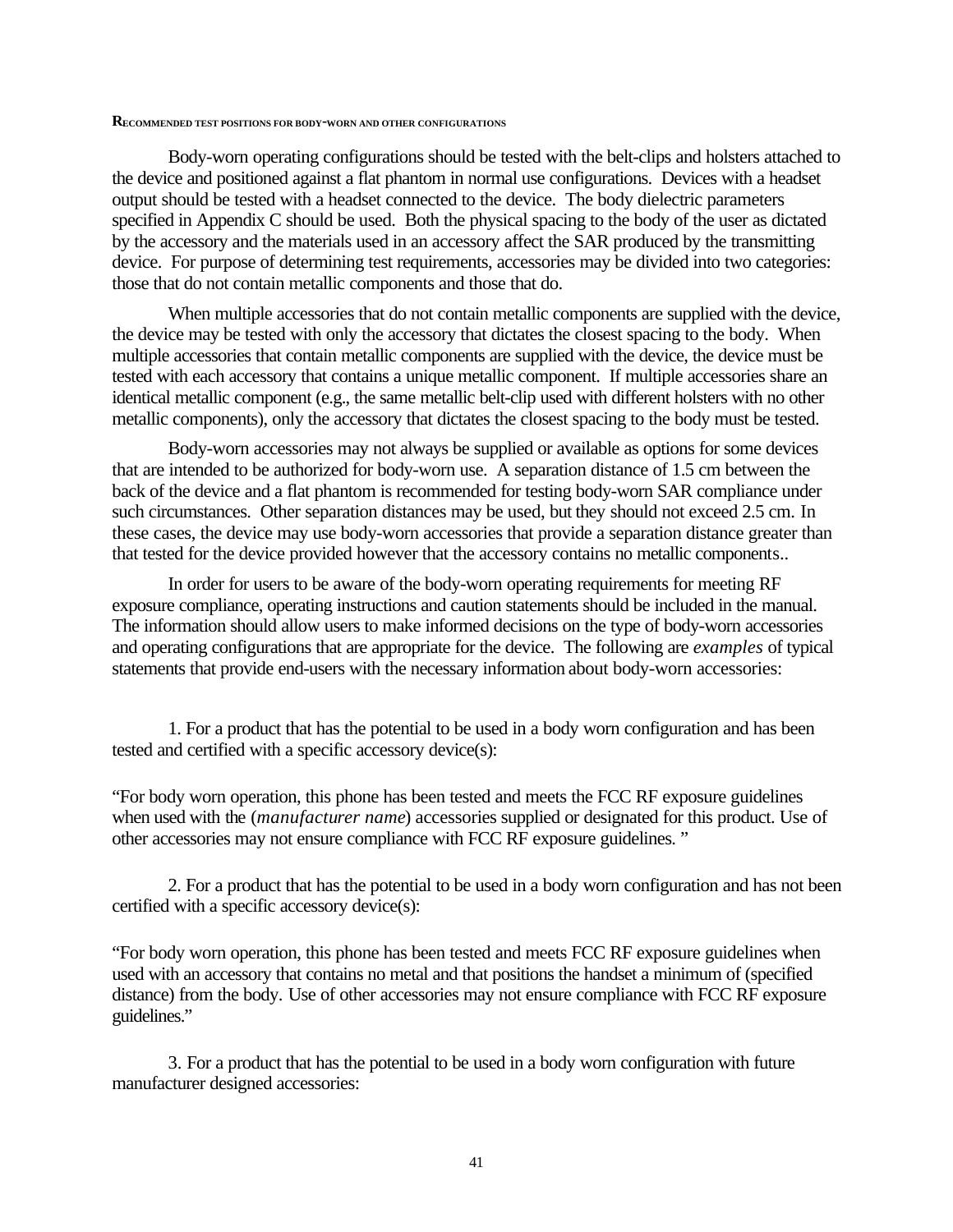"For body worn operation, this phone has been tested and meets the FCC RF exposure guidelines when used with a (*manufacturer name*) accessory designated for this product or when used with an accessory that contains no metal and that positions the handset a minimum of (specified distance) from the body."

Transmitters that are designed to operate in front of a person's face, in push-to-talk configurations, should be tested for SAR compliance with the front of the device positioned at 2.5 cm from a flat phantom. Frontal face-phantoms are typically not recommended because of the potential of higher E-field probe boundary-effects errors in the non-smooth regions of these face phantoms, such as the nose, lips and eyes etc. For devices that are carried next to the body, such as shoulder, waist or chest-worn transmitters, SAR compliance should be tested with the accessories, including headsets and microphones, attached to the device and positioned against a flat phantom in normal use configurations.

### **DOCUMENTATION**

Device test positions should be documented graphically and identify the separation distances and tilt angles used during the SAR evaluation. This will allow, if necessary, the test to be repeated accurately with the device positioned as specified in the test report. A close-up photo(s) of the actual test device positioned against the phantom during the SAR measurement should also be included in the test report to document the test setup.

#### **TISSUE DIELECTRIC PROPERTY REQUIREMENTS**

The tissue media should be checked at the beginning of a series of SAR measurements to determine if the dielectric parameters are within the tolerances of the specified target values. The dielectric parameters should be verified daily and more often as required by the ambient conditions. For example, when the liquid temperature deviates by more than 2°C from that recorded for the measured dielectric parameters and under conditions of extremely low humidity or high evaporation rates. The tissue parameters should be measured with the coaxial probe, slotted line or TEM line techniques described in the SCC-34/SC-2 SAR measurement document (See Reference [19]).

The tissue dielectric parameters specified in Appendix C should be used as the target values for testing (See References [11-12] and [19]). These parameters are generally accepted as equivalent to the corresponding tissue properties at 37°C, for use in single-tissue homogeneous phantom models. Examples of the typical composition of ingredients used to achieve these parameters under normal ambient conditions are also included in Appendix C. The use of other compositions and formulations to arrive at the same tissue parameters may also be acceptable. SAR measurements should be performed under normal ambient conditions, suitable for the test equipment, typically within 20-26° C and 30-70% humidity. The temperature of the tissue medium during the SAR measurement should be within  $\pm 2.0$ °C of the temperature at which the dielectric parameters are measured. The relative permittivity and conductivity of the tissue material should be within 5% of the values given in Appendix C, 10% when precise tissue recipes are not available at certain frequencies. Transmitters operating at other frequencies should be tested using tissue parameters based on the linearly interpolated values shown in Appendix C, corresponding to the mid-band frequency of each operating mode. The instrumentation error associated with the measured tissue parameters should be accounted for in the overall SAR measurement uncertainty.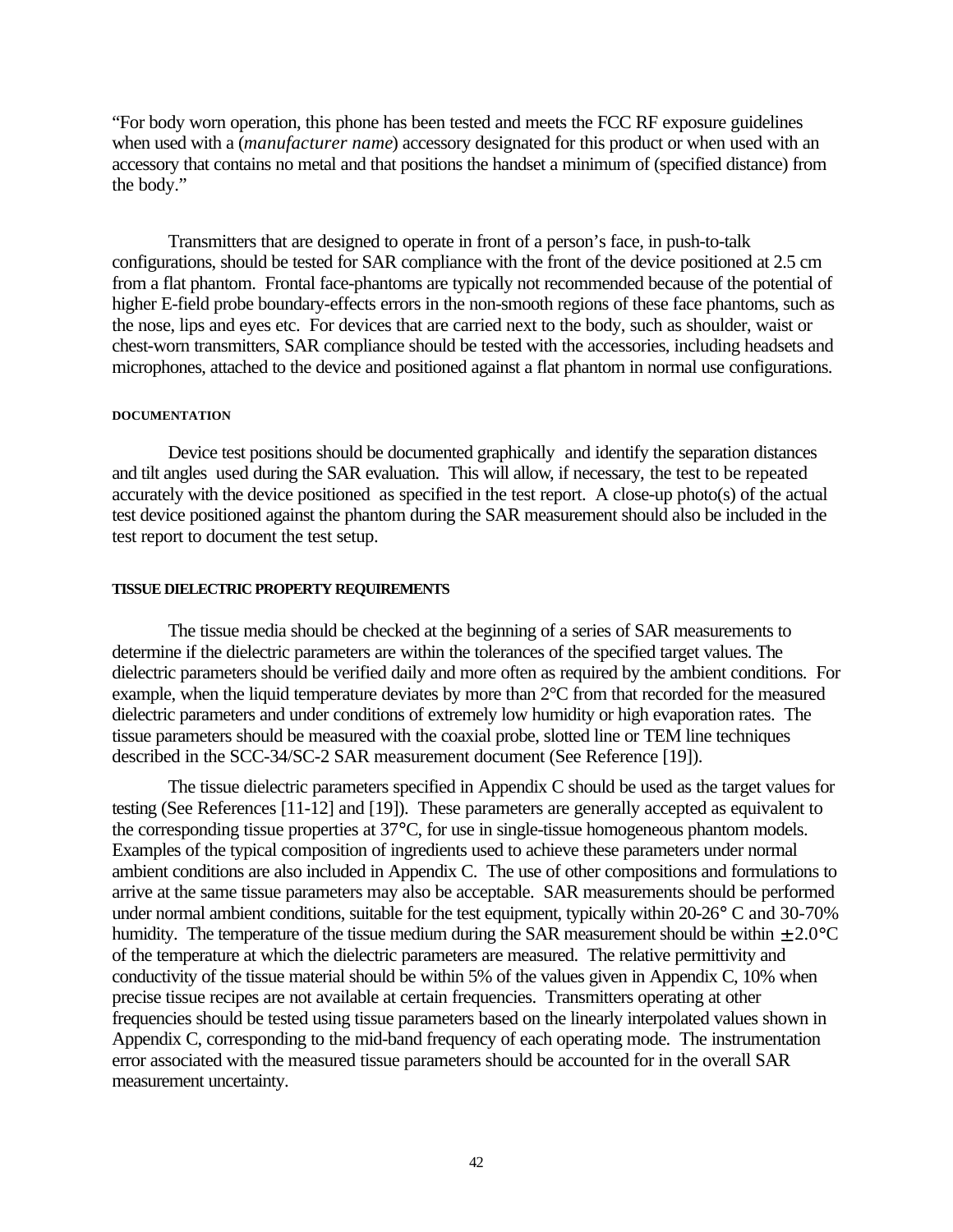### **ELECTRIC FIELD PROBE CHARACTERISTICS AND CALIBRATION**

The E-field probes used for SAR measurements should have a dynamic range of 0.01-100 W/kg to cover the range of signal levels and modulation characteristics used by most mobile and portable wireless devices. The field probes used in SAR measurements are typically calibrated to measure single frequency fields. The probe output follows the square-law response of its detectors at low field strength levels. As the field strength level increases, special circuitry or compensation software are used to achieve a linear response. When measuring pulsed signals with low duty factors or high peak-to-average ratios, the probe must be calibrated with correction factors to accurately measure SAR with respect to the average power. If the signal level exceeds the square-law response of the diode detectors in an E-field probe, the output can become sensitive to the signal modulation and the error is usually dependent on the form of modulation. A probe must be properly calibrated to measure the SAR corresponding to the average energy absorption produced by a modulated signal. A probe linearity of  $\pm$  0.25 dB should be ensured at the device test frequencies during routine SAR evaluation.

The variation in sensitivity among the sensors in a field probe must be correctly compensated for during probe calibration. It is highly desirable for a probe to have a uniform response to all incident fields, independent of field polarization and direction of propagation. However, the isotropic response of a probe is often non-ideal due to construction tolerances, asymmetry in sensor location, differences in detector sensitivity among the channels, differences in line impedance and feedback from the feed lines. It is extremely important that these undesirable characteristics are carefully evaluated during probe calibrations by rotating the probe along its axis and orienting the probe and its sensors to different field polarizations and directions of propagation. The axial and hemispherical isotropy errors of a probe should be within  $\pm$  0.25 and  $\pm$  0.5 dB, respectively, at the device test frequencies during routine SAR measurement.

A field probe must be calibrated in tissue media with the target dielectric parameters specified in Appendix C, corresponding to the operating frequency ranges of the test device. The responses of a field probe are dependent on signal frequency, modulation characteristics, power level, field polarization, field gradients and the direction of field propagation. Other factors such as RF noise, static and ELF fields, temperature, humidity and the proximity of media boundaries from the probe tip can also affect the calibration of a field probe. At less than 800 MHz, probes are calibrated using thermal techniques. At above 800 MHz, an appropriate waveguide filled with the required tissue medium may be used to calibrate the output voltages of a probe against analytically calculated field values (See References [17], [19] and [27]).

#### **SYSTEM VERIFICATION**

Routine record keeping procedures should be established for tracking the calibration and performance of SAR measurement systems. When SAR measurements are performed, the entire measurement system should be checked daily within the device transmitting frequency ranges to verify system accuracy. A flat phantom irradiated by a half-wavelength dipole is typically used to verify the measurement accuracy of a system. The measurement system should also be evaluated periodically with and without the built-in compensation and correction factors to verify the measurement sensitivity and to identify system components that could be out of tolerance. When a radiating source is not available at the operating frequency range of the test device to verify system accuracy, a source operating within 100 MHz of the mid-band channel of each operating mode may be used. The measured one-gram SAR should be within 10% of the expected target values specified for the specific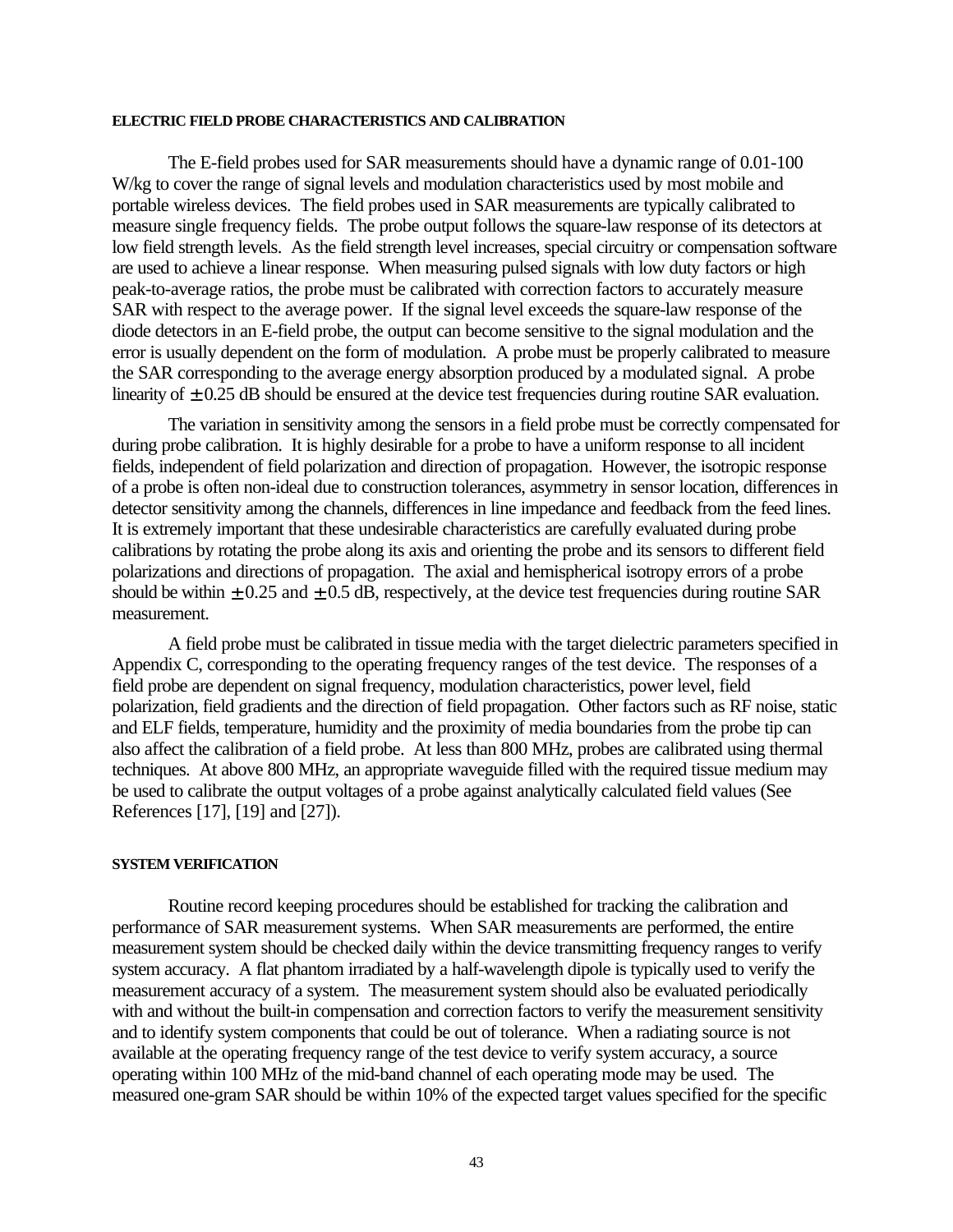phantom and RF source used in the system verification measurement.

The following describes the recommended test configuration for verifying SAR measurement systems using a flat phantom and a dipole radiating source to determine if the system meets its performance (Note: systems may be verified at 300 MHz until standard dipoles at below 300 MHz are available):

- 1. A balanced half-wave  $(\lambda/2)$  dipole should be used as the radiating source. The dipole should be matched to the source impedance of the signal generator. The specific flat phantom should be filled with the required tissue medium at its intended operating frequency. The current distribution along the two arms of the half-wave dipole should be matched to within 5% of each other. The thickness of the dipole must not exceed the separation distance between the outer surfaces of the dipole and the phantom shell by 20%. The construction of the dipole should provide extremely stable operating characteristics at its intended operating frequency to produce repeatable SAR distributions in the specific flat phantom. The recommended dipole specifications described in the latest SCC-34/SC-2 draft on SAR measurement procedures should be used (See Reference [19]).
- 2. Before the dipole can be used to verify the performance of SAR measurement systems, its radiating characteristics must be fully characterized at the intended operating frequency.
- 3. The phantom shell (or box) should be constructed of low-loss dielectric material with dielectric constant less than 5 and loss tangent less than 0.05. The material thickness on the side that couples to the dipole (the bottom) must not be thicker than 6.5 mm for use at below 1.0 GHz and 5.0 mm at other frequencies. The variations in shell thickness along regions coupled to the dipole must be less than  $\pm$  0.2 mm. The material for the other sides must not be thicker than 10 mm.
- 4. The phantom should be at least  $\frac{3}{4}$  wavelength long, in the direction parallel to the dipole and  $\frac{1}{2}$ wavelength wide, in the direction perpendicular to the dipole. Smaller phantom dimensions may be acceptable if it can be demonstrated that the measured one-gram SAR is within  $\pm$  1% of that produced by a phantom with the required phantom dimensions. The phantom should hold of  $15 \pm$ 0.5 cm of the required tissue medium.
- 5. The SAR system should be verified using this flat phantom setup, preferably, at the mid-band frequency of a test device, but not more than 100 MHz from this frequency.
- 6. The dielectric parameters of the tissue medium used to verify the SAR system should be within 5% of those used to obtain the reference data (target SAR values) and should also satisfy the requirements specified in Appendix C.
- 7. A uniform separation distance of 15.0 mm  $\pm$  0.2 mm should be maintained between the dipole axis and the inside surface of the phantom shell (tissue medium surface) at the dipole feed-point location. At above 1.0 GHz, a separation distance of 10.0 mm  $\pm$  0.2 mm should be used. A precision lowloss dielectric spacer and holding apparatus should be used to maintain dipole positioning repeatability.
- 8. Each end of the dipole should not deviate by more than 2° from the dipole axis with respect to the dipole feed-point. The sagging of the phantom, due to the weight of the tissue medium, at its closest location to the dipole feed-point should be within 1<sup>°</sup> from the straight line joining the two points on the phantom that are closest to the ends of the dipole, with respect to each of these points on the phantom.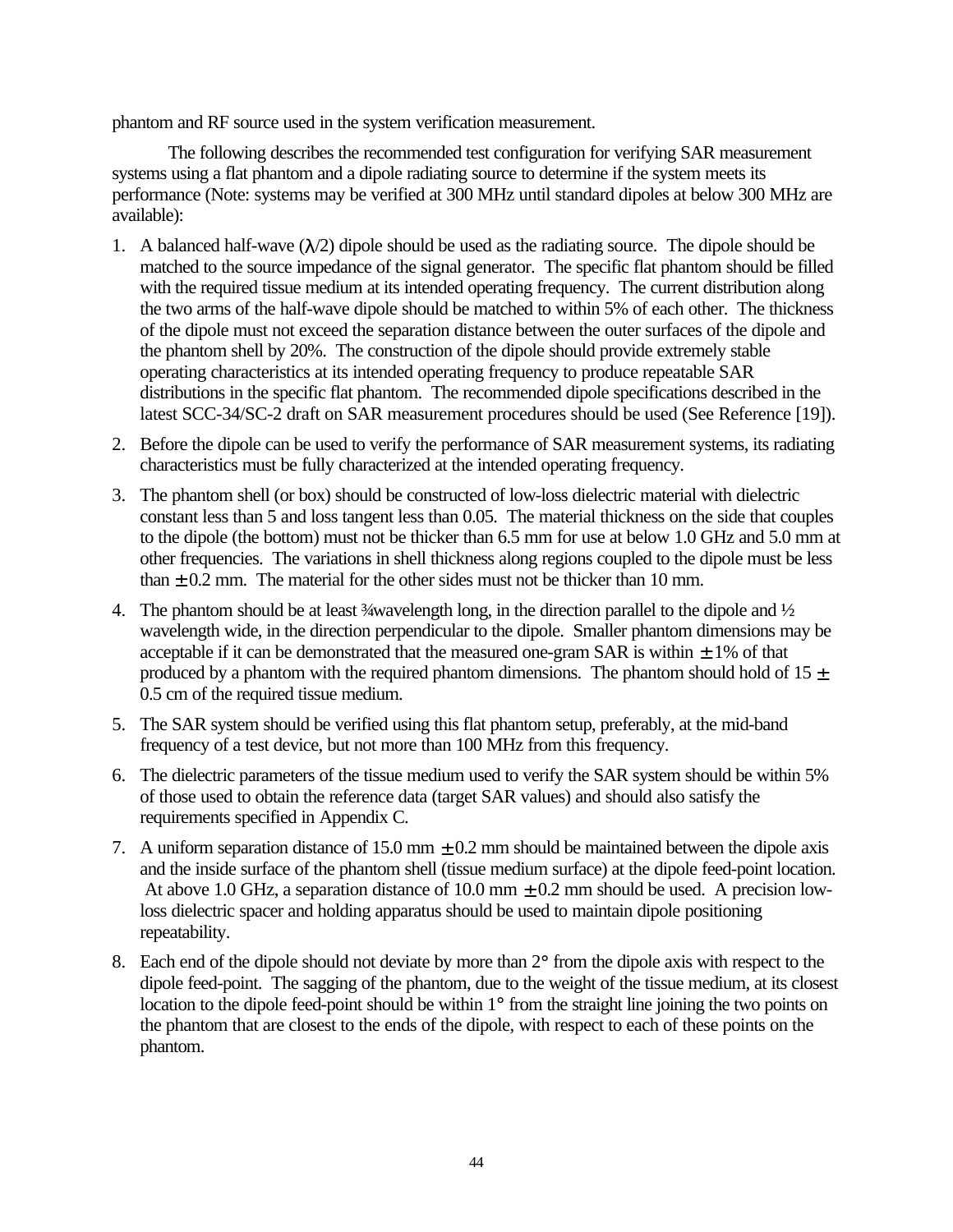- 9. The measured one-gram SAR at the surface of the phantom above the dipole feed-point should be within 10% of the target reference value. The SAR distribution must be identical to the reference data.
- 10. Since the dielectric properties of the phantom shell and its thickness along regions coupled to the dipole may affect the dipole impedance and the measured SAR values, the target SAR values may only be applicable for the specific combination of dipole and flat phantom configuration. The following table contains a summary of the acceptable range of dipole and phantom separation distances for the dipole dimensions described in P1528.

| л.        |        |         |             | oo.<br>$\bullet$ | л.               |            | л.     |      |               |
|-----------|--------|---------|-------------|------------------|------------------|------------|--------|------|---------------|
| Frequency | Dipole | Half of | $2^{\circ}$ | $1^{\circ}$      | Maximum          | Dipole     | Max.   | Min. | $0.5\%$ of    |
| (MHz)     | Length | Dipole  | Dipole      | Phantom          | Shell            | to Tissue  | Dipole | Air  | $0.6 \lambda$ |
|           |        | Length  | Deviation   | Sagging          | <b>Thickness</b> | Separation | Dia.   | Gap  | (Sagging)     |
| 300       | 420.0  | 210.0   | 7.3         | 3.67             | 6.5              | 15.0       | 6.4    | 5.3  | 3.00          |
| 450       | 288.0  | 144.0   | 5.0         | 2.51             | 6.5              | 15.0       | 6.4    | 5.3  | 2.00          |
| 835       | 161.0  | 80.5    | 2.8         | 1.41             | 6.5              | 15.0       | 6.4    | 5.3  | 1.08          |
| 900       | 149.0  | 74.5    | 2.6         | 1.30             | 6.5              | 15.0       | 6.4    | 5.3  | 1.00          |
| 1450      | 89.1   | 44.6    | 1.6         | 0.78             | 5.0              | 10.0       | 3.8    | 3.1  | 0.62          |
| 1800      | 72.0   | 36.0    | 1.3         | 0.63             | 5.0              | 10.0       | 3.8    | 3.1  | 0.50          |
| 1900      | 68.0   | 34.0    | 1.2         | 0.59             | 5.0              | 10.0       | 3.8    | 3.1  | 0.47          |
| 2000      | 64.5   | 32.3    | 1.1         | 0.56             | 5.0              | 10.0       | 3.8    | 3.1  | 0.45          |
| 2450      | 51.8   | 25.9    | 0.9         | 0.45             | 5.0              | 10.0       | 3.8    | 3.1  | 0.37          |
| 3000      | 41.5   | 20.8    | 0.7         | 0.36             | 5.0              | 10.0       | 3.8    | 3.1  | 0.30          |

**Dipole Thickness, Flat Phantom Sagging and Separation Distance Requirements**

(all dimensions in mm)

### **TEST SITE AMBIENT CONDITIONS**

The RF interference characteristics and ambient conditions at a test facility should be fully characterized to determine their influences on the SAR measurement. RF noise may enter the measurement equipment either by conduction through cables or through radiated fields. These unwanted signals may be rectified by metal-to-metal junctions and semiconductor devices resulting in DC offsets or low frequency signals that cannot be separated from the desired signal detected by the electric field probe. Other conditions such as ground loops and cable conditions that can change the loading conditions of the instrumentation, resulting in noise or oscillation, should also be evaluated regularly. These conditions should be checked daily before SAR measurements are performed. The impact of RF interference on SAR measurements may be verified by performing a SAR measurement with the test device powered off. During compliance measurements, the RF environment should be closely monitored to ensure measurement accuracy. The ambient conditions at a test site, such as the temperature and humidity, may affect the operating stability of the measurement equipment and tissue dielectric parameters. These conditions should also be closely monitored during each SAR measurement to ensure measurement accuracy.

### **TEST DEVICE OPERATING CONDITIONS**

Most handsets and portable transmitters are battery operated. The devices should operate with a fully charged battery for each SAR test. The performance and operating tolerances of a test device should be fully characterized to ensure that it is identical to the production units for meeting compliance.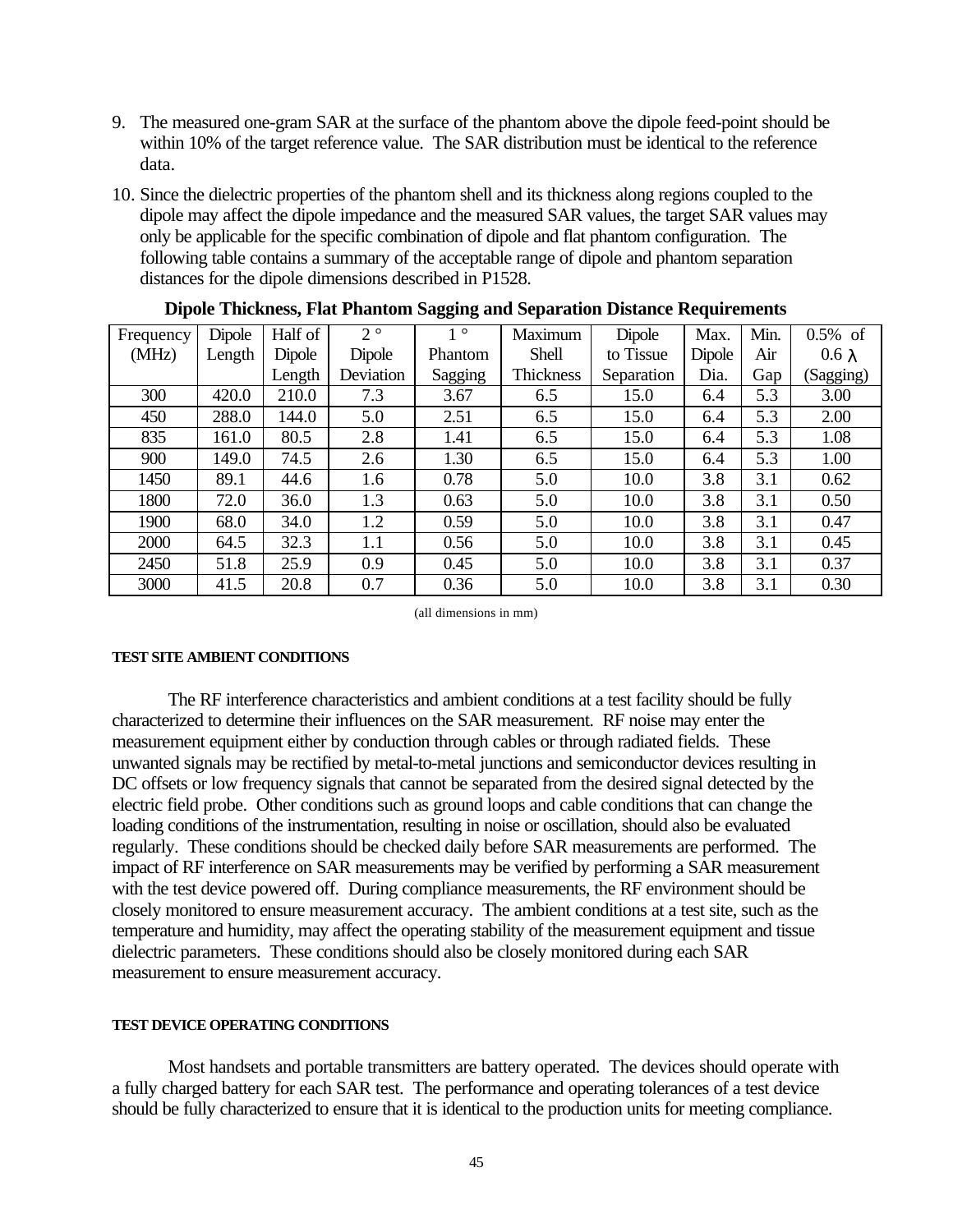The output power of the test sample should not be set using test software or test mode sequences to artificially higher or lower output levels than those pre-programmed for production units. Transmitters should be tested at the maximum output level for normal operation within the intended wireless networks, to avoid undesirable performance issues that could lead to SAR changes. The measured SAR values may be scaled to cover certain output tolerances expected among production units during normal use provided the scaled values are within 5% of the measured values. Unless an external DC power adapter or other signal leads are required for the normal operation of a device, such as connecting a headset to the device for body-worn use, they should not be used in the SAR tests.

#### **OUTPUT POWER**

In order to determine if device output has been stable during a SAR measurement, conducted power should be measured before and after each SAR test to verify if the output changes are within the tolerance specified for the device. Conducted output power can be measured at a service output port available on most handsets or with an antenna adapter. It is also recommended that the SAR should be checked at a reference location, such as above the ear reference point of the head phantom, immediately before and after each SAR measurement to verify device output and SAR drifts.

#### **BATTERY OPTIONS**

Most wireless handsets and portable transmitters may operate with several battery options, such as internally built-in batteries, standard battery packs, a slim pack to save space or a long lasting pack for extended use without frequent recharging. These batteries often have different cell configurations and physical dimensions. In some situations, the battery design may cause some device performance and SAR variations. If the radiated output power of a handset varies with its battery options, the corresponding SAR may also change. An increase in radiated output power could mean higher energy absorption in tissues. However, a reduction in radiated power due to mismatch or increased RF current on the device housing could also lead to higher SAR. For devices that operate linearly, the measured SAR is expected to be proportional to output power. When changes in radiated output are used to estimate whether there is sufficient SAR margin to ensure compliance for all the battery options, the output changes should be linearly proportional to the measured SAR.

#### **DEVICE OPERATING CAPABILITIES**

For certain devices that are designed to operate with a substantially low operating duty factor where constant peak output power is neither supported by the hardware nor its battery, SAR compliance should be evaluated at the highest operating duty factor expected during normal use. If a device or its battery is not designed to maintain a constant average output power, SAR should be evaluated with respect to the highest exposure expected based on battery capacity. The measured SAR should typically correspond to the average output power measured before and after the SAR measurement. Testing a device beyond its intended maximum capability and/or capacity may sometimes lead to unpredictable performance conditions that could produce unacceptable test results. These types of test configurations should not be used.

#### **DEVICE OPERATING MODES**

If a portable transmitter has built-in test modes that can be used to evaluate the highest exposure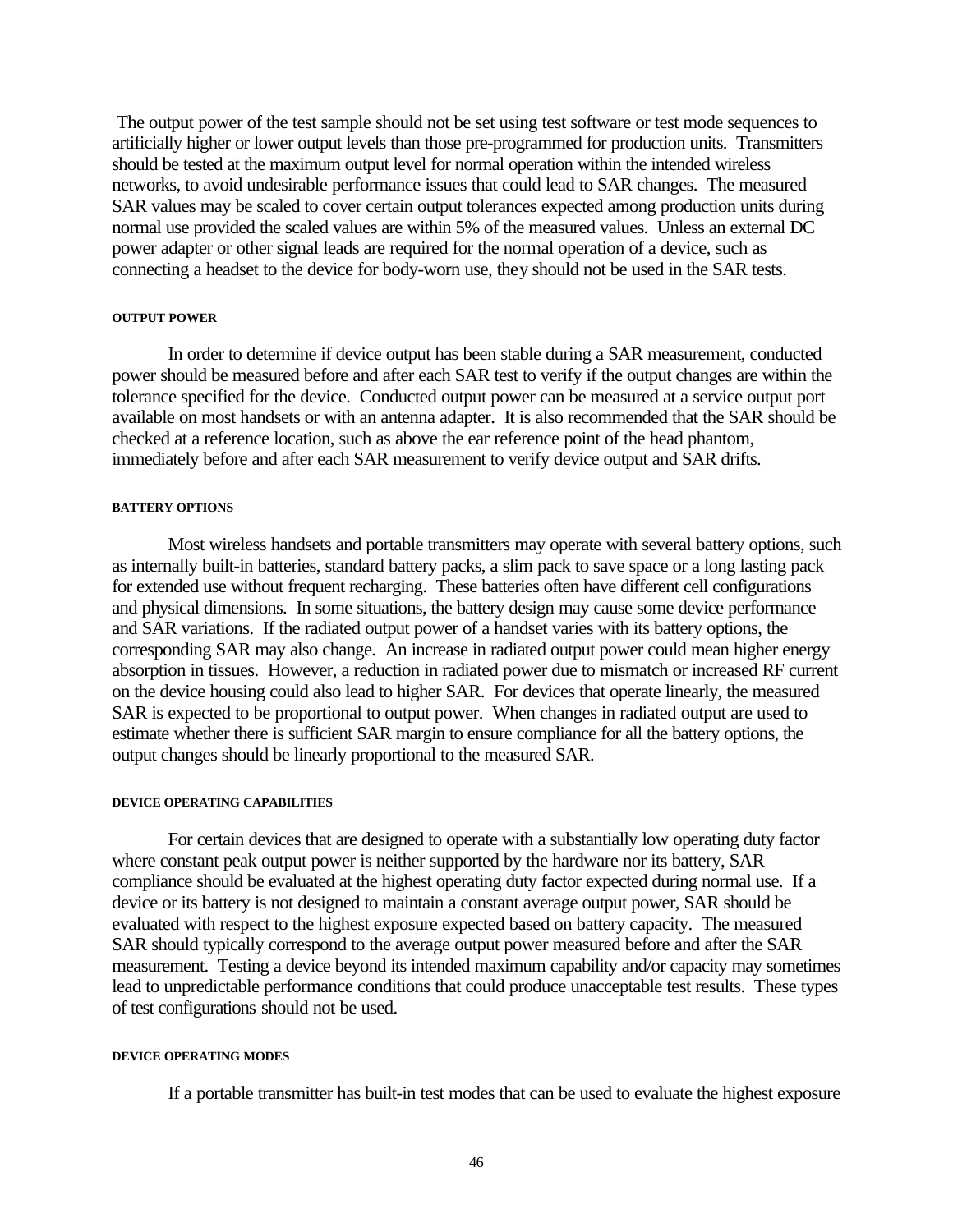during normal use, SAR should be tested with these test modes. An unmodulated carrier is usually used in AMPS mode test sequences. For TDMA mode, the test mode signal is usually modulated by the time-division duty factor. Testing TDMA devices with an unmodulated CW signal and adjusting the SAR with a duty factor is not recommended. The test mode signal for CDMA, direct-sequence transmitters should correspond to the full vocoder rate and maximum occupied bandwidth of the device. Frequency hopping spread spectrum devices should be tested at fixed frequencies corresponding to the high, middle and low frequency channels to avoid field probe sampling time incompatibility issues. For devices that operate with a transmission band less than 10 MHz, testing at the middle channel is generally sufficient; otherwise, SAR should be tested at the high, middle and low channels.

For devices that operate in multiple modes within the same frequency band, all modes with a maximum source-based time-averaged output within 1.0 dB of the mode with the highest output should be tested to demonstrate compliance. For example, testing SAR in AMPS mode is sufficient for both AMPS and TDMA modes if the time-averaged peak output power for TDMA mode is at least 1.0 dB lower than the AMPS mode. For devices that operate with complex modulations, SAR should be tested with the transmission characteristics corresponding to the highest exposure during normal use. When test mode signals are not available or inappropriate for testing such device, the test signal should be activated through a base-station simulator or equivalent test equipment. The signal power from a base-station simulator must not produce any measurable SAR within the measurement regions of the phantom. The downlink signals at the location of the test device should be about 20-30 dB lower than the uplink signal produced by the test device to avoid measurement errors.

#### **SOURCE-BASED TIME AVERAGING**

Duty factors related to device usage, software programming or asynchronous operations that are not inherent to or defined by the transmission protocols of the wireless network providing services to the transmitter generally do not satisfy source-based time averaging requirements. However, for certain devices that are hardware limited by design and are restricted to operate with a maximum RF duty factor, source-based time averaging (See 47 CFR §2.1093) may be considered. When sourcebased time averaging is required to demonstrate compliance, the device must be tested for SAR compliance with the source-based time-averaging factor included in the test signal. Devices operating with built-in duty factors should not be tested with CW equivalent signals to avoid over-stressed operating conditions, which could lead to unpredictable device performance and produce unacceptable test results. The time averaging criteria used for the Occupational/Controlled exposure environment are not source-based and must not be applied to devices operating in the General Population/Uncontrolled exposure environment (See 47 CFR §§2.1091(d)(1)-(2) and §2.1093(d)(4)-(5)).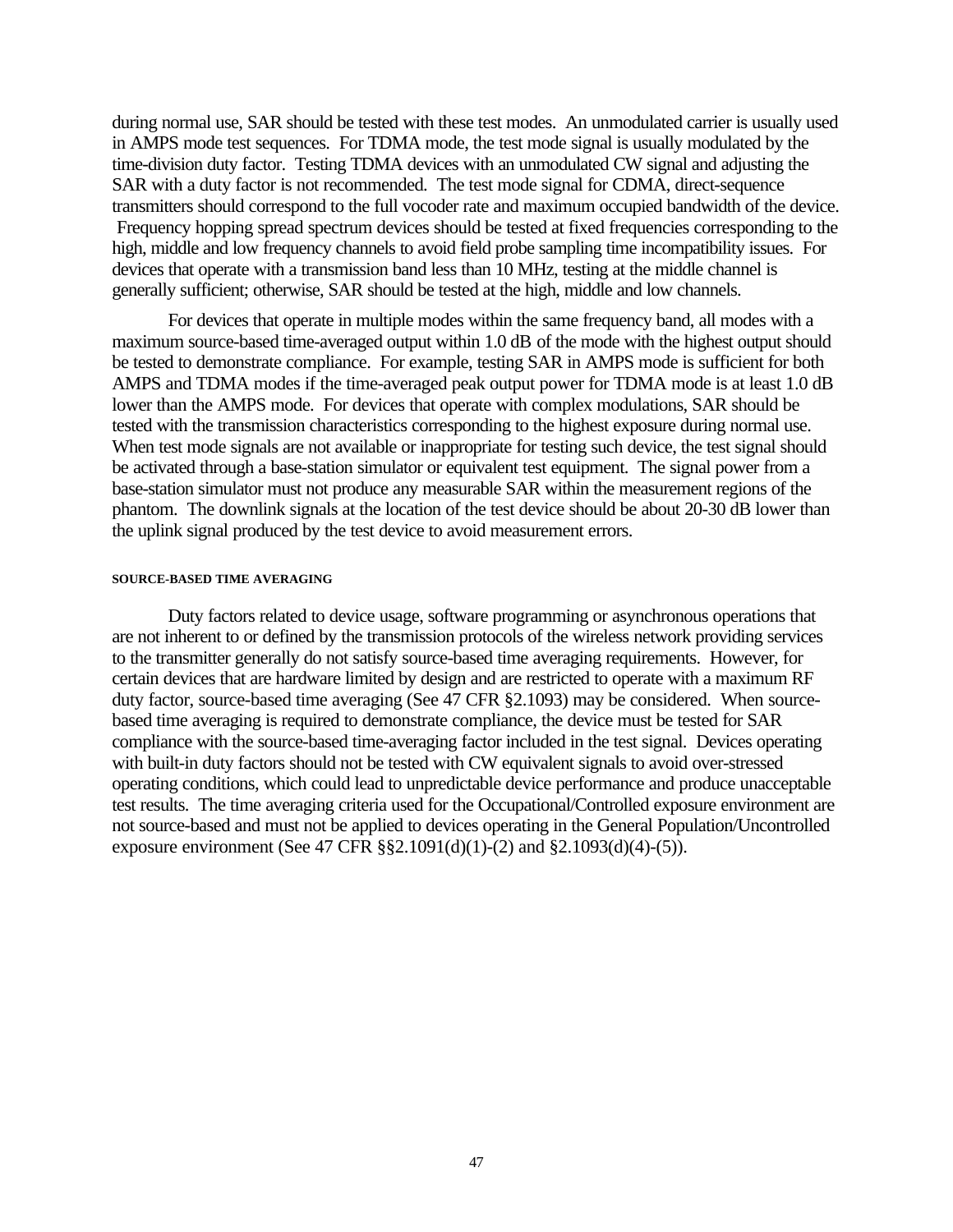#### **RECOMMENDED SAR MEASUREMENT PROCEDURES**

The SAR measurement protocol and test procedures should be documented. The calibration traceability of field probes and other supporting equipment should be attached to the SAR reports when such information is requested. In each SAR report, the rationale for evaluating a device with the specific test configurations to demonstrate compliance should be clearly documented. The device operating conditions, such as output power stability (drifts), performance variations (tolerances) or other physical, mechanical and electrical variations, which could introduce unacceptable changes in SAR results must be carefully characterized and considered in the SAR evaluation to determine compliance. The test sample used in a SAR evaluation must be substantially identical (see 47 CFR §2.908) to production units to ensure the test results are acceptable for demonstrating compliance.

For measurements using homogeneous phantoms, the peak SAR locations are usually located at or near the surface of the phantom. The measurement system must search for these peaks and determine the highest SAR averaged over any one gram of tissue medium in the shape of a cube through additional measurements at one or more of these peak locations. Since the field probe is calibrated at the geometric center of its sensor elements, where the measurement point is defined. The highest SAR typically occurring near the surface of a homogeneous phantom cannot be measured by an electric field probe with its sensors located 2-4 mm behind the probe tip. These SAR values must be computed by extrapolating the closest measured points to the surface of the phantom for determining the highest onegram averaged SAR.

The spatial resolution of a field probe is related to a small volume surrounding the sensors within the probe. The size of this measurement volume is probe dependent. The measured field values are reduced at maximum field location and enhanced at minimum field locations according to this averaging volume. To minimize this type of measurement error, probes with a tip diameter larger than 8.0 mm should not be used (See Reference [19]). In steep gradient or non-uniform fields, higher isotropy error may be expected because the sensors are displaced at the probe tip and from the probe axis. At boundaries of dielectric interfaces, the tip of a probe must be immersed at least 2-3 probe diameters beyond the sensors to measure SAR correctly within the tissue medium. This boundary effect happens at both the air-to-tissue and tissue-to-phantom-surface interface. To minimize such measurement errors, it is also necessary to avoid making measurements with the probe tip in direct contact with the phantom surface. For most probes, a separation of at least half a probe diameter should be maintained between the probe tip and the phantom surface to avoid requiring complex compensation procedures to further reduce probe boundary-effects errors.

#### **PROCEDURES TO SEARCH FOR PEAK SAR LOCATIONS**

There are no established procedures on how to search for the peak SAR locations and measure the one-gram averaged SAR in the shape of a cube. Different extrapolation, interpolation and integration algorithms have been used in existing measurement systems to determine the highest onegram SAR to show compliance. The following procedures should be used to ensure the test results are acceptable.

To search for the peak SAR locations produced by a test device in a head or body phantom, the electric field probe should be scanned along the inside surface of the phantom filled with the required tissue medium. A coarse resolution scan, also know as area scan, is used to determine the approximate peak locations near the surface of the phantom, typically in an area larger than that projected by the transmitter and its antenna. The measurement should be performed at a fixed distance of 8.0 mm or less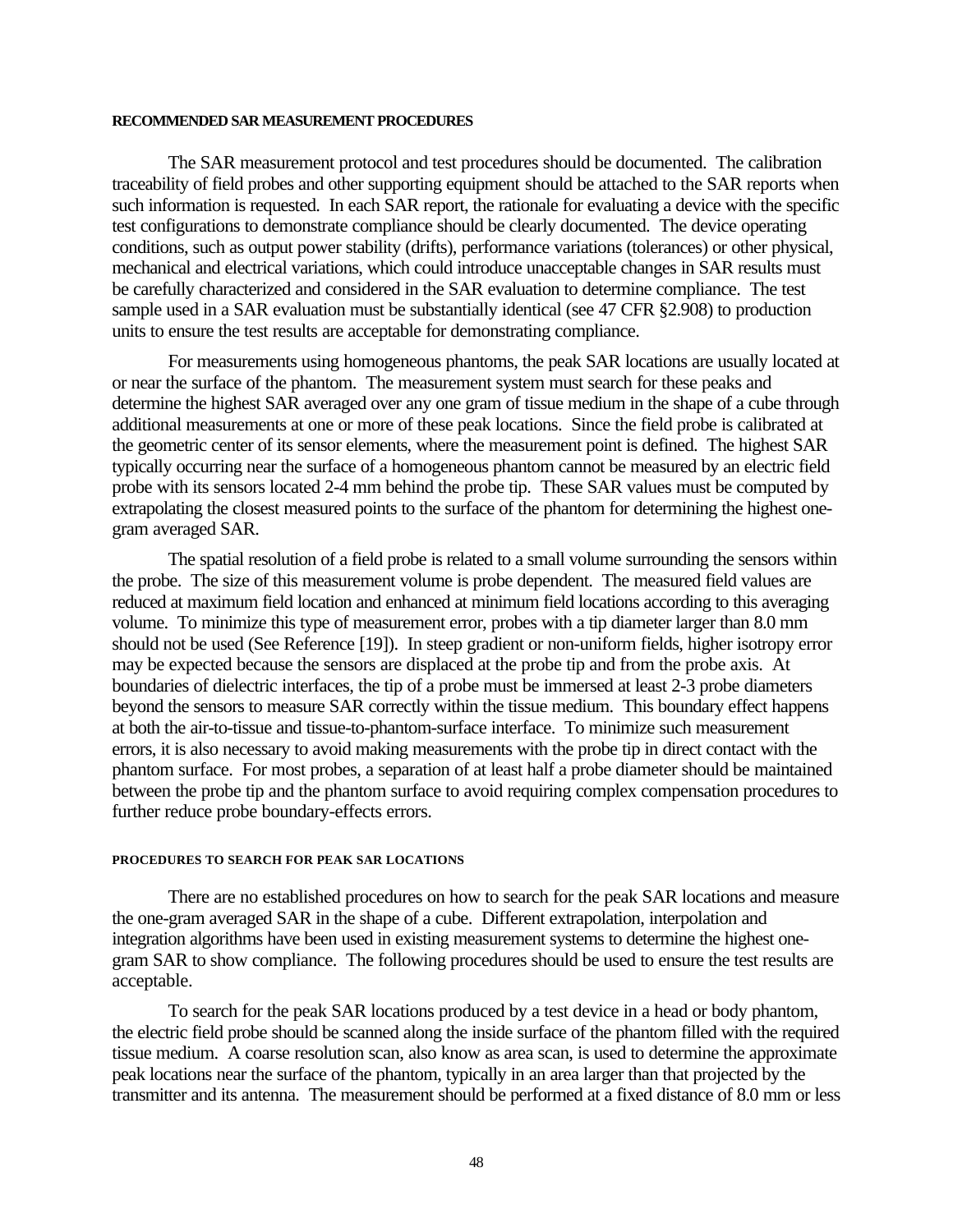from the inside surface of the phantom, with less than  $\pm$  1.0 mm variation. Laterally, the measurement points should provide a spatial resolution that is sufficient for the interpolation algorithms used by the SAR measurement system to identify the peak SAR locations to within  $\pm$  5.0 mm. This typically requires an area scan resolution of 1-2 cm. The SAR distribution may be plotted to verify the peak SAR locations with respect to the near-field exposure characteristics of the transmitter. All peaks within 2.0 dB (58.5%) of the highest peak identified by the interpolated data should be evaluated with a fine resolution volume scan to determine the highest one-gram averaged SAR (See Reference [19]). A SAR plot of the surface scan region with a sketch or picture of the test device superimposed on the contours should be used to identify the peak SAR locations.

If a peak SAR location is near the edge of a scan region, within 5.0 mm for one-gram SAR and 10.8 mm for 10-gram SAR (half the linear dimensions of the cube), the area scan should be repeated with an expanded scanning region. When SAR is measured along the side wall of a phantom or on curved surfaces where the probe axis is not perpendicular to the phantom surface, probe isotropy and probe boundary-effects errors must be carefully considered for making accurate measurements. For some measurement systems, the E-field probe may have been calibrated or compensated to measure SAR with the probe axis oriented within  $\pm 30^{\circ}$  from that normal to the phantom surface. If this is not the case, either the phantom or the field probe should be re-oriented to reduce the measurement error.

#### **PROCEDURES FOR DETERMINING ONE-GRAM AVERAGED SAR**

The fine resolution volume scan region, also known as the zoom scan region, should be centered at the peak SAR locations determined by the extrapolated data from the area scan measurements. The number of measurement points required in a zoom scan to provide an accurate one-gram averaged SAR is dependent on the field gradients at the peak SAR location. In smooth gradients, the one-gram averaged SAR can be correctly predicted with only a few measurement points. When steep field gradients exist, many measurement points evenly distributed within the one-gram volume of the tissue medium may be required to correctly predict the volume averaged SAR. The zoom scan region should extend in each direction for at least 1.5 times the linear dimensions of a 1- or 10-gram cube of tissue from each peak. The zoom scan spatial resolution should allow the interpolation algorithms used by the SAR measurement system to compute SAR values on a 2 mm grid with less than 5% error, which typically requires a zoom scan resolution of 5-8 mm (See Reference [19]).

The peak field values near the surface of a homogeneous phantom are usually not measurable because the sensors in a field probe are located at 2-4 mm behind the tip of the probe and the measurement point is defined at the geometric center of the sensors where the calibration is defined. These SAR values must be computed by extrapolating the closest measured points to the surface of the phantom to determine the highest one-gram averaged SAR. The extrapolation algorithm must compensate for the field attenuation based on a series of measurement points along a straight line, extending from the phantom surface through the peak SAR location, in the zoom scan region. The first two measurement points should be inside the one-gram averaging volume. Both points should be less than 1.0 cm from the phantom and liquid surface. The last measurement point should be outside the one-gram averaging volume, typically within the zoom scan region. The SAR value for the last measurement point should be less than 25% of the value measured for first point closest to the phantom surface. The separation distance between adjacent measurement points should be less than 5.0 mm. The extrapolation coefficients should be determined with an appropriate curve-fitting algorithm, such as a 4<sup>th</sup> order polynomial least-square fit. The same set of coefficients should be used to extrapolate the SAR values that cannot be measured within the zoom scan region (See Reference [19]). The extrapolated SAR values should have the same spatial resolution as the zoom scan measurements.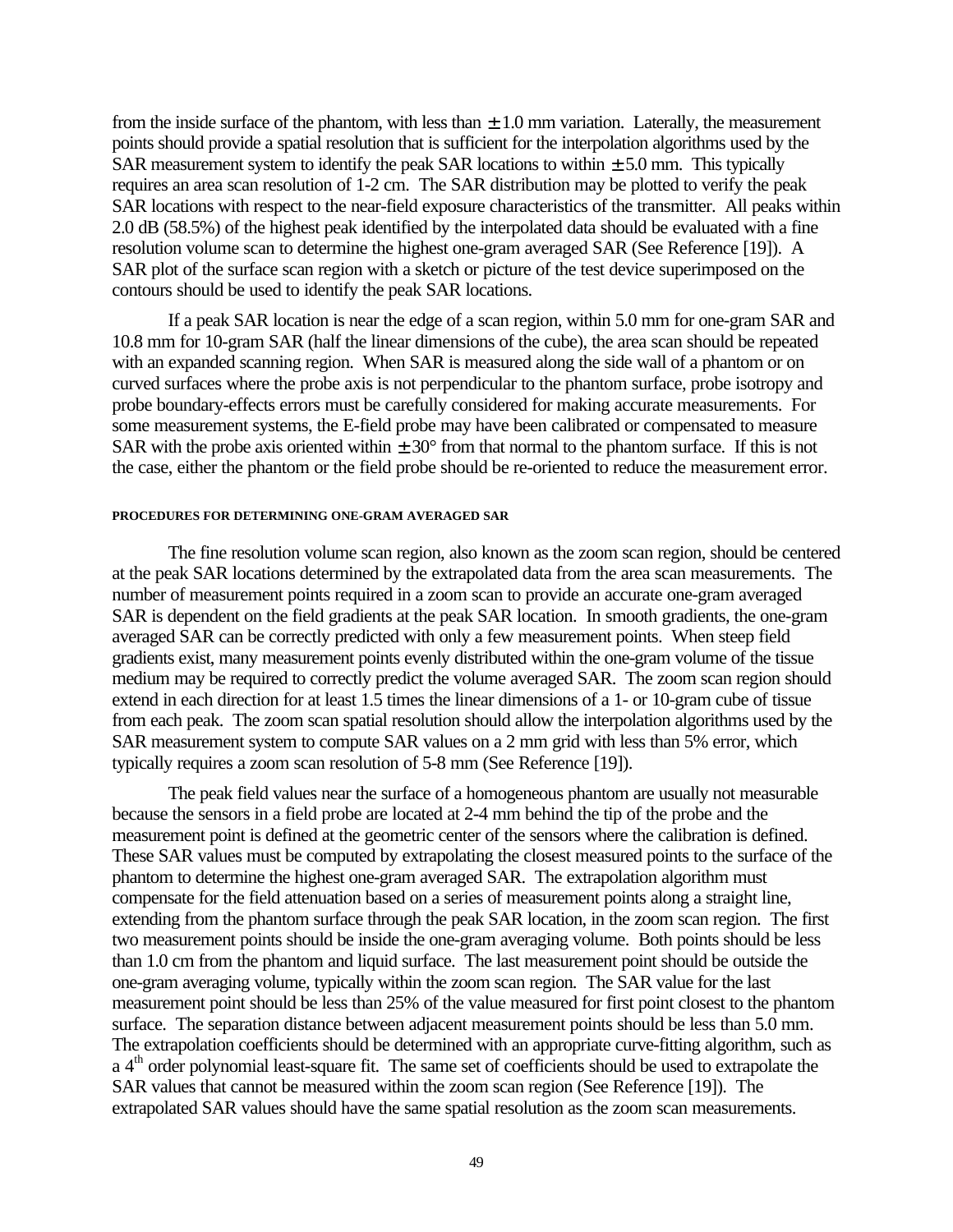The interpolated and extrapolated SAR values from the zoom scan measurement are integrated in the shape of a 1- or 10-gram cube, for example, with a trapezoidal algorithm, to determine the highest volume averaged SAR in the zoom scan region. SAR compliance is determined according to the highest 1- or 10-gram SAR measured for all the zoom scans performed for each area scan. The error associated with the extrapolation, interpolation and integration algorithms used in the area and zoom scans should be analyzed and included in the total measurement uncertainty.

#### **MEASUREMENT UNCERTAINTIES**

Measurement uncertainties are calculated using the tolerances of the instrumentation used in the measurement, the measurement setup variability, and the technique used to perform the SAR evaluation. The overall uncertainty is calculated in part by identifying uncertainties in the instrumentation chain used in performing each of the procedures in the evaluation. Methods for evaluating and expressing measurement uncertainties can be found in the NIST Technical Note 1297 (TN1297)<sup>24</sup>, entitled "Guidelines for Evaluating and Expressing the Uncertainty of NIST Measurement Results". Another source of reference is the NIS 81 document, entitled "The Treatment of Uncertainty in EMC  $25$  published by the National Physical Laboratory of the United Kingdom.

#### **TYPES OF MEASUREMENT UNCERTAINTIES**

 $\overline{a}$ 

In general, the components of uncertainty may be categorized according to the method used to evaluate them. The evaluation of uncertainty by the statistical analysis of series of observations is termed a "Type A" evaluation of uncertainty. The evaluation of uncertainty by means other than the statistical analysis of series of observations is termed a "Type B" evaluation of uncertainty. Each component of uncertainty, however evaluated, is represented by an estimated standard deviation termed "standard uncertainty", which equals the positive square root of the estimated variance. Details of Type A and Type B uncertainties are explained in NIST - TN1297 $^{24}$ .

The "combined standard uncertainty" of the measurement result represents the estimated standard deviation of the result. It is obtained by combining the individual standard uncertainties of both "Type A" and "Type B" evaluations using the usual root-sum-squares method of combining standard deviations by taking the positive square root of the estimated variances.

"Expanded uncertainty" is a measure of uncertainty that defines an interval about the measurement result within which the measured value is confidently believed to lie. It is obtained by multiplying the combined standard uncertainty by a "coverage factor". Typically, the coverage factor ranges from two to three. For a normal distribution, if the combined standard uncertainty is a reliable estimate of the standard deviation, a coverage factor of two defines an interval having a level of confidence of approximately 95%. A coverage factor of three defines an interval having a level of confidence greater than 99%.

A detail report of uncertainty should consist of a complete list of the components specifying for

<sup>&</sup>lt;sup>24</sup> NIST Technical Note 1297 can be downloaded from the Internet site

http://physics.nist.gov/Pubs/guidelines/TN1297/tn1297s.pdf. It can also be order by contacting NIST Calibration Program, Building 820, Room 232, Gaithersburg, MD 20899-0001 or by telephone at (301)-975-2002.

<sup>&</sup>lt;sup>25</sup> NIS 81 can be ordered by contacting United Kingdom Accreditation Services (UKAS), 21-47 High Street. Feltham, Middlesex TW13 4UN; Tel: +44(0)20 8917 8556, Fax: +44(0)20 8917 8500/8499.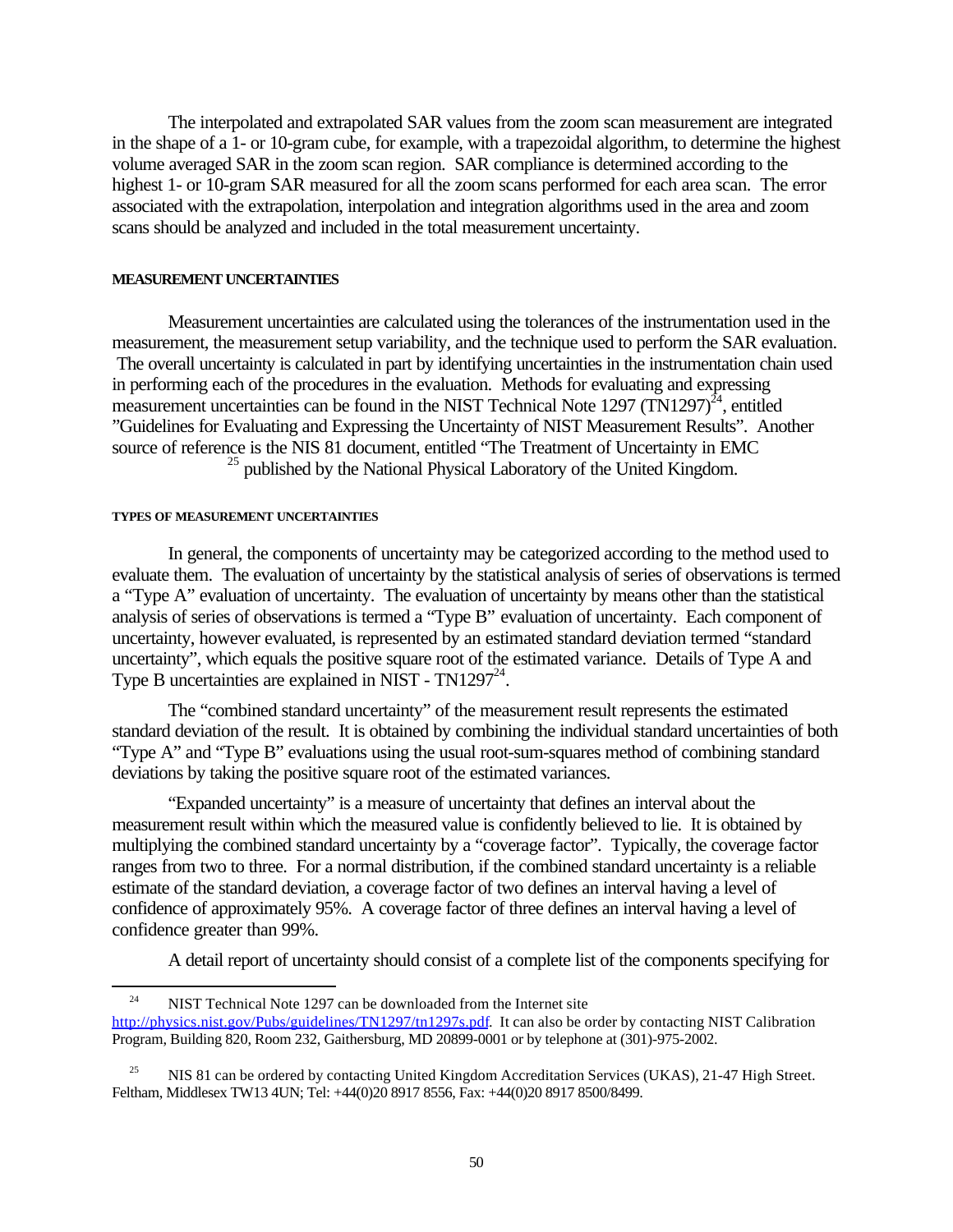each the method used to obtain its numerical value. The uncertainty in the result of a measurement generally consists of multiple components which may be grouped into either "Type A" or "Type B" uncertainties. There is not always a simple correspondence between the classification of categories "Type A" or "Type B" evaluation of uncertainty and the previously used classification of random and systematic uncertainties in earlier standards. The term "systematic uncertainty" can be misleading and should be avoided.

#### **DETERMINING TOTAL SYSTEM MEASUREMENT UNCERTAINTY**

SAR measurement uncertainties are the results of errors due to system instrumentation, field probe response and calibration, and the dielectric parameters of the tissue medium. Uncertainties due to measurement procedures include test device placement, probe positioning procedures, the extrapolation, interpolation and integration algorithms used to determine the one-gram averaged SAR. The error components associated with the total SAR measurement uncertainty for evaluating portable transmitters can be grouped into four main categories - assessment, source, device positioning and phantom uncertainties. Assessment uncertainty is related to the instrumentation and procedures used to assess the spatial peak SAR value in a given SAR distribution for a given setup. Source uncertainty is related to the test and operating parameters of the test device used in an evaluation that produced the SAR distribution. Device positioning uncertainty is related to the changes in SAR due to variations in device test position. Phantom uncertainty describes the variation of a phantom model with respect to the desired model and tissue dielectric parameters defined in the measurement protocol, such as those recommended by SCC-34/SC-2.

The total SAR measurement uncertainty stated in a SAR report quantifies the quality and accuracy of the measurements with respect to the uncertainty of the instrumentation and measurement techniques used for the evaluation. A summary of the uncertainty analysis, including the uncertainty components considered for the SAR measurement should be described in the test report to support compliance. A statement of compliance indicating the maximum measured one-gram averaged SAR with the corresponding expanded measurement uncertainty for each operating mode and operating configuration tested for the device should be included in the SAR report. Expanded uncertainty should be determined for a confidence interval of 95% or higher, which corresponds to a "coverage factor" of two or more.

The measurement uncertainty components that should be considered in a typical SAR evaluation, similar to those recommended by the SCC-34/SC-2, are described below. The SAR equipment manufacturer may have evaluated some of these uncertainty components according to specific measurement conditions, however, additional analyses may be required for the uncertainty components that are dependent on the operating conditions and test configurations of an individual test device. When pre-grant and post-grant samples are tested by the FCC, the Commission will give the applicant or grantee the benefit of the uncertainty for its measurements to establish compliance. A device will not be failed when it is measured above the limit by less than the uncertainty of the Commission's measurement. For this reason, applicants are encouraged to avoid using any equipment or test procedures with large measurement uncertainties to evaluate SAR compliance. In general, the following uncertainty components should be addressed to estimate the total SAR measurement uncertainty (See Reference [19]):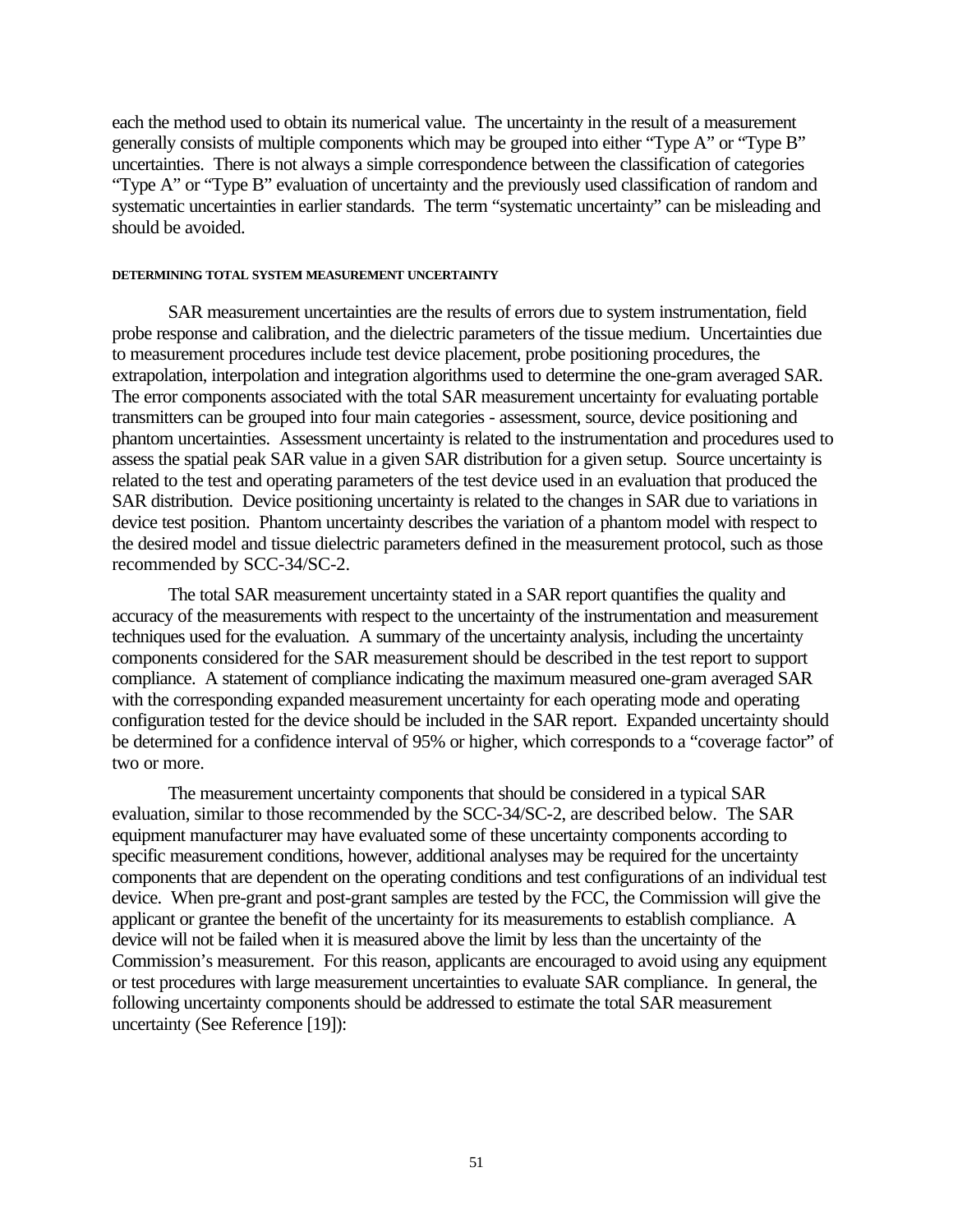#### **DOCUMENTING THE MEASUREMENT UNCERTAINTY OF SAR EVALUATIONS**

- A. Assessment Error (measurement system)
	- I. Probe Calibration Error
		- 1. Axial Isotropy Error
		- 2. Hemispherical Isotropy Error
		- 3. Spatial Resolution Tolerance
		- 4. Boundary-effects Error
		- 5. Linearity Error
		- 6. Sensitivity Error
		- 7. Response Time Error
		- 8. Integration Time Error
	- II. Readout Electronics Error
	- III. Errors from RF Ambient Conditions
	- IV. Probe Positioner Calibration Error (absolute)
	- V. Probe Positioning Error with respect to the Phantom Shell
	- VI. Errors from the Extrapolation, Interpolation and Integration Algorithms
- B. RF Source Error (test device)
	- I. Test Sample Output Power Drift Error
	- II. SAR Variation due to Performance Tolerance of the Test Sample
	- III. SAR Variation due to Tolerance of Production Units
- C. Test Device Positioning Error
	- I. Test Sample Positioning Error
	- II. Device Holder or Positioner Tolerance
- D. Phantom and Setup Errors (See Reference [19])
	- I. Phantom Production Tolerance (shape and thickness)
	- II. Target Liquid Conductivity Tolerance
	- III. Measured Liquid Conductivity Error
	- IV. Target Liquid Permittivity Tolerance
	- V. Measured Liquid Permittivity Error

**DOCUMENTING THE MEASUREMENT UNCERTAINTY FOR SAR SYSTEM VERIFICATION**

A. Assessment Error (measurement system)